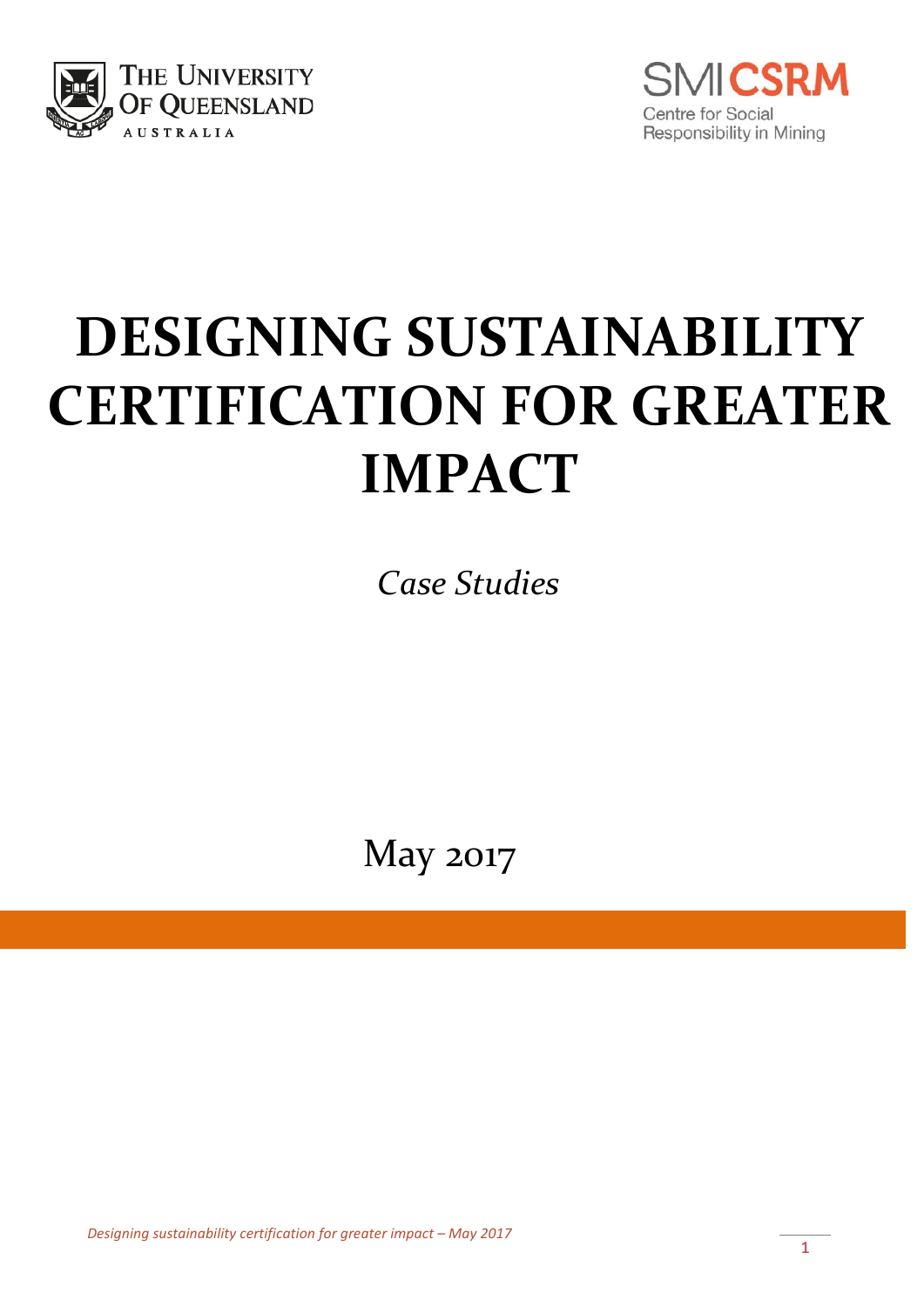#### **Citation**

Mori Junior, R. and Ali, S.H. (2016). Designing Sustainability Certification for Greater Impact: Case Studies. Centre for Social Responsibility in Mining (CSRM), The University of Queensland, Brisbane.

#### **Study authors**

Dr Renzo Mori Junior, Research Fellow, CSRM Professor Saleem H. Ali, Chair in Sustainable Resources Development, CSRM

#### **Acknowledgements**

The authors would like to thank the participants who provided valuable information for this research project, the companies involved (AngloGold Ashanti Mineração Serra Grande and Minera Yanaquihua S.A.C.), the certification schemes involved (the International Cyanide Management Code and the Responsible Jewellery Council) and The Tiffany & Co. Foundation for their support. The Tiffany & Co. Foundation's support of this research is made possible through a grant to The University of Queensland in America (a registered 501 C3 Non-profit Organization affiliated with the University of Queensland, Australia). This support does not influence the outcomes of this research.

#### **CSRM**

The Centre for Social Responsibility in Mining (CSRM) is a leading research centre, committed to improving the social performance of the resources industry globally. We are part of the Sustainable Minerals Institute (SMI) at The University of Queensland, one of Australia's premier universities. The SMI has a long track record of working to understand and apply the principles of sustainable development within the global resources industry.

At the CSRM, our focus is on the social, economic and political challenges that occur when change is brought about by resource extraction and development. We work with companies, communities and governments in mining regions all over the world to improve social performance and deliver better outcomes for companies and communities. Since 2001, we have contributed to industry change through our research, teaching and consulting.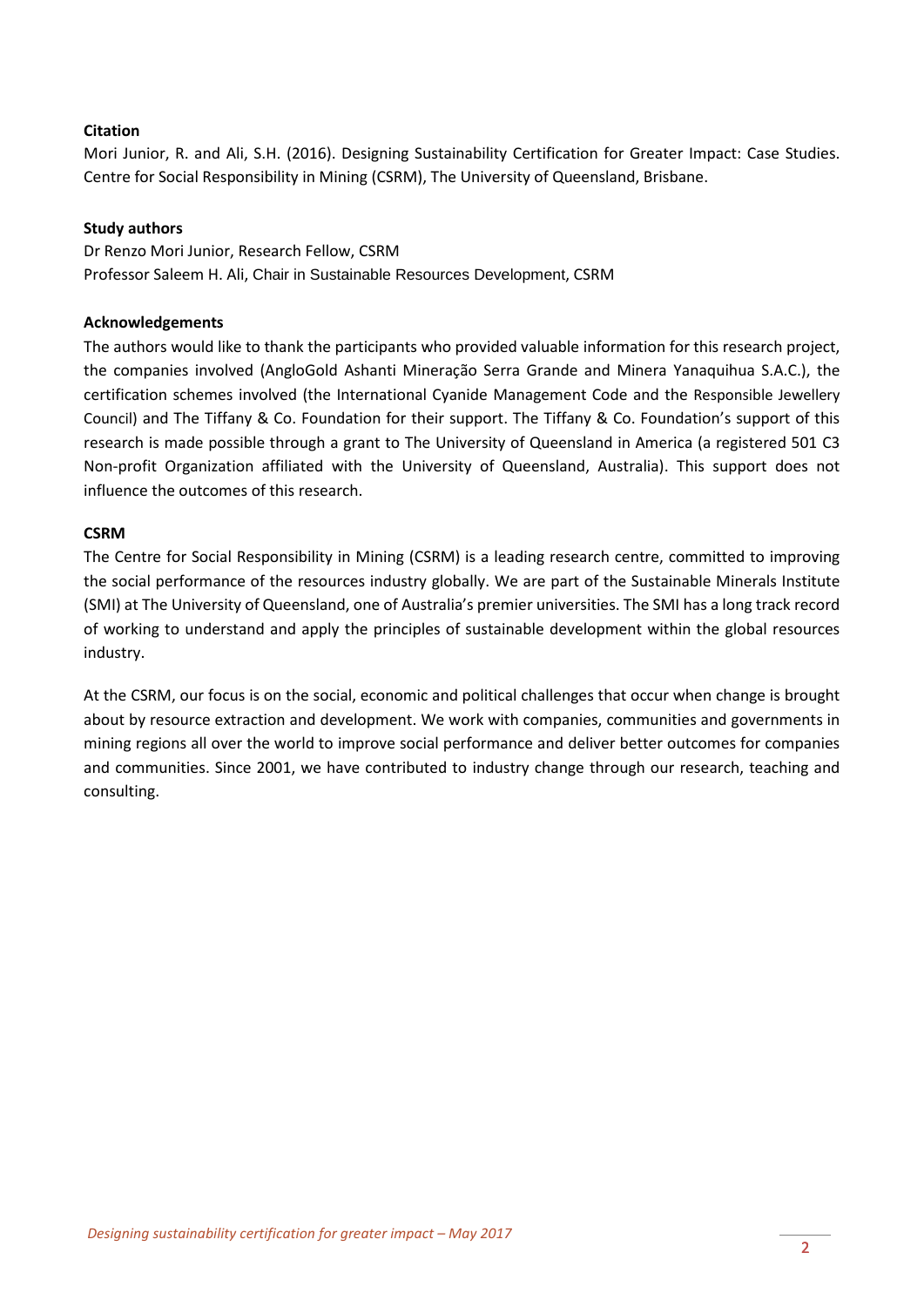# <span id="page-2-0"></span>Contents

| 1.  |       |  |  |
|-----|-------|--|--|
| 1.1 |       |  |  |
| 1.2 |       |  |  |
| 2.  |       |  |  |
| 2.1 |       |  |  |
| 2.2 |       |  |  |
| 2.3 |       |  |  |
|     | 2.3.1 |  |  |
|     | 2.3.2 |  |  |
| 2.4 |       |  |  |
| 3.  |       |  |  |
| 3.1 |       |  |  |
| 3.2 |       |  |  |
| 3.3 |       |  |  |
|     | 3.3.1 |  |  |
|     | 3.3.2 |  |  |
| 3.4 |       |  |  |
| 4.  |       |  |  |
|     |       |  |  |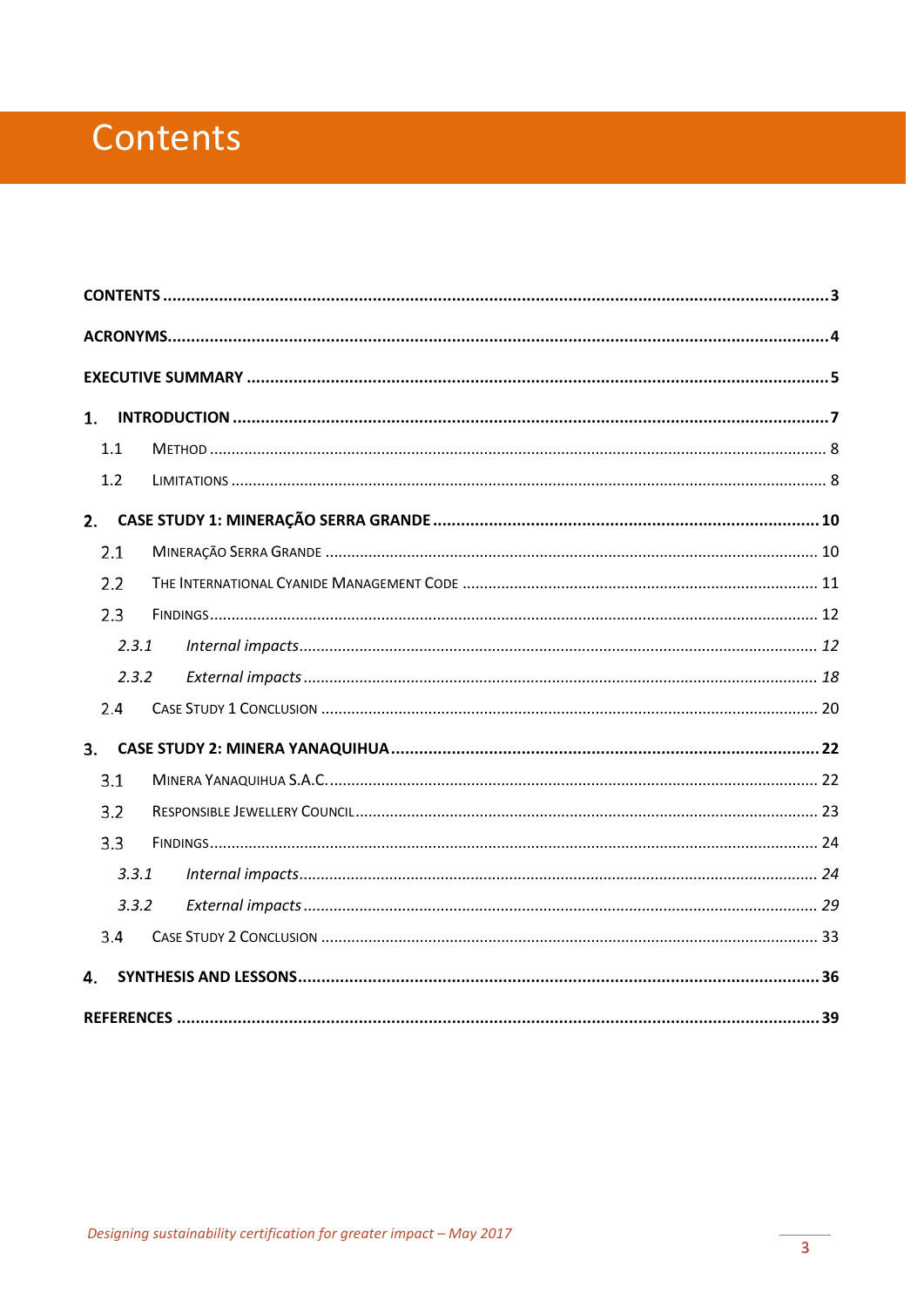# <span id="page-3-0"></span>**Acronyms**

| ASM          | Artisanal and Small-Scale Mining                                            |
|--------------|-----------------------------------------------------------------------------|
| <b>CSRM</b>  | Centre for Social Responsibility in Mining                                  |
| <b>HSE</b>   | Health, Safety and Environment                                              |
| <b>ISEAL</b> | International Social and Environmental Accreditation and Labelling Alliance |
| <b>ISO</b>   | International Organization for Standardization                              |
| <b>ICMC</b>  | International Cyanide Management Code                                       |
| <b>NGO</b>   | Non-Governmental Organisation                                               |
| <b>PPE</b>   | Personal Protective Equipment                                               |
| <b>RJC</b>   | Responsible Jewellery Council                                               |
| SMI          | Sustainable Minerals Institute                                              |
| $\cdots$     | .                                                                           |

UQ University of Queensland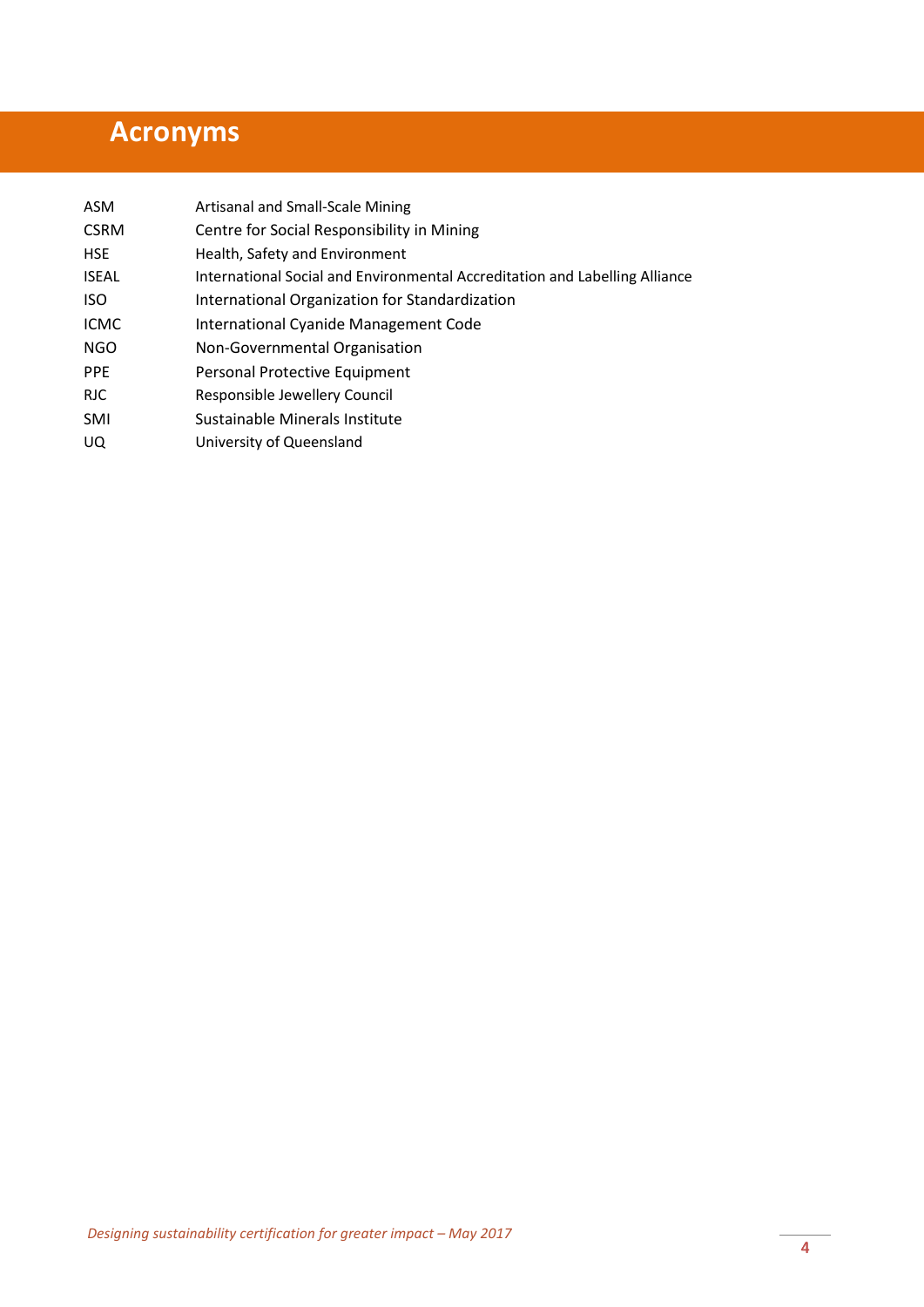## <span id="page-4-0"></span>**Executive Summary**

The number and use of sustainability certification schemes (schemes<sup>[1](#page-4-1)</sup>) are rapidly increasing, but doubt still persists about their real contributions. This research report aims to explore the impacts of sustainability certification schemes on the ground by undertaking two exploratory case studies based on qualitative information. The aim of the case studies is not to undertake a comparative analysis of the performance of the case studies but to identify impacts of two selected certification schemes, considering participants' points of view. Also, analysis is conducted to assess whether different design characteristics of schemes lead to better outcomes. This report represents the third stage of an applied research project looking into the effectiveness of sustainability certification schemes and standards in the minerals industry and the potential role these initiatives can play to improve standards for responsible mining.

Impact evaluation studies on sustainability certification schemes are important instruments not only to add to the growing body of knowledge on the impacts of such schemes, but to address current questions about the effectiveness of such initiatives in delivering positive outcomes. Although there is a consensus among different stakeholders, including standard-setting bodies, governments and civil society representatives, about the importance and need of impact evaluation studies on sustainability standard systems, at the moment substantial knowledge and evidence gaps still persist, especially in the mineral and mining sectors.

This report aims to fill these gaps by exploring participants' perceptions regarding the impacts of two selected sustainability certification schemes in mining – the International Cyanide Management Code (ICMC) and the Responsible Jewellery Council (RJC). The analysis presented in this report is based only on information obtained from a qualitative research approach and provided by participants interviewed during the two case studies. Some of the key findings from this report are:

#### Key findings from both case studies

- Improvements in management systems, health and safety and environmental (HSE) performance, capacity building and a company's reputation were some of the internal impacts mentioned by participants in both case studies.
- Schemes improved companies' stakeholder engagement processes and communication strategies in both case studies.
- Although in both cases participants provided similar comments regarding the internal impacts of the schemes, this was not the case for external impacts. These differences are associated with the different local contexts in which the two case studies were conducted.
- International and well-recognised certification schemes positively affect participants' perceptions in relation to schemes' legitimacy and certified companies' reputations.
- Improvements in productivity and costs, access to specific markets of certified products, help to obtain the social licence to operate, and risks and compliance with applicable regulations were also identified as positive internal impacts, in a smaller proportion, in both case studies.
- The ICMC's requirements to train workers and personnel to operate cyanide facilities and respond to exposures and releases of cyanide, allied to the requirements to engage with stakeholders and improve communication

<span id="page-4-1"></span> $1$  In this report we use the term sustainability certification schemes (schemes) to refer to all of the types of certification schemes and standards that address governance, social and/or environmental issues, resulting in a public claim, label or certificate attesting to compliance.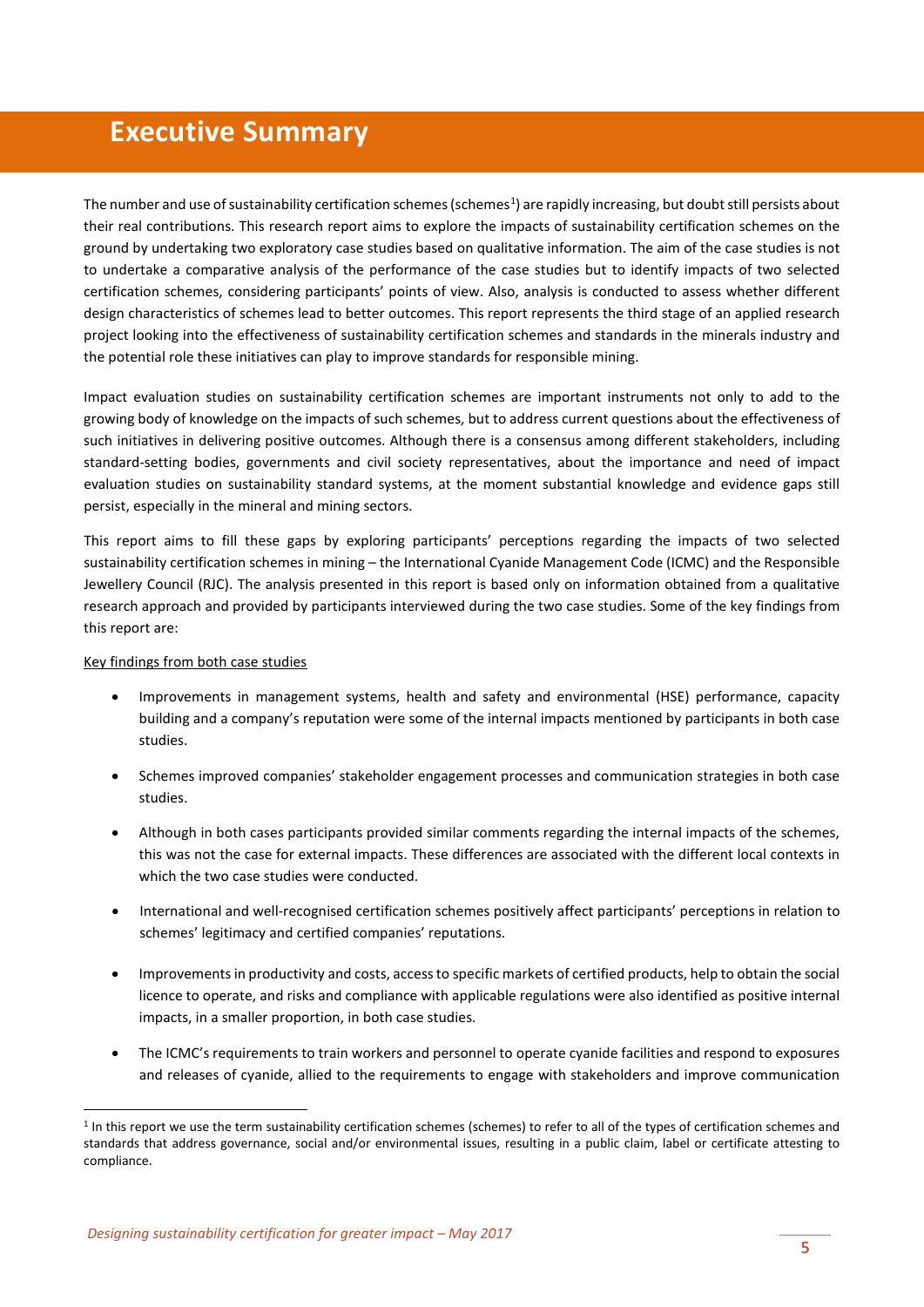and disclosure regarding cyanide impacts, are important to improve awareness of different stakeholders not only about the risks of cyanide use but about general aspects of health and safety and environmental impacts.

- The ICMC's clear requirements and straightforward indicators are considered key features to deliver positive impacts on the ground and increase uptake.
- Best practices of assurance processes used by the ICMC such as a qualified assurers, a well-designed assurance protocol, a quality review process and the public availability of the assurance results – contribute to the credibility of the ICMC and its legitimacy with internal and external stakeholders.

#### Key findings from the Case study 2: Minera Yanaquihua - RJC

- The RJC's requirements to regularly assess and implement programs to improve practices and reduce social and environmental risks on ASM are important to improve the work conditions and human rights of local artisanal miners and to minimise the environmental impacts of these artisanal miners.
- Suggestions to improve accessibility through availability of training material in local languages and use of local auditors were observed.
- The RJC's requirements to participate in initiatives that enable the professionalism and formalisation of ASM have a positive impact not only on the formalisation of these artisanal miners but on their livelihoods, practices and productivity.
- The RJC's requirements to support the development of the local community through backing community initiatives such as local procurement had a positive impact delivering economic and social improvements.
- The Minera Yanaquihua approach to integrate artisanal production into its operations using local artisanal miners, combined with the use of the RJC Code of Practices, is positively impacting the livelihoods of artisanal miners within and outside the company's concession. This approach, where local artisanal miners can work as ore suppliers to the company in return for seeking formalisation and applying improved social and environmental practices, with the company's financial and technical support, has been increasing the company's production and reducing its risks. It has also been improving the livelihoods of artisanal miners through more responsible and effective mining practices.
- Women empowerment is a positive side effect of the livelihood improvements obtained through the company's approach to engage and work with women artisanal miners and the initiatives to foster local development.
- Recognition of the ICMC by the RJC is an important example of interoperability.
- More investment needs to be undertaken to improve the market for certified gold and increase uptake throughout the gold supply chain to add incentives to mining activities, such as a premium price paid by the market for certified gold, co-financing and access to low-rate loans.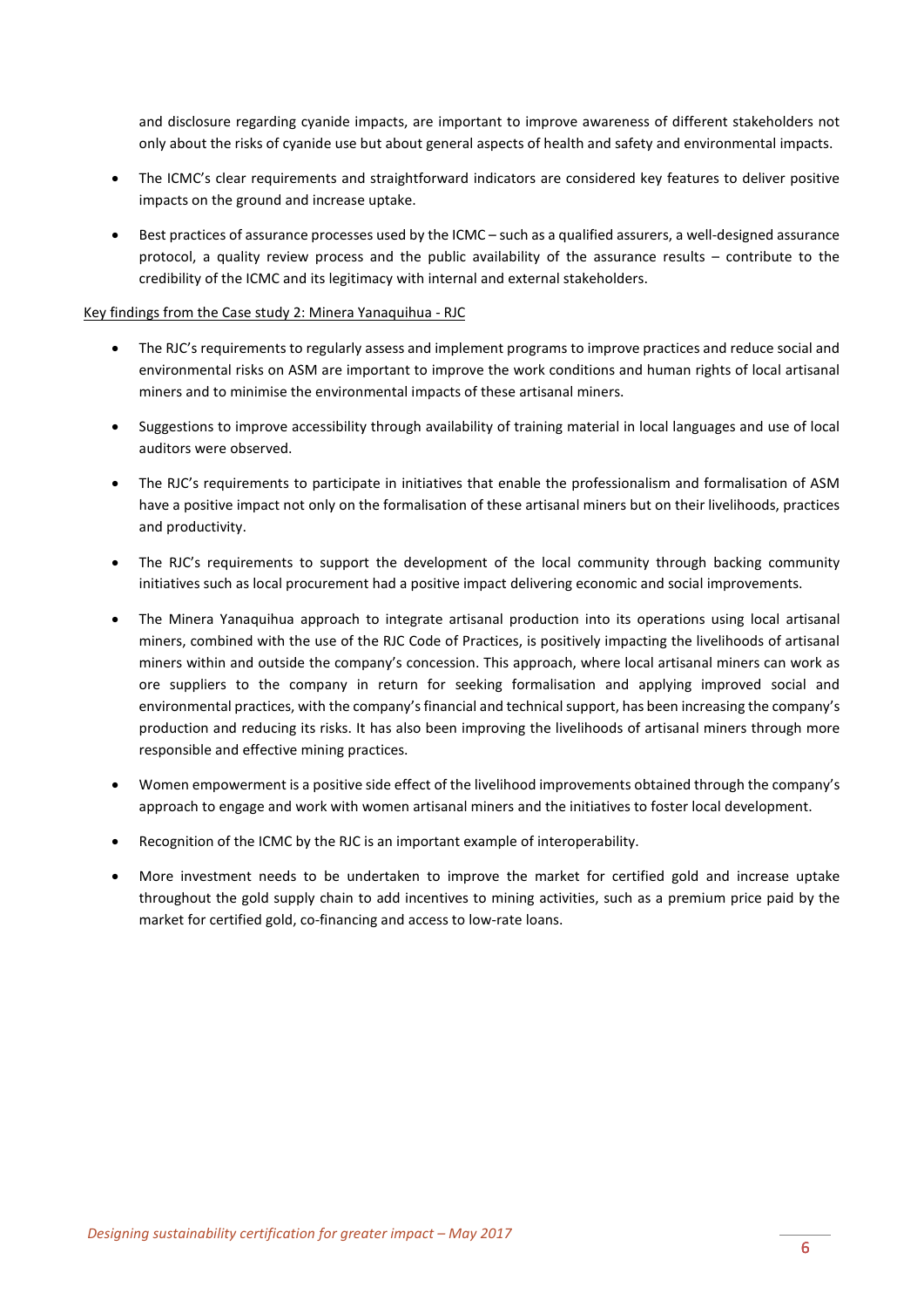# <span id="page-6-0"></span>1. Introduction

Over the past decade the mining industry has attempted to strengthen their corporate policies, increase their engagement with government, civil society and community actors, and improve their professional capability to respond to environmental and social challenges. But doubt still persists in the minds of those outside the minerals industry about the authenticity of such change. There is also increasing concern from civil society actors about the dramatic shifts in the scale, technology and location of mineral developments. Certification schemes are increasingly being used by mineral companies and governments as a tool to demonstrate that they are operating responsibly. Some schemes may also be used by civil society actors to hold mineral companies and governments to account. But doubt still persist about their impacts.

This applied research project investigates the potential role sustainability certification schemes can play to improve standards for responsible mining. The research project will assist civil society, businesses, scheme representatives and governments to ensure that such initiatives lead to improvements in the performance of the minerals sector.

The specific objectives of the project are to:

- identify the full range of planned and operational schemes applicable to the minerals industry and their supply chains, and compare their design characteristics such as objectives, focus, process for standards development and operation of such schemes.
- analyse the effectiveness of different design characteristics of schemes, and the collective effectiveness of schemes in the minerals industry as a whole.
- undertake in-depth analysis and fieldwork to consider the relationship between design characteristics and scheme outcomes.
- produce guidance material that captures the findings from all of the above, to support mineral operations, assurance providers, standards organisations, civil society groups, investors, and resource communities to improve practice and outcomes.

The project uses a mixed-method research approach involving three consecutive stages: (i) desktop analysis<sup>[2](#page-6-1)</sup>; (ii) semi-structured interviews<sup>[3](#page-6-2)</sup>; and (iii) field research (case studies). This report refers to the third stage (Phase III) of this research project, which involves field research (case studies) in two selected certified mining sites.

This report begins by outlining the methods used during the third stage of this research project. Section 2 provides a description of the first case study, describes its results and provides a conclusion. The last section concludes the report providing information about the second case study.

<span id="page-6-1"></span><sup>&</sup>lt;sup>2</sup> The desktop analysis phase of this research project is available at[: https://www.csrm.uq.edu.au/publications/designing-sustainablity](https://www.csrm.uq.edu.au/publications/designing-sustainablity-certification-for-greater-impact-an-analysis-of-the-design-characteristics-of-15-sustainability-standards-in-the-mining-industry)[certification-for-greater-impact-an-analysis-of-the-design-characteristics-of-15-sustainability-standards-in-the-mining-industry.](https://www.csrm.uq.edu.au/publications/designing-sustainablity-certification-for-greater-impact-an-analysis-of-the-design-characteristics-of-15-sustainability-standards-in-the-mining-industry)

<span id="page-6-2"></span><sup>&</sup>lt;sup>3</sup> The interviews phase of this research project is available at[: https://www.csrm.uq.edu.au/publications/designing-sustainability](https://www.csrm.uq.edu.au/publications/designing-sustainability-certification-for-greater-impact-perceptions-expectations-and-recommendations-in-sustainability-certification-schemes?thanks=publication&thanks=publication&thanks=publication)[certification-for-greater-impact-perceptions-expectations-and-recommendations-in-sustainability-certification](https://www.csrm.uq.edu.au/publications/designing-sustainability-certification-for-greater-impact-perceptions-expectations-and-recommendations-in-sustainability-certification-schemes?thanks=publication&thanks=publication&thanks=publication)[schemes?thanks=publication&thanks=publication&thanks=publication.](https://www.csrm.uq.edu.au/publications/designing-sustainability-certification-for-greater-impact-perceptions-expectations-and-recommendations-in-sustainability-certification-schemes?thanks=publication&thanks=publication&thanks=publication)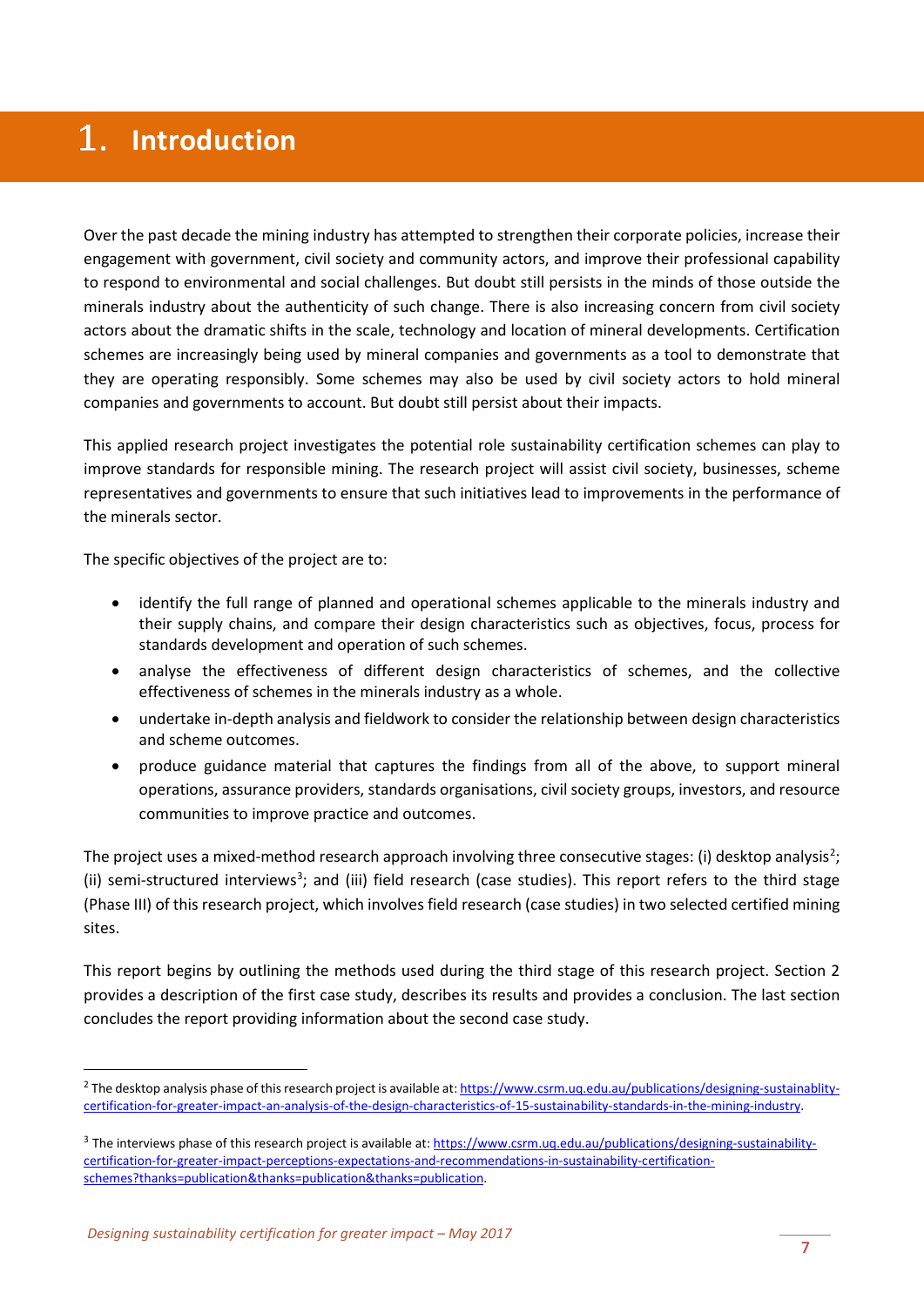#### <span id="page-7-0"></span>**1.1 Method**

The method employed in the third phase of this research project reflects its primary purpose, which is to illustrate key dynamics and explore the perceptions and ideas of participants in relation to the impacts of sustainability certification schemes on the ground. To do so, two case studies were conducted. The case study method was used because this is the research strategy most suitable for exploring a phenomenon that is not completely understood in order to generate further knowledge about it through in-depth examination. The use of a case study allows for a particular individual, geographic area, program or event to be studied and allows the researcher to understand a real-life phenomenon in depth (Leedy & Ormrod, 2005; Somekh & Lewin, 2011; Yin, 2013).

Two case studies were selected to investigate the impacts of two different schemes on the ground: (1) Mineração Serra Grande in Brazil, certified by the International Cyanide Management Code (ICMC); and (2) Minera Yanaquihua S.A.C. in Peru, certified by the Responsible Jewellery Council (RJC). These case studies were selected to represent different applications of schemes in the mining sector. Comparison of certification schemes for the same commodity and sector was not conducted as the aim of the research is not to compare schemes, but to identify aspects that makes schemes effective. Permission was sought from mining operations to undertake fieldwork at a mining site that has undertaken certification in accordance with the particular standards. Primary data (documents and observations) was supplemented with face-to-face interviews and meetings to triangulate data and ensure that a diversity of perspectives were included. Interviews and meetings were important to obtain participants' perceptions regarding the impacts of the schemes on the ground.

Case studies were conducted through semi-structured interviews, meetings and visits to mining sites. In one of the case studies (case study 2), shadowing the audit process of re-certification was done in order to observe the audit process and evaluate first-hand the impacts of the scheme's requirements and procedures. The semistructured interviews and meetings were conducted with key participants, representing the two certified companies and external stakeholders' representatives, to understand and explore the impacts of the schemes on the ground.

#### <span id="page-7-1"></span>**1.2 Limitations**

This report is neither a performance assessment nor an evaluation of schemes. It aims to explore and better understand the impacts of two selected certification schemes considering only participants' points of view. Findings and conclusions are based on and restricted to the analyses and qualitative data obtained during interviews and meetings conducted with participants during the two case studies. No further assessment or tests to guarantee the veracity or quality of the information obtained was undertaken.

We have endeavoured to be objective in our analysis and presentation of the information in order to offer a useful resource to enhance practice in the field of sustainability certification in the mining sector. In addition, due to the type of data used, small sample used and limited number of participants, descriptive statistical analyses in this report must be carefully interpreted and could not be generalised to a broader context based on this research project alone.

This report is based on and restricted to the analyses of responses from participants interviewed, and it has limitations. Also, results are based only on participants' ideas, perceptions and expectations, which may not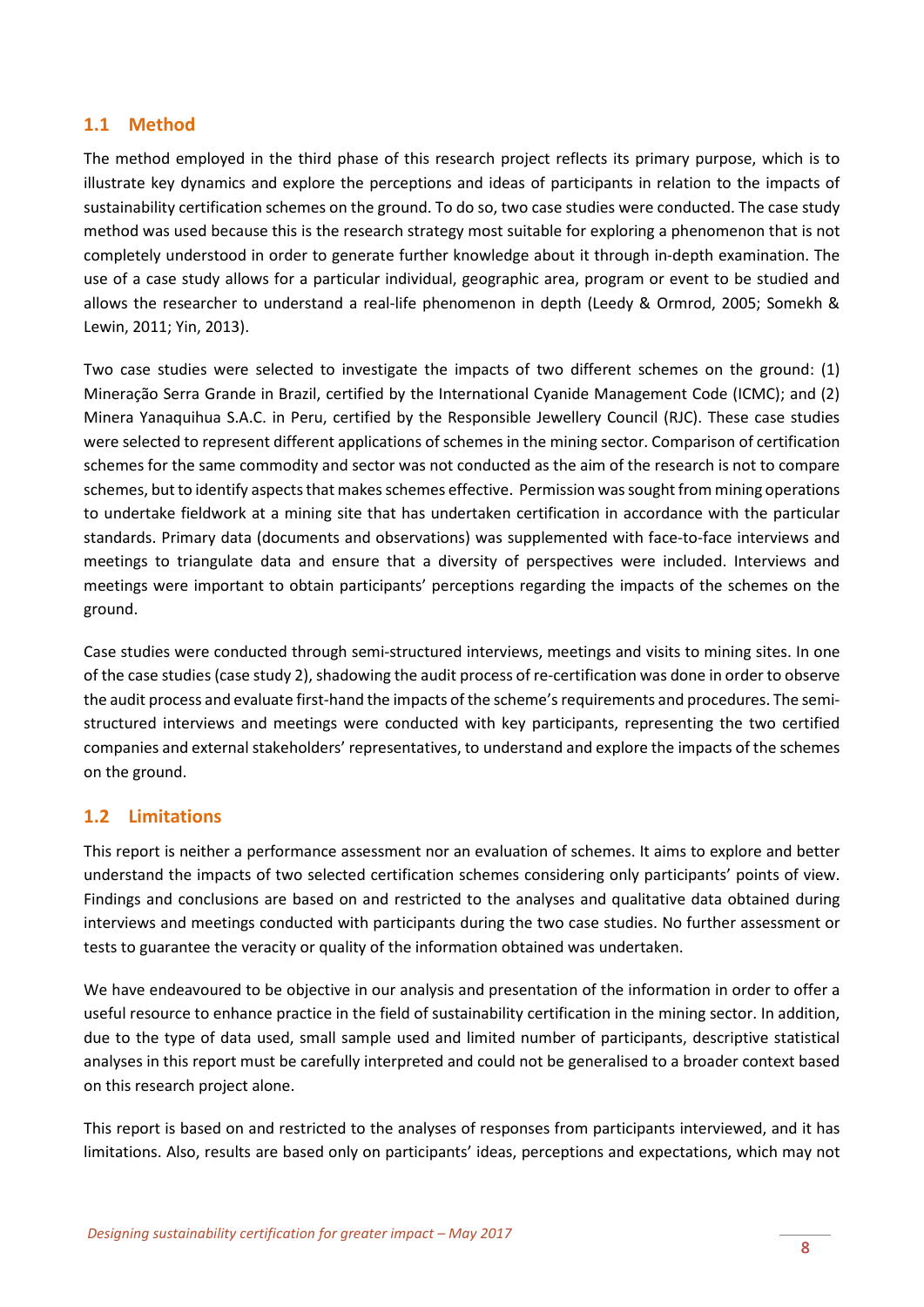reflect the participants' actual views. Sometimes participants may provide responses to satisfy the researcher's expectations, or they may not wish to expose details about problems (Appleton, 1995; Opdenakker, 2006). It is also important to highlight that the majority of the participants interviewed during the Mineração Serra Grande Case Study were internal stakeholders (AngloGold Ashanti's employees). These participants might have provided biased statements because of the employment relationship, which might have impacted the findings presented in this report.

Interpretation of meaning is the core of qualitative research, and limitations regarding this matter should also be noted in this report. Data obtained during the fieldwork were provided by participants in Portuguese and Spanish, and findings are provided in English. As translation is also an interpretive act, it is important to highlight the potential threats to validity the translation processes pose (Van Nes, Abma, Jonsson, & Deeg, 2010).

Findings presented are based only on two case studies, in a specific sector and restricted in geographic and thematic scopes, which limits the capacity to draw conclusions on the attribution of the impacts identified to the ICMC and RJC certifications at a more general level and to generalise results. This research employed a qualitative approach aiming only to explore and improve understanding of the impacts of two selected certification schemes rather than to draw conclusions and generalise results with statistical significance.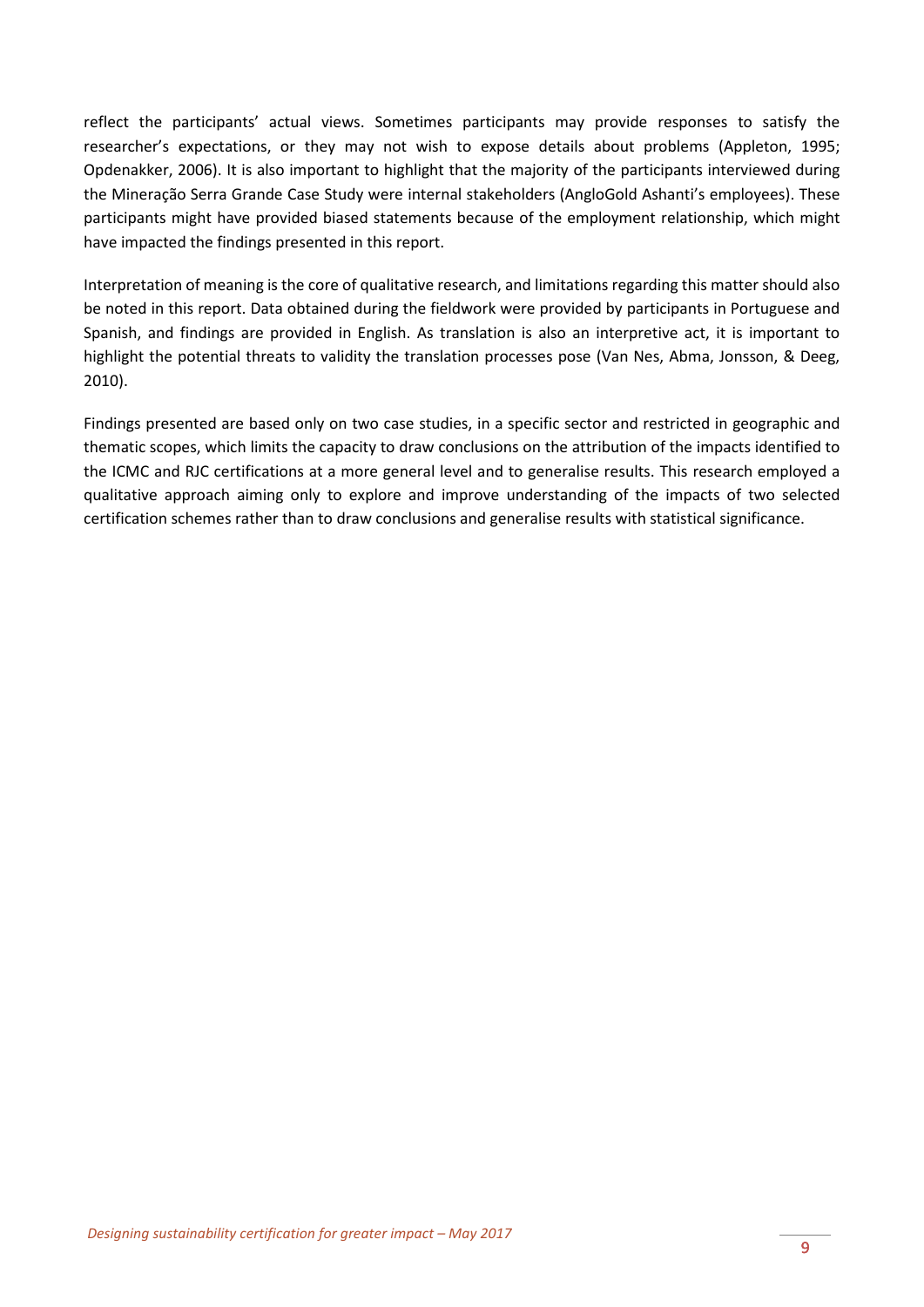# <span id="page-9-0"></span>**Case study 1: Mineração Serra Grande**

This section describes the context of case study 1 and presents findings considering the research project's goals.

#### <span id="page-9-1"></span>**Mineração Serra Grande**

Mineração Serra Grande is a gold producer located in the city of Crixás, central Brazil, in the state of Goiás (Figure 1). Crixás is a municipality with an estimated population of 16,695. Its economy is based on mineral mining (gold, manganese and talcum) and milk production<sup>[4](#page-9-2)</sup>.



Figure 1: City of Crixás

Serra Grande is one of two AngloGold Ashanti operations in Brazil and it comprises three mechanised underground mines: Mina III, Mina Nova (which includes the Pequizão orebody) and Palmeiras, and an open pit on the outcrop of the Mina III orebody (Figure 2). One dedicated metallurgical plant treats all ore mined. The annual capacity of the processing circuit, which has grinding, leaching, filtration, precipitation and smelting facilities, is 1.15Mt. Serra Grande production represents around 2.5% of the total AngloGold Ashanti Group production and 10% of the total Americas region production. The current life of the mine ends in 2023 and exploration efforts are in place to extend it. The total number of employees at Serra Grande is 1081, 260 of which are contactors (AngloGold Ashanti, 2012).

<span id="page-9-2"></span> <sup>4</sup> [http://cidades.ibge.gov.br/xtras/perfil.php?lang=&codmun=520640&search=||infogr%E1ficos:-informa%E7%F5es](http://cidades.ibge.gov.br/xtras/perfil.php?lang=&codmun=520640&search=||infogr%E1ficos:-informa%E7%F5es-completas)[completas](http://cidades.ibge.gov.br/xtras/perfil.php?lang=&codmun=520640&search=||infogr%E1ficos:-informa%E7%F5es-completas) accessed 24th May 2016.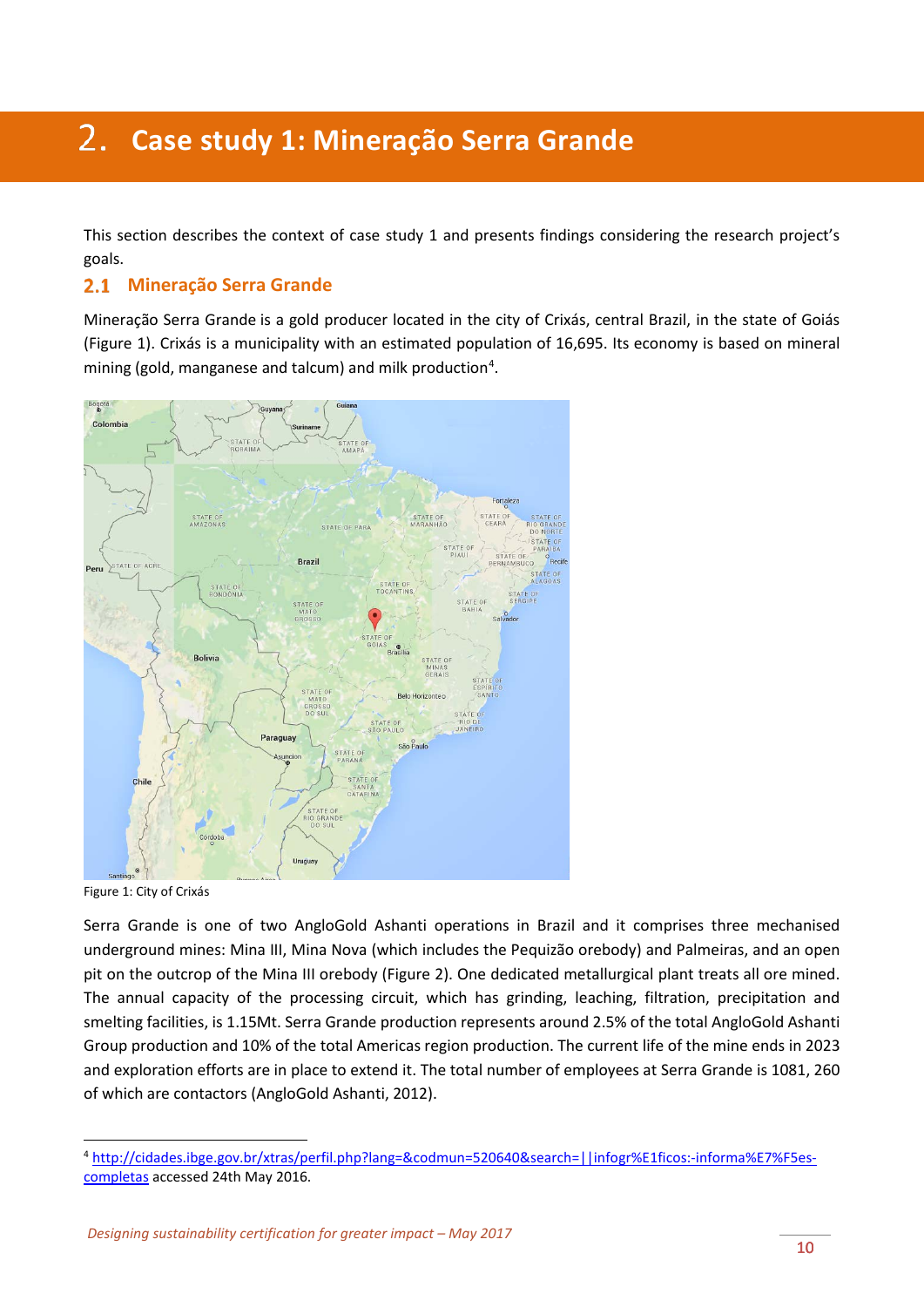

Figure 2: Aerial view of Mineração Serra Grande and the city of Crixás (Source: Google Earth, 6/6/2016, -14.574675, -49.968222)

Serra Grande is wholly owned by AngloGold Ashanti and currently holds ISO 14001, ISO 9001 and ICMC certificates. The mining site was initially certified by the ICMC in February 2009 and the latest re-certification audit process was conducted in November 2015, resulting in a new certificate issued in May 2016 (AngloGold Ashanti, 2012, 2013).

#### <span id="page-10-0"></span>**The International Cyanide Management Code**

The ICMC is a voluntary certification scheme operated by the International Cyanide Management Institute since 2003. It is intended to complement an operation's existing regulatory requirements and focuses exclusively on the safe management of cyanide that is produced, transported and used for the recovery of gold, and on mill tailings and leach solutions. It includes requirements related to financial assurance, accident prevention, emergency response, training, public reporting, stakeholder engagement and verification procedures.

Gold mining companies with either single or multiple operations, and the producers and transporters of cyanide used in gold mining, can become signatories to the ICMC. By becoming a signatory, a company commits to following the ICMC's principles and implementing its standards of practice, and signatories' operations will be audited by an accredited and independent third party to verify their operation's compliance with the ICMC.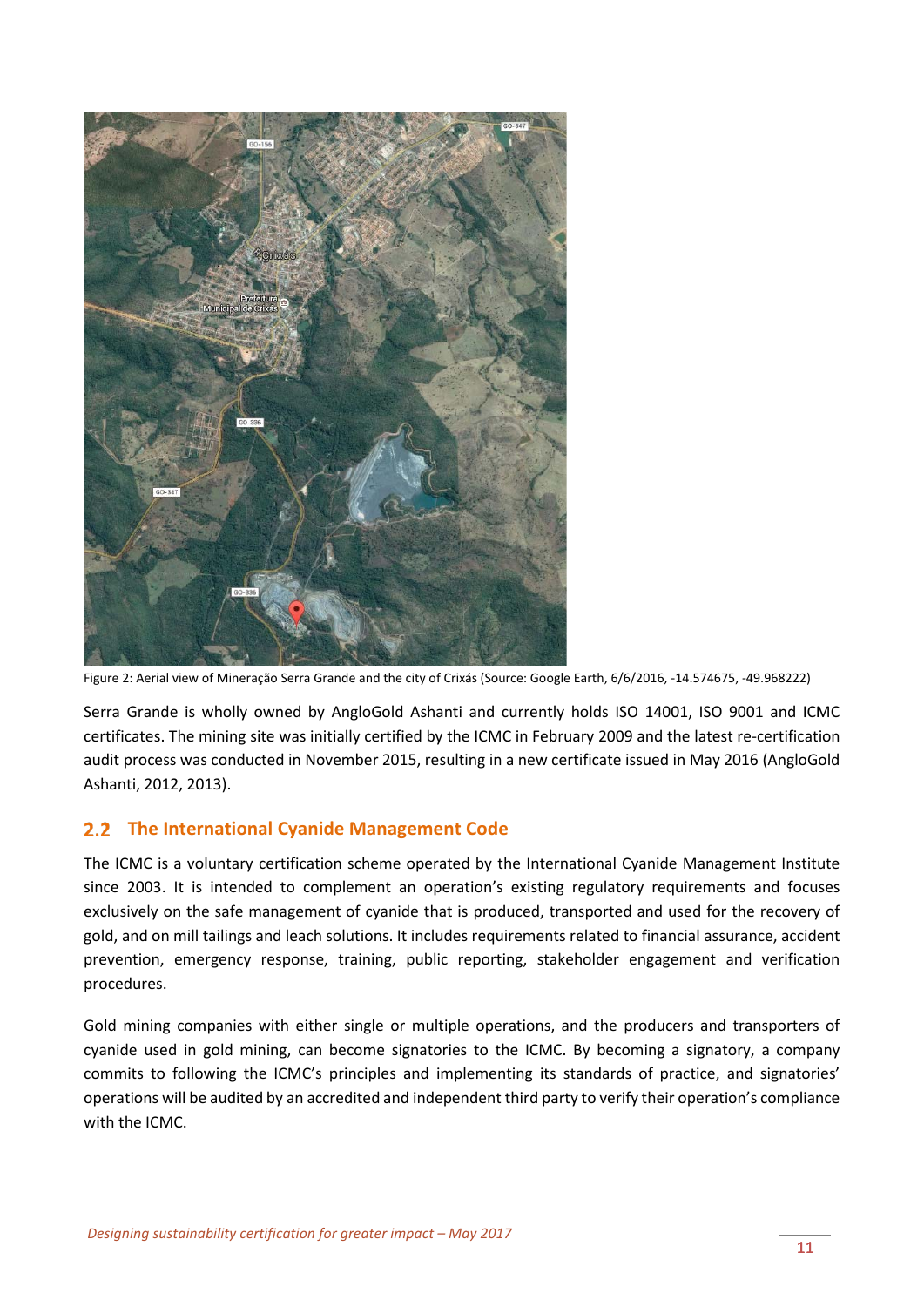#### <span id="page-11-0"></span>2.3 Findings

The visit to the mining site began on 9 November 2015 and finished on 12 November 2015. During the site visit, 15 participants were interviewed, being 11 company representatives, two third-party auditors, one local community representative and one local government representative. During the site visit, shadowing of the audit process for re-certification of the ICMC was also conducted to better understand the impacts of the audit process considering the scheme's requirements and procedures. Participants were asked to provide their opinion about what the impacts of the ICMC are.

During the interviews these 15 participants provided 85 comments regarding the impacts of the ICMC on their work activities, on the company's operations and on local external stakeholders. These 85 comments were divided in 56 internal impacts and 29 external impacts. Internal impacts, in general, refer to the impacts on the internal processes and operations of the company while external impacts generally refer to the impacts on the local communities affected by the mining operation.

#### <span id="page-11-1"></span>**2.3.1 Internal impacts**

Participants provided 56 comments in relation to the internal impacts of the ICMC. These 56 comments were separated into eight different categories: Reputation, Management Systems, Local Community Engagement, Risk Management, Social Licence, Capacity Building, Productivity and Cost Reduction, and Budgeting. Table 1 summarises the internal impacts stated by participants.



Table 1: Internal impacts

Improving the company's reputation with communities was indicated as the main internal impact of the ICMC (12 comments addressed reputation; which represent 22% of the total of comments provided in relation to the internal impacts of the ICMC). Some commented that certified organisations have a better reputation with their stakeholders compared to organisations that do not have certification. For instance, one participant commented: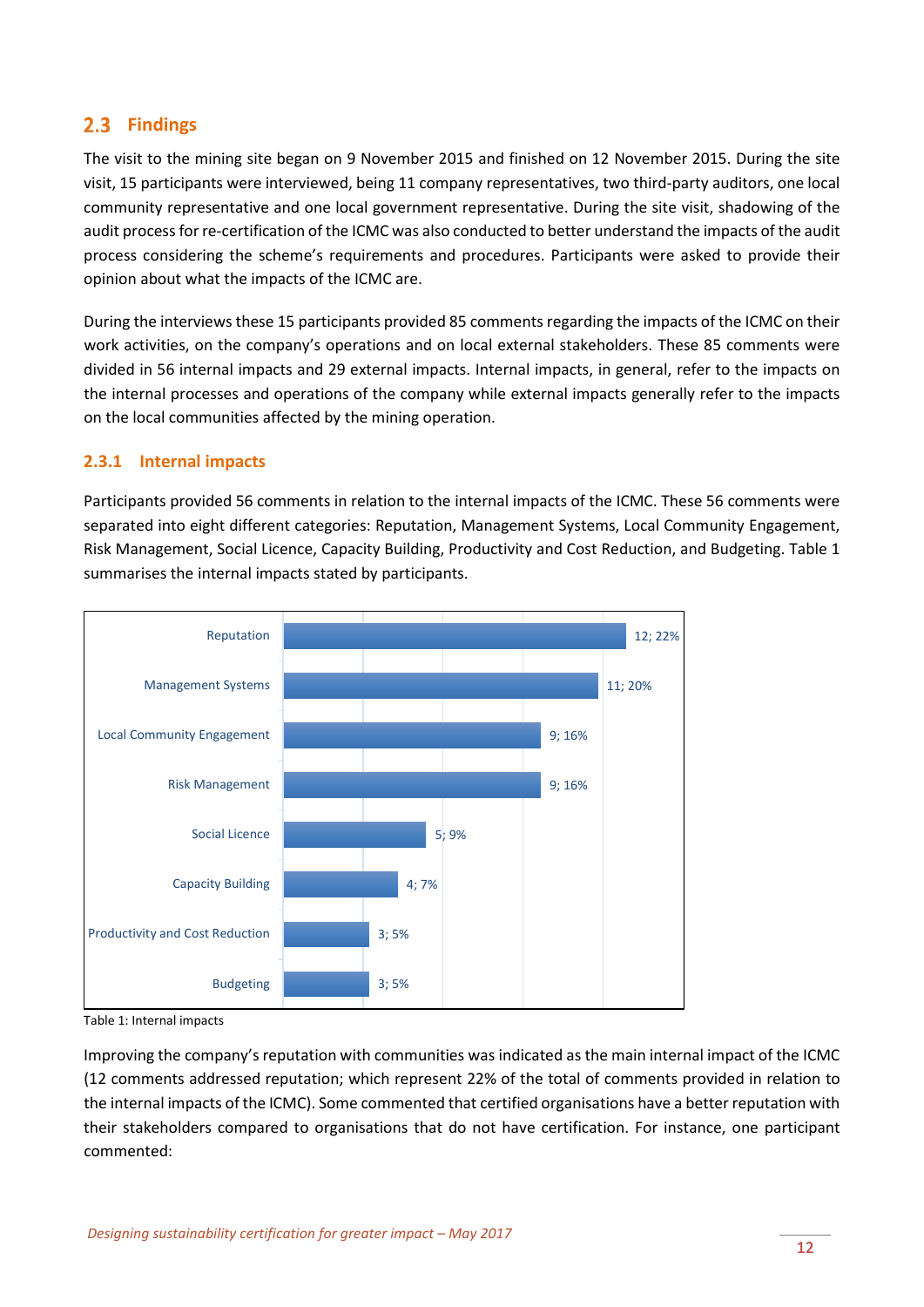*"If you have money to decide to invest between two companies; one has a certificate, the other does not. You will invest in the certified one because you know someone went there and assured that this company is operating responsibly." (Participant 4)*

Also, according to this participant, a good reputation has the capacity to reduce negative effects. This participant stated:

*"Even in a situation where you have a real problem, if you have a good reputation the impact of this problem is automatically reduced." (Participant 4)*

In the same vein, Participant 9 stated:

*"The summary of the audit report is publicly available on the ICMC website. This is a guarantee that the company has effective controls over its processes to manage their operations. It guarantees that this company applies the ICMC protocols and manages properly the transport, use, storage and final disposal of cyanide." (Participant 9)*

It is interesting to note that, according to this participant, the transparency of the ICMC in regards to the results of the audit process – in this case the public availability of the summary of the audit report on the ICMC website – improves both the certification scheme's and company's reputation. Additionally, comments associated the initiative of the company to obtain a voluntary certificate – in this case the ICMC – with an improvement in the company's reputation. A voluntary certificate demonstrates that the company goes beyond the legal requirements to improve their performance. In some of the participants' words:

*"The cyanide code certificate has a direct positive impact on our reputation. It demonstrates our commitment to be a more responsible company. It is not about saying we operate responsibly, it is about demonstrating we operate responsibly." (Participant 14)*

*"It [ICMC certificate] improves our reputation because it is a well-recognised international entity. Even more because it is a voluntary initiative. It gives a good weighting to the company and demonstrates our commitments." (Participant 15)*

*"The market will recognise that you are a good performer if you hold the ICMC certificate. When you are not certified by the ICMC, people will not trust you as much. Cyanide is a serious thing and everybody wants to know if you are operating with responsibility." (Participant 4)*

*"The ICMC is an international certification scheme and, as such, the mining sector as a whole recognises that organisations certified by the ICMC operate with more responsibility." (Participant 8)* 

Similar statements were provided by community representatives. These participants also associated the company's reputation with the ICMC certificate, as the following quotes suggest:

*"This certification makes me feel a bit more relaxed. It demonstrates that the organisation has safety procedures and its employees are trained to deal with cyanide." (Participant 12)*

*"When the organisation seeks a certification, in this case a cyanide certification, it means that the organisation is keen to improve its practices. As a result we can be a little bit calmer." (Participant 13)*

Results obtained demonstrate that both internal and external stakeholders associate the company's decision to obtain and maintain a voluntary sustainability certificate with a commitment to good governance and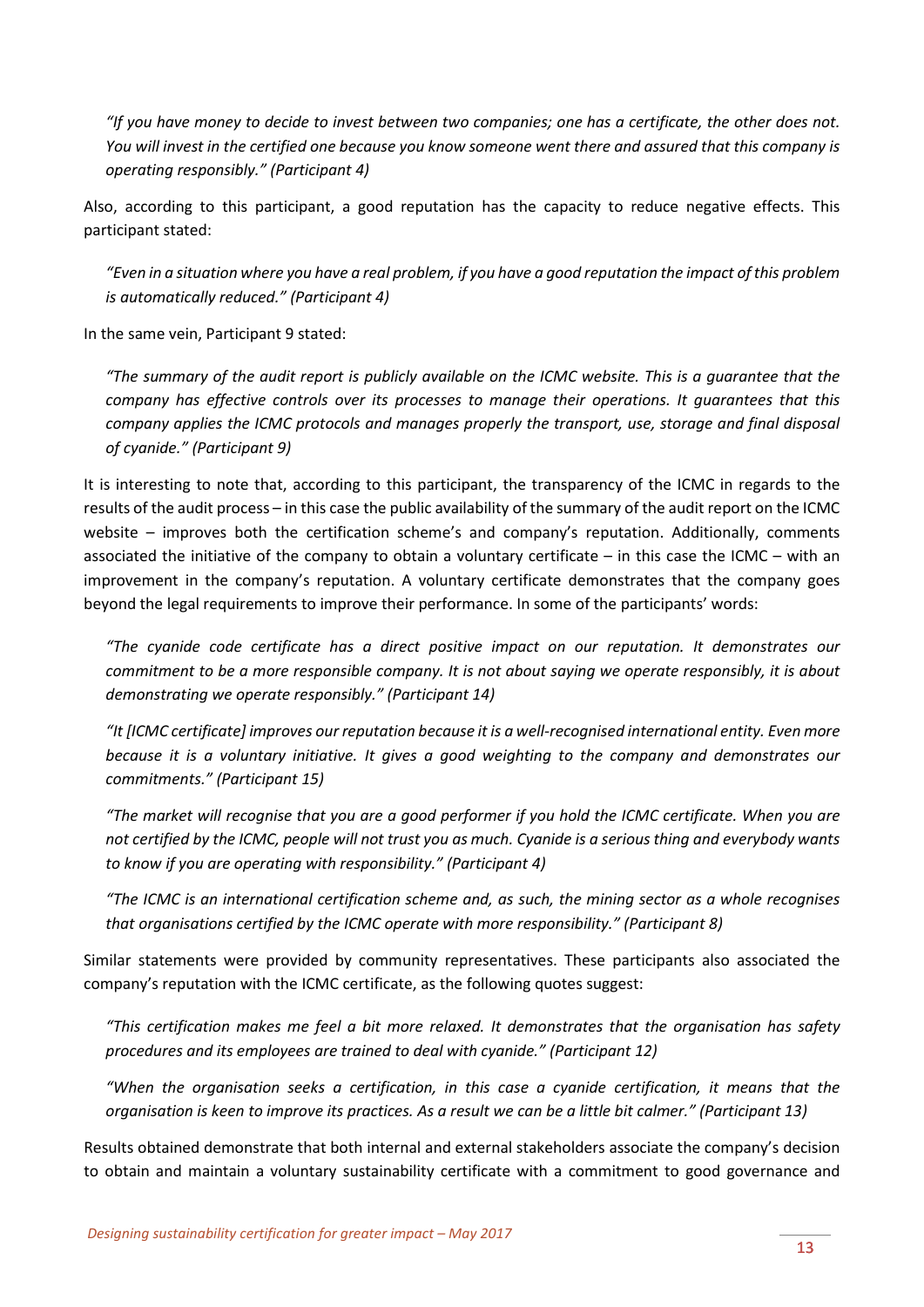responsible operations. According to participants, such a certificate demonstrates that the company goes beyond legal requirements in regards to economic, environmental and social challenges. A better reputation was also attributed by participants to international and well-recognised schemes, as well as to schemes with a transparent and accountable approach.

Improvements in management systems and internal control structures was the second-most mentioned internal impact (11; 20%). According to participants' points of view, to be in compliance with the ICMC and receive the certificate, the company needs to improve their health, safety and environmental management systems. Regarding this matter, some of the participants pointed out:

*"We had to improve our health, safety and environmental management systems to be in compliance with the ICMC. There was a general improvement in the way we manage not only cyanide but all hazardous substances. I have the same management system to deal with all hazardous substances. So, if I had to improve my system to receive the cyanide code certificate, it means I am now managing better other hazardous substances." (Participant 11)*

*"The whole certification process has an extreme positive impact in my operations. It allows us to better manage the use of cyanide. The cyanide code helps to anticipate problems through internal control mechanisms." (Participant 14)*

*"There are some internal controls that were initially developed to attend to cyanide code requirements, but now we are using the very same controls in other processes." (Participant 4)*

Improvements in internal controls and management systems were not the only topics mentioned by participants. According to some participants, the organisational structure is more efficient and the work dynamic is better in certified companies. Regarding this matter, Participants 8 and 10 stated:

*"Certified organisations are different. You can see they have a different level of organisation. A certified organisation has management tools and mechanisms in place and has a well-defined organisational structure. Certified companies have documents, processes and responsibilities defined and so on. No doubt certified companies are more efficient." (Participant 8)*

*"The ICMC helps with our controls and management systems. It [the ICMC] says I have to have monitoring activities in place addressing specific aspects of water quality, effluents and waste management. These monitoring activities are now embedded in our environmental management systems." (Participant 10)*

Comments also mentioned improvements in the company's engagement process with local communities as a result of compliance with ICMC requirements (9; 16%). According to some of the participants, the ICMC has an important requirement focused on communication and engagement with stakeholders. This pushes organisations to have effective communication mechanisms and community engagement processes in place. For instance, some of the participants stated:

*"Because of the cyanide code we had to develop and implement an emergency response plan including the local community. Actually, an emergency response simulation was conducted for the first time this year and different stakeholders were involved." (Participant 11)*

*"Talk with the community about cyanide was taboo in the past. We did not talk with the community about it at all. The ICMC helped to change this mindset… The ICMC helped us to improve our relationship with*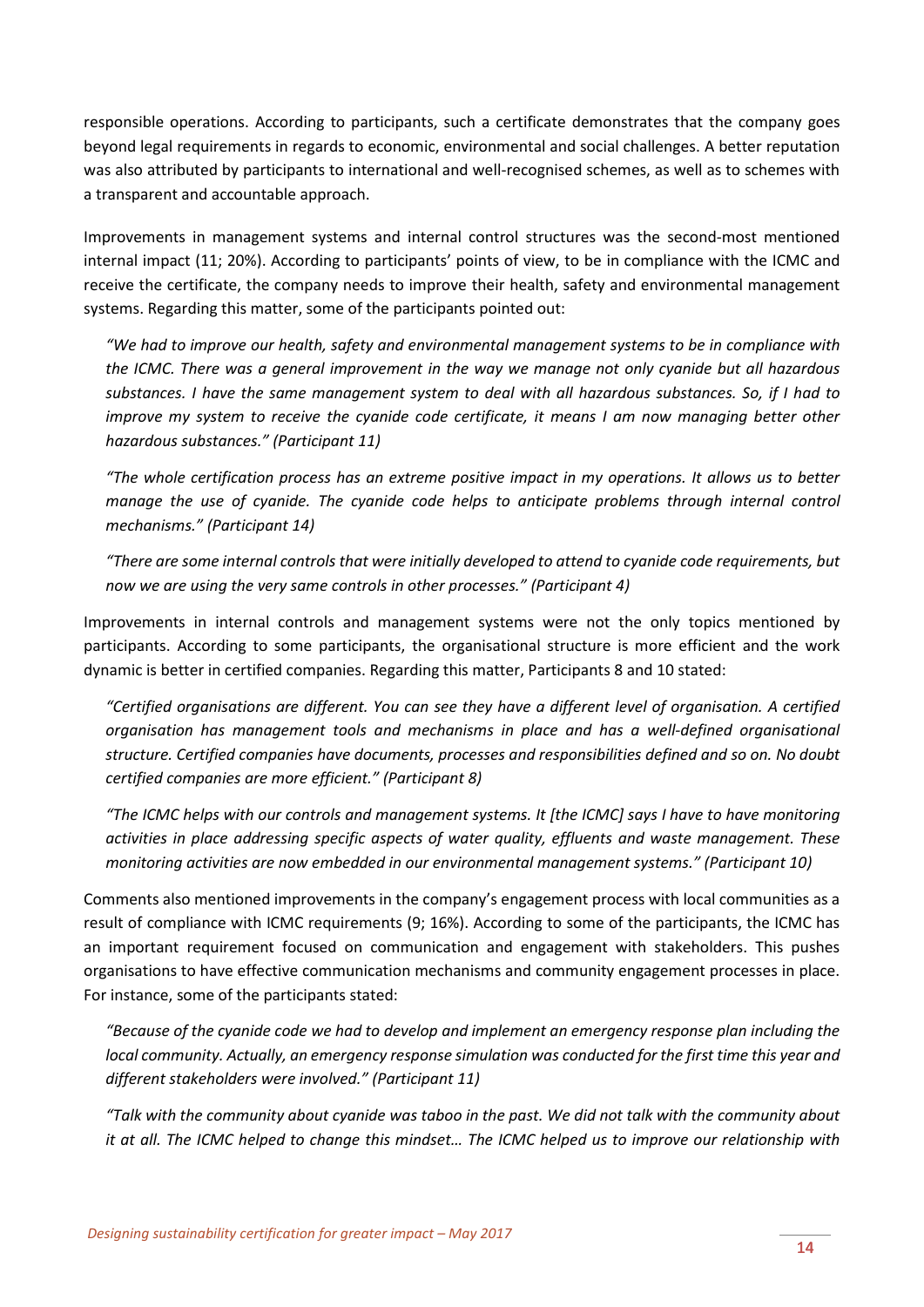*local communities. We are now closer to the community and openly discuss our impacts, including the use of cyanide. In the past we feared engaging and talking with local communities." (Participant 14)*

Similarly, Participant 3 mentioned this paradigm of not clearly communicating and not properly engaging with community representatives to talk about sensitive topics, such as the use of cyanide. This participant provided a statement explaining the importance of the ICMC in breaking down these communication and engagement barriers. In this participant's words:

*"In the beginning, when we decided to go ahead with the ICMC, this [communication and engagement with local community requirements] is what generated more discomfort. We questioned ourselves, 'Should we go or shouldn't we?' After a while we realised that this is actually a good and important practice." (Participant 3)*

The same participant also stated that the ICMC played an important role in highlighting to the company the importance of the engagement process and communication with local communities. This participant stated:

*"The cyanide code has a principle saying that the local community should be engaged. It is a company's responsibility to inform the local community about the risks involved and how these risks are managed. So, to attend to this principle we had to improve our communication channels with the local community and implement some programs to clearly inform community representatives about the cyanide." (Participant 3)*

When asked about the relationship between the company and the local community over the last few years, one of the community representatives stated:

*"The relationship now is much better. It has improved a lot. Now they [company representatives] invite us to visit the company. They are actually engaging with local leadership and explaining the risks involved with cyanide and what should be done in a situation of emergency." (Participant 13)*

Nine comments (9; 16%) addressed the potential for the ICMC to help the company to manage risks better. According to these comments, the certification scheme plays an important role in facilitating the company to identify, understand and manage its risks. For example, two participants stated:

*"The ICMC improves the risk management approach of different internal processes; for example, health and safety of our employees and contractors and environmental aspects that could impact our community." (Participant 8)*

*"The cyanide code improved our risk management approach. The company already had in place controls to mitigate its risks, but the cyanide code helped to improve these controls." (Participant 7)*

Six out of the nine comments about risk management addressed specifically the role played by the ICMC in helping the company to manage risks associated with the cyanide supply chain. One of the participants, for instance, stated that the ICMC reduces the risk of accidents during the transport of cyanide because certified companies are allowed to contract only certified transporters. This participant said:

*"The risk of accidents is hugely mitigated with the cyanide code. We operate only with certified transporters. This is good because we know that the certified transporters, to have their certificates, had to operate and be in compliance with the very same best practices we did to obtain our certificate." (Participant 1)*

A similar statement was provided by another participant: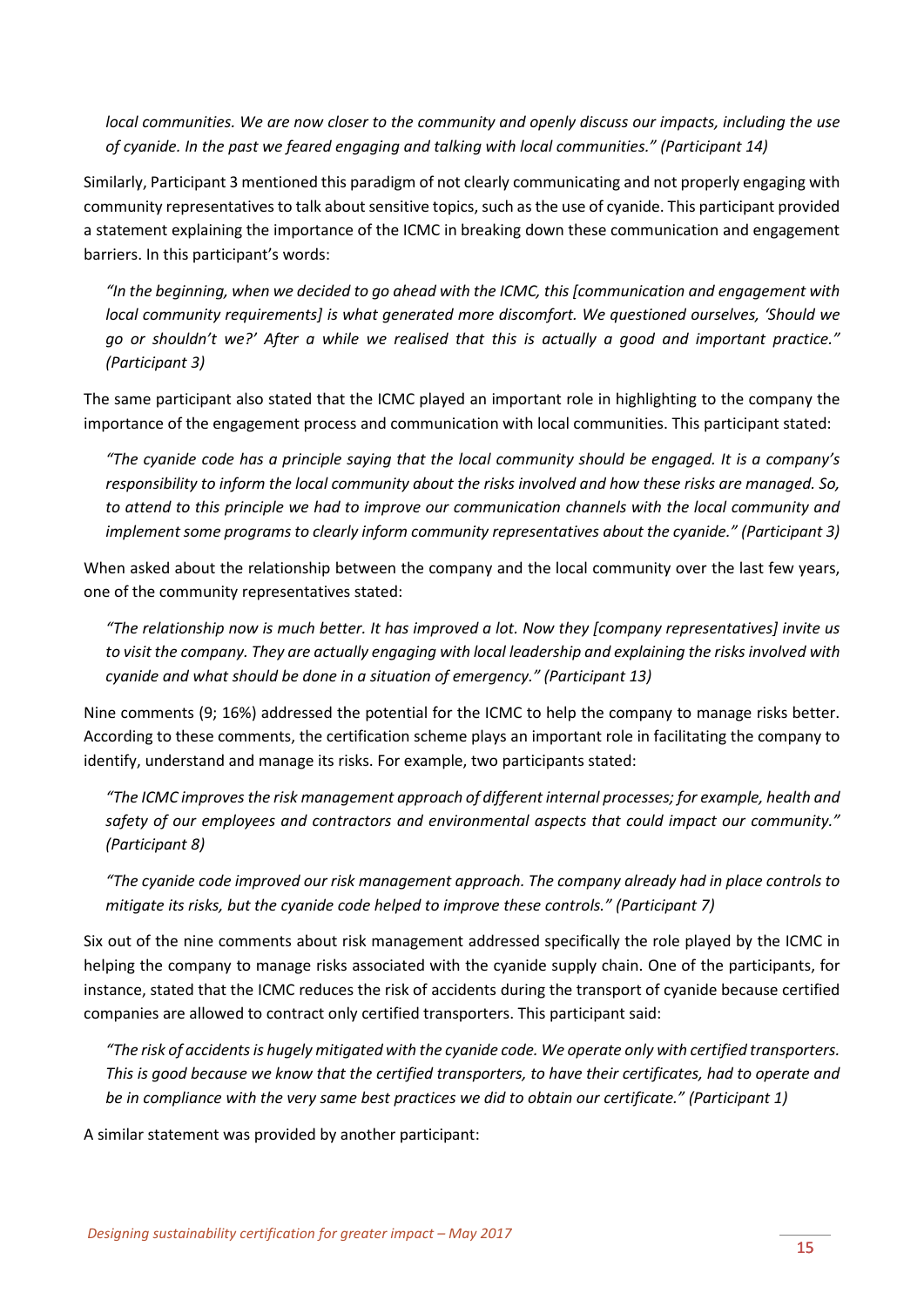*"The ICMC protocol works with risk management. We have seen the whole cyanide transport process improve – from the cyanide producer to the cyanide transporter and from the cyanide transporter to us." (Participant 8)*

Participant 9 also clearly mentioned that the ICMC addresses the whole supply chain including cyanide producers, cyanide transporters and mining companies, which contributes to better risk management throughout the supply chain. This participant stated:

*"The whole supply chain needs to be certified. The producer, the transporter and the mining company have to be certified. This is a good example of an integrated risk management approach." (Participant 9)*

The social licence to operate<sup>[5](#page-15-0)</sup> was also cited during the interviews. Five comments mentioned that the ICMC helps the organisation to obtain the social licence to operate. According to these comments, the ICMC has specific requirements related to community dialogue, which improves the relationship between the company and the local community. This relationship improvement, according to some of the participants, is helping the company to obtain its social licence to operate. For example, regarding this matter, Participants 5 and 6 stated:

*"There is the social licence to operate impact. Cyanide is surrounded by heavy discussions everywhere. In fact, because of the ICMC we had to explain to the community what cyanide is, why they need to know about it, what controls we have in place, what the risks are, in a situation of emergency what should be done, and so on. This communication improved our relationship with the local community." (Participant 5)*

*"I believe it [the cyanide code] makes this link between us and the social licence to operate. Our employees and community representatives are now more aware about our operations. They know we have this certification. It adds value and calms the community." (Participant 6)* 

Four comments (4; 7%) addressed the potential for the ICMC to help organisations improve capacity building. According to these comments, certification schemes play an important role in strengthening the competencies and skills of employees. The improvement in employees' skills to manage the risks associated with cyanide was mentioned several times, for example:

*"Because of the code we now have people highly prepared to deal with cyanide. I mean, we have employees well trained to manage any situation." (Participant 9)*

Comments indicating that the ICMC positively affects productivity and helps to reduce costs were made three times (3; 5%). Competition and globalisation has forced organisations to look at new opportunities to improve productivity and reduce their costs. In this context, schemes can guide and/or foster companies to adopt and implement initiatives to improve productivity and reduce costs. When asked about the influence of the ICMC in this context, Participants 5 and 8 stated:

*"It [ICMC] influences my operations, my internal controls and the knowledge of my employees. As a result, productivity increases." (Participant 5)*

*"Cyanide is not cheap. So, when the cyanide protocol addresses operational and production aspects, it forces organisations to adopt new strategies to improve practice and be more productive." (Participant 8)*

<span id="page-15-0"></span><sup>&</sup>lt;sup>5</sup> The "social licence to operate" concept governs the extent to which an organisation is constrained to meet societal expectations and avoid activities that societies (or influential elements within them) deem unacceptable, whether or not those expectations are embodied in law (Gunningham, Kagan, & Thornton, 2004).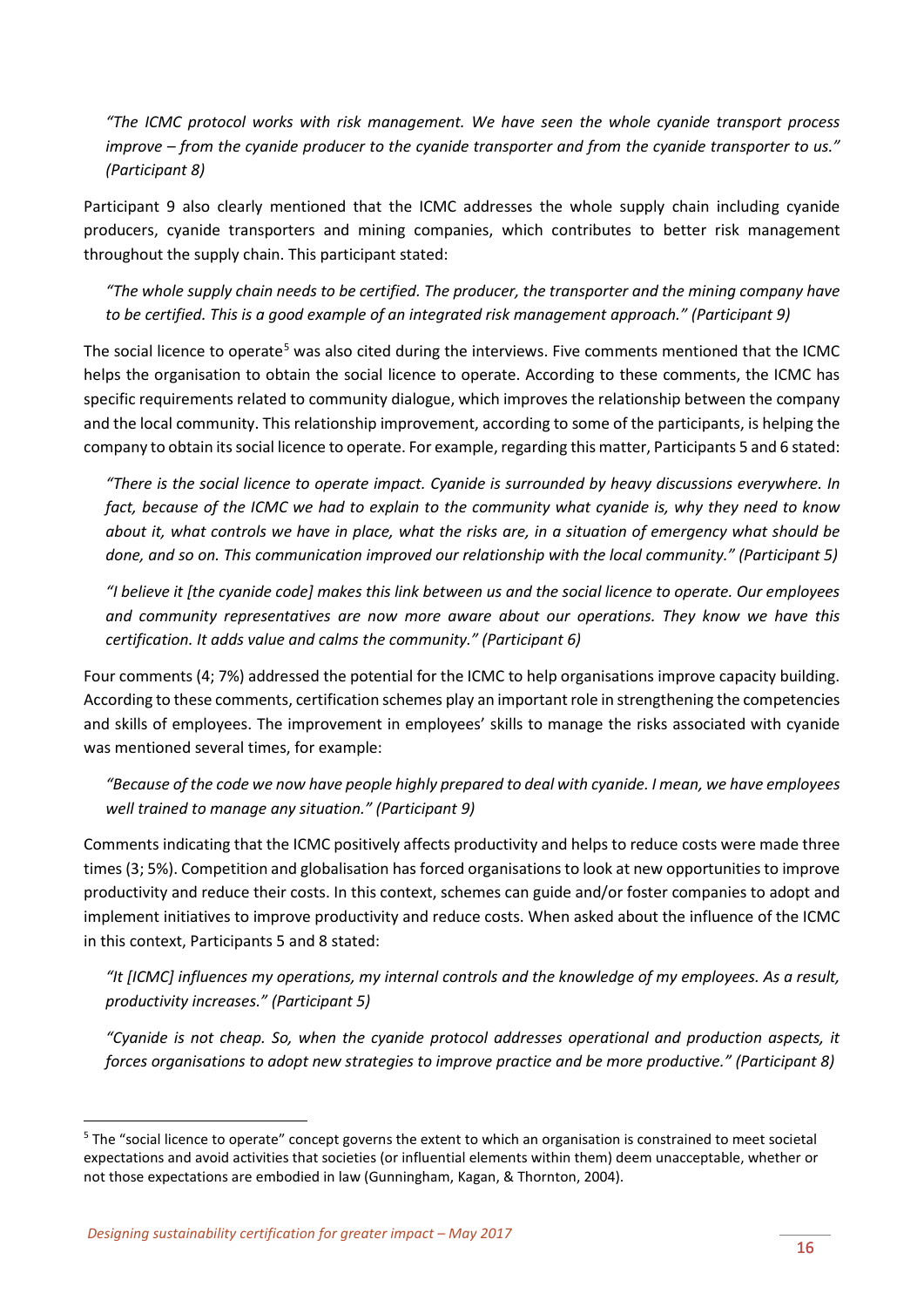Regarding cost reduction, Participant 5 stated that the ICMC played its part in influencing the organisation to find new alternatives to reduce the use of cyanide in its operations. Item 6.1 of the cyanide code states that certified organisations need to take measures as necessary to eliminate, reduce and control potential cyanide exposure scenarios (International Cyanide Management Institute, 2009). Regarding this matter, this participant said:

*"In order to reduce exposure scenarios we changed some procedures. Part of these changes were done because of the ICMC. As a result, the exposure scenarios were reduced as well as cyanide consumption, which had a positive economic impact." (Participant 5)*

A similar point of view was provided by Participant 7 when asked about the importance of the ICMC initiative implemented recently to reduce the quantity of cyanide used, thus reducing costs. This participant stated:

*"Our company was already looking for cost-reduction initiatives, and the ICMC came and contributed with that." (Participant 7)*

Helping managers obtain financial resources to maintain the cyanide code and implement improvement opportunities was also considered one of the internal impacts of the ICMC. Three comments (3; 5%) considered the ICMC very useful for managers to obtain and defend their budgets. When asked about the importance of the ICMC in helping to obtain financial resources to prepare his budget, Participant 10 said:

*"The cyanide code audit process helps me to obtain resources. If there is a non-compliance situation and I need resources to develop and implement an action plan, the audit report will support my action plan and definitely will help me to obtain the resources I need." (Participant 3)*

Similarly, Participant 11 stated:

*"The company knows that the certification is important and it's also important to keep the certification. We know that the certification has a cost. If we want to be certified, we need resources. In this context, the certification helps to obtain resources for my budget." (Participant 11)*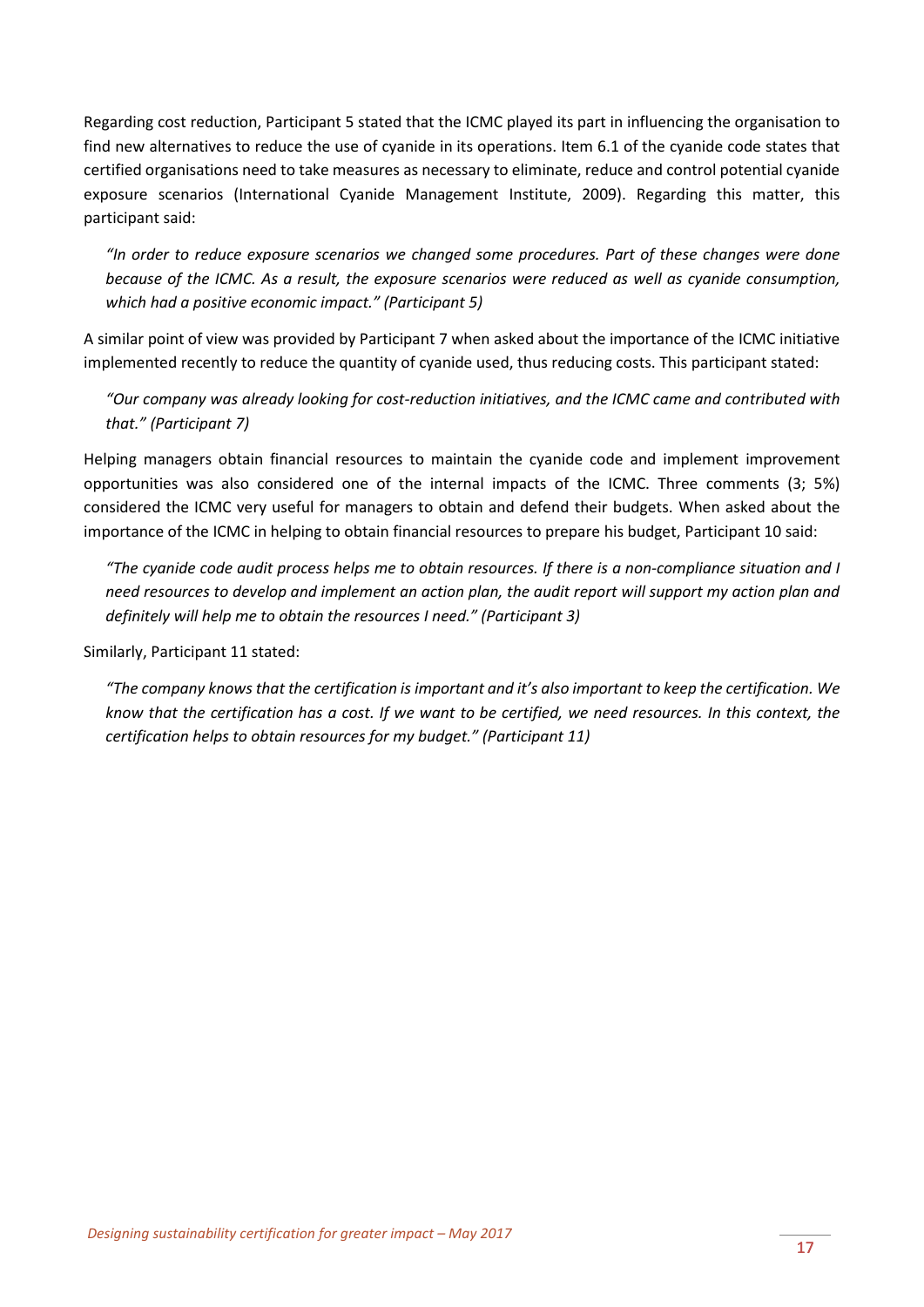#### <span id="page-17-0"></span>**2.3.2 External impacts**

Participants provided 29 comments in relation to the external impacts of the ICMC. These comments were separated into three different categories: Community Awareness, Better Management of Impacts, and Capacity Building. Table 2 summarises the external impacts mentioned by participants.



Table 2: External impacts

Improving community awareness in regards to health, safety and environmental issues was indicated as the main external impact of the ICMC (12; 41%). Some commented that the ICMC requirements, to engage and communicate with community about the cyanide impacts and their management procedures, improved the knowledge of the community regarding these issues. For instance, two participants commented:

*"Because we have the cyanide code certificate we need to be regularly in contact with community representatives. They are also here! We have a program where community representatives come over to see our operations and understand the impacts associated with our activities. It is also an opportunity for them to clarify any queries they might have. We explain our operations and we talk openly about the cyanide. It is important to demonstrate and explain to them that, yes, we have cyanide, yes, we use cyanide, but we control it." (Participant 10)*

*"We have a closer relationship with our community now. They contact us when they have questions. We talk about cyanide and we talk about health and safety issues. This approach improves their general understanding on cyanide and on environmental and safety issues." (Participant 15)*

A community representative explained that the involvement of community representatives during the development and implementation of the emergency response plan improved their understanding about the risk of cyanide. In this participant's words:

*"I did not know anything about cyanide and even the existence of a cyanide certification scheme. They [company representatives] simulated an accident with cyanide and we were there watching and*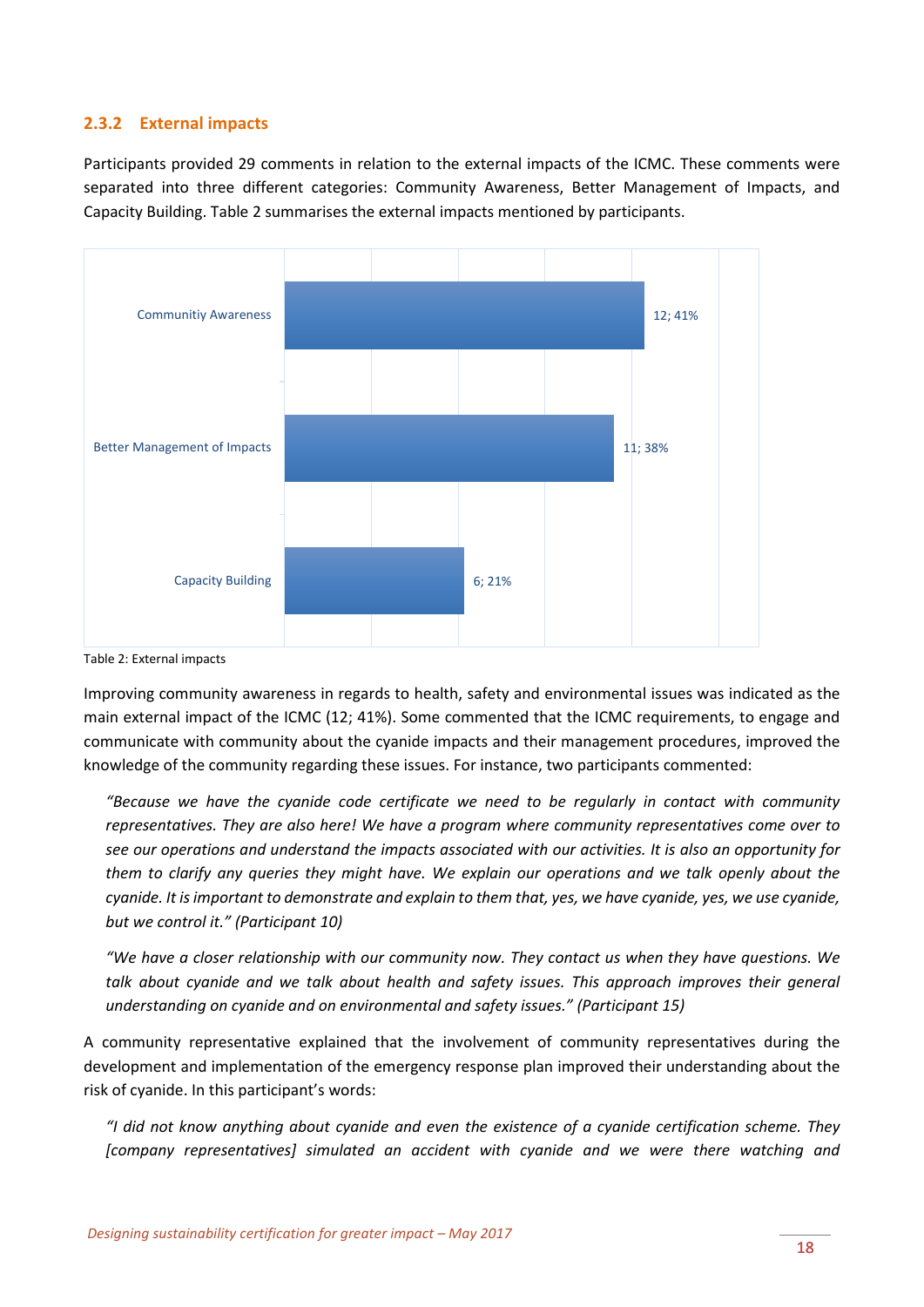*participating. There were only a few people there, but you know that those few people can replicate what they saw." (Participant 12)*

Better management of impacts was also considered one of the external benefits of the ICMC. Eleven comments (11; 38%) considered that the ICMC improved the management of environmental and health and safety risks within the community. For instance, regarding this matter, Participants 1, 3 and 10 commented:

*"The potential risk of a cyanide accident during transport has been significantly minimised!" (Participant 1)*

*"The way we manage our waste today is different. It is better now, and this improvement has an immediate positive impact on the local community of Crixás." (Participant 3)*

*"Our monitoring programs to evaluate the effects of cyanide use on surface and ground water quality have improved. We had to improve some aspects of our systems to receive the certificate. For example, the ICMC drove us to improve our water balance[6](#page-18-0) ." (Participant 10)*

These statements, provided by internal stakeholders, support the idea that the risk management systems used by the company to manage environmental and health and safety risks, not only inside the company but also outside, improved. Aspects such as transport of cyanide, waste management and water quality can have an enormous impact on the local community.

A similar comment was provided by a community representative. This participant stated that the certificate brings an external assurance that the company is properly managing its social and environmental risks. This participant stated:

*"A certified company means that the company is concerned with its risks and wants to operate with responsibility. Such a company does not want to impact local communities, neither with environmental nor with health and safety issues." (Participant 13)*

The ICMC's capacity to work as an instrument of capacity building for local community representatives was cited as an external impact (6; 21%). The ICMC requires that certified companies need to provide training and prepare detailed emergency response plans for potential cyanide releases, involving not only employees but also external stakeholders – train workers and emergency response personnel – to manage cyanide in a safe and environmentally protective manner (International Cyanide Management Institute, 2009). In order to fulfil these requirements, the company needs to develop training programs addressing both internal and external stakeholders. These training programs positively affect different external stakeholders, such as local doctors and nurses, local government representatives, environmental agency employees, local firefighters, local policemen and community leaders. Regarding this matter, some of the participants stated:

*"The firefighters here do not have the financial resources to simulate a situation of emergency. They do not have equipment and specific training to deal with a cyanide situation of emergency. So, we are actually doing everything and training these guys… We trained not only our employees and contractors to understand the hazards associated with cyanide use and how to respond to exposures or releases of cyanide, but we trained the local hospital staff and the local fire brigade." (Participant 14)* 

<span id="page-18-0"></span> $6$  Water balance is the ratio between the flow of water in and the flow of water out of a system.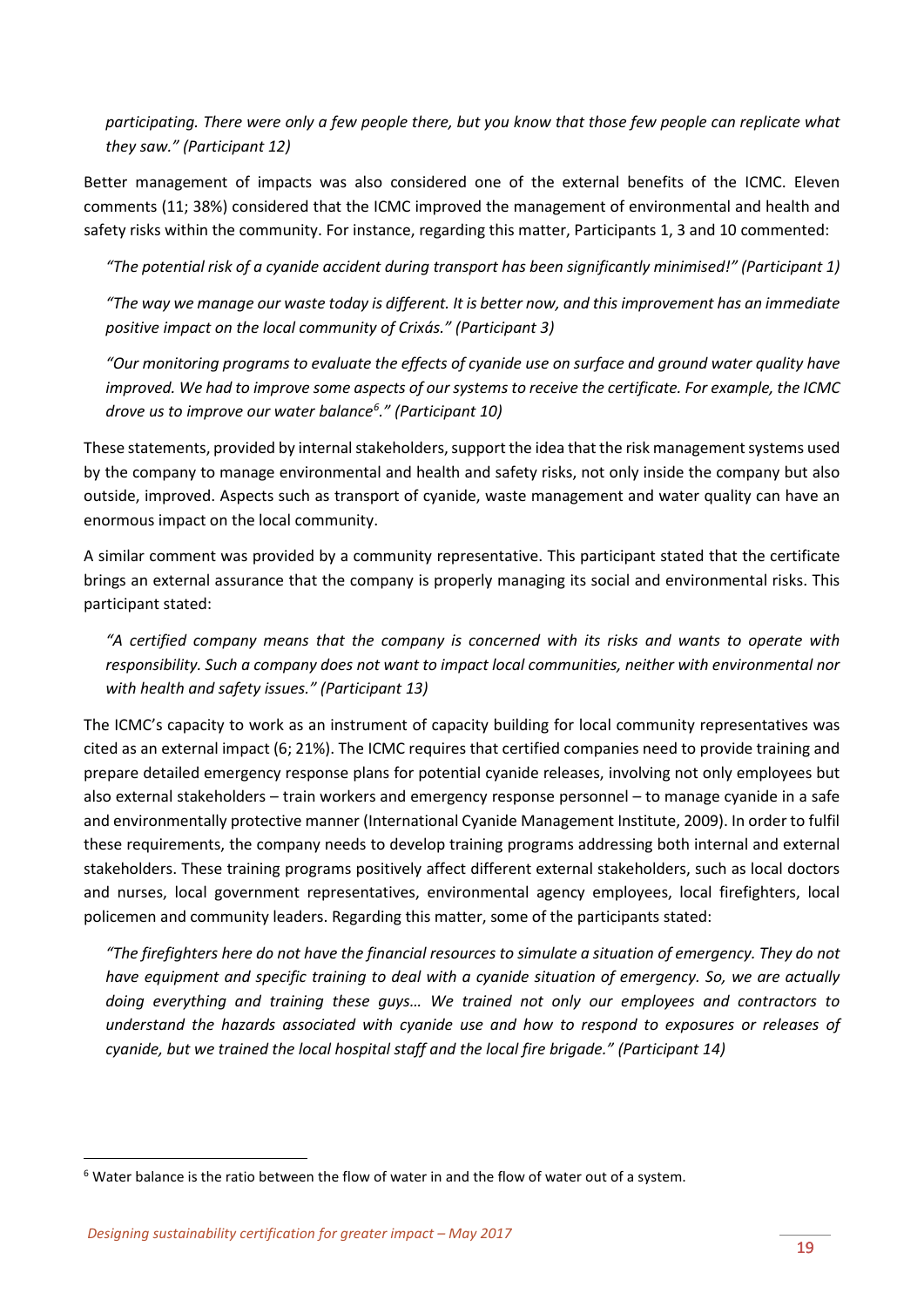*"The health and safety unit of the company provides training for local doctors and nurses so these professionals can act during a situation of emergency. This health and safety unit also conducts compliance audits in the local hospital." (Participant 8)*

Capacity building was enhanced and fostered through training programs addressing specific groups of stakeholders. Indirect training and competency enhancement were also provided during the community engagement processes and during the development, management and testing of the emergency response plan. For example, regarding this matter, Participants 3 and 6 pointed out:

*"We simulated a cyanide transport incident on the road as part of our emergency response plan, and we invited a lot of stakeholders to attend. These stakeholders were part of the emergency response plan, and as a part of this plan, they needed to receive appropriate training to respond to that situation of emergency." (Participant 3)*

*"The ICMC requires a proper engagement process with local community representatives and an emergency response plan in place. Because of these initiatives, I believe our community is more prepared to deal with a situation of emergency or an incident." (Participant 6)*

#### <span id="page-19-0"></span>**Case Study 1 Conclusion**

During the fieldwork we identified that participants have similar opinions about the impacts of the ICMC. Comments received addressed internal and external impacts. Most comments referring to internal impacts addressed the improvements in the company's reputation through the use of an international and wellrecognised certificate, in this case (according to the participants), the ICMC. Results demonstrate that accountability and transparency are fundamental parts of a credible certification scheme, and this also improves its legitimacy. During the fieldwork, a link was observed between the program's transparency, especially in regards to the assurance process, and its reputation. Also, it was observed that the reputation of the ICMC stated by participants has a direct influence on stakeholders' perceptions about the company's own reputation.

Improvements in management systems and risk management strategies were also highlighted as internal positive impacts. Comments also emphasised an enhanced relationship with the local community as a result of the need to have an effective stakeholder engagement program in place to fulfil the ICMC's dialogue and stakeholder engagement requirements. Obtaining the social licence to operate, strengthening abilities and competencies of employees and contractors, increasing productivity, reducing costs and helping management teams to obtain internal financial resources to maintain the ICMC certificate and to improve their operations were also mentioned by participants, to a lesser extent, as internal impacts.

Moreover, participants observed the importance of a high quality audit process, not only to demonstrate the credibility of the certification scheme but to improve practices. Qualified and accredited auditors, a transparent audit process with audit reports publicly available, an audit quality review performed by the scheme's representatives, an audit follow-up structure in place to maintain traceability of the company's performance, process changes, and action plans addressing audit recommendations over the years, were considered crucial components of an effective and credible certification scheme. Clear guidelines about requirements and straightforward indicators were also considered key features of certification schemes to deliver positive impacts on the ground and increase uptake.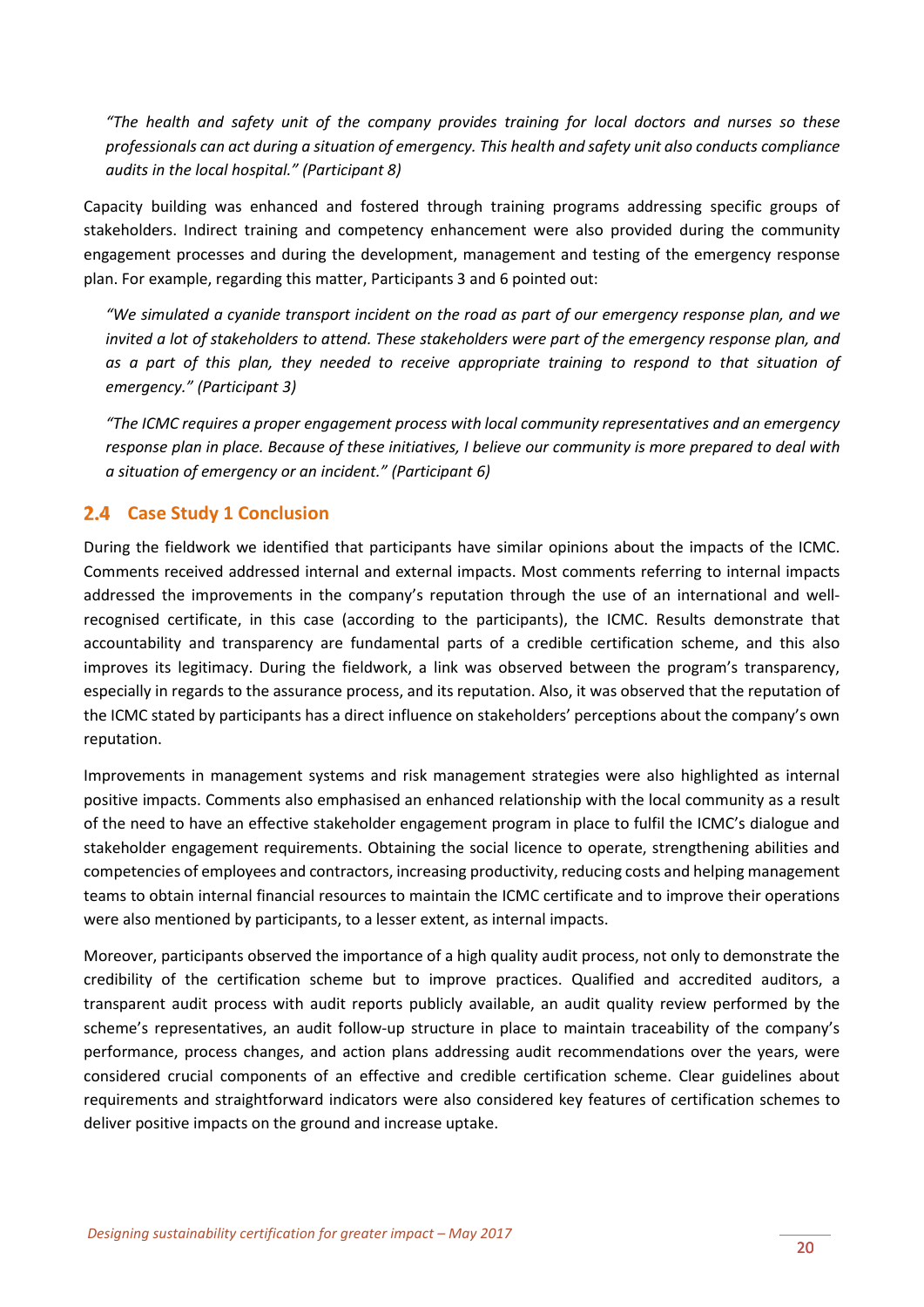The ICMC requirements to train workers and personnel to operate cyanide and respond to exposures and releases of cyanide, allied to the requirements to communicate and engage with stakeholders, were considered important to improve the awareness of different stakeholders in relation to the use of cyanide and its impacts, especially local community representatives. These requirements were also believed important to foster community capacity building.

In conclusion, although the impacts presented in this section were indicated by participants to the ICMC, through the research method employed it is not possible to identify whether these impacts could be attributed entirely to the certification scheme under assessment or to other factors, such as the company's corporate social responsibility initiatives or other applicable local regulations. We suggest a more robust and extensive research method to undertake in-depth analysis to further explore and measure the impacts on the ground that are directly attributable to the ICMC. In addition, it is important to mention that an emergency response simulation, involving different stakeholders, was conducted by the Mineração Serra Grande before the visit to the mining site, which may have also affected participants' perceptions in relation to internal and external impacts presented in this case study.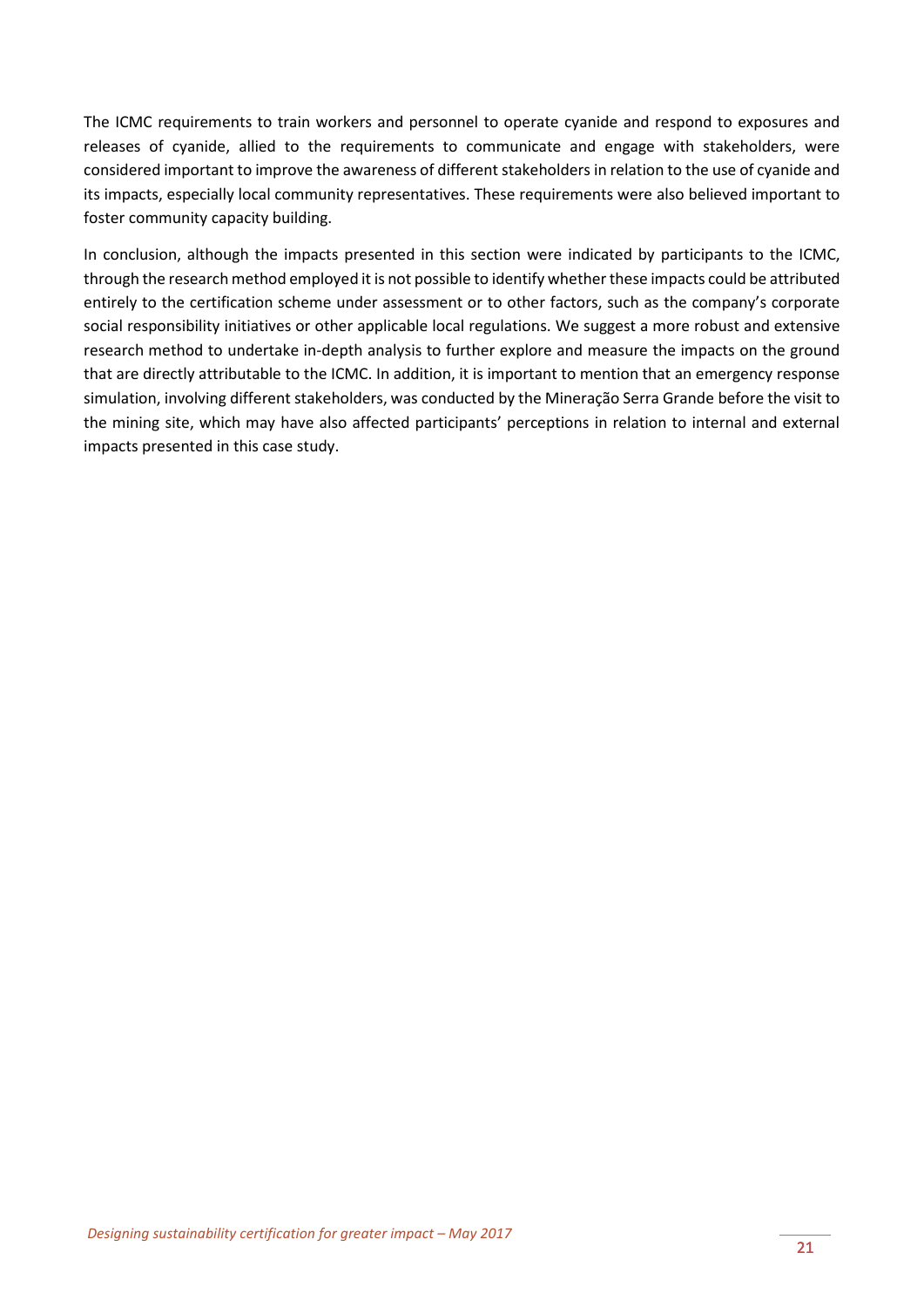# <span id="page-21-0"></span>**Case Study 2: Minera Yanaquihua**

This section describes the context of case study 2 and presents findings considering the research project's goals.

#### <span id="page-21-1"></span>**Minera Yanaquihua S.A.C.**

Minera Yanaquihua S.A.C. is a gold producer in Peru, located 160 kilometres northwest of the city of Arequipa in the district of Yanaquihua and 10 kilometres from the village Yanaquihua. The district of Yanaquihua has an estimated population of 4,936<sup>[7](#page-21-2)</sup> and its economy is based on agriculture and mineral mining (gold and silver)<sup>[8](#page-21-3)</sup>.



Figure 3: District of Yanaquihua

Minera Yanaquihua joined the RJC as a member in 2012 and was the first Peruvian mining company certified against the RJC Code of Practices. Its certificate was received in August 2014 and expires in August 2017. In addition to its underground mines, Minera Yanaquihua maintains a commercial relationship with artisanal miners operating within its concession area. Artisanal miners represent about 30% of Minera Yanaquihua's production, which was measured at 30,000 ounces in 2015. It has 88 employees and 434 contactors, and maintains a relationship with about 700 artisanal miners (Jeude, Bender, León, Valásquez, & Plomp, 2015).

<span id="page-21-2"></span> <sup>7</sup> <http://venio.info/pregunta/cuantos-habitantes-tiene-yanaquihua-provincia-de-condesuyos-arequipa-19112.html> accessed 13th June 2016.

<span id="page-21-3"></span><sup>8</sup> [http://www.perutoptours.com/index04con\\_condesuyos.html](http://www.perutoptours.com/index04con_condesuyos.html) accessed 13th June 2016.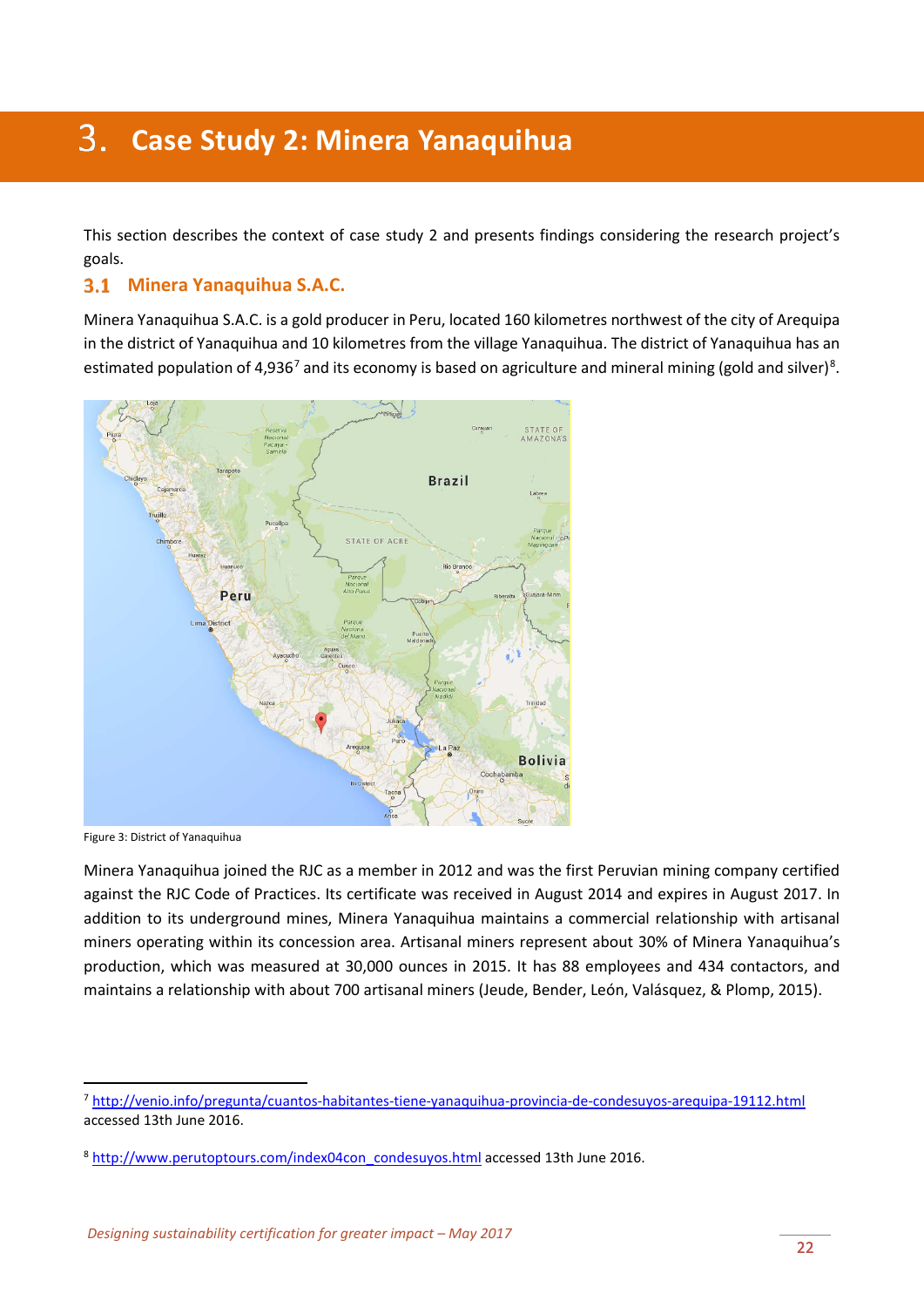

Figure 4: Aerial view of Minera Yanaquihua (Source: Google Earth, 13/6/2016, -15.781.860, -72.924604)

Minera Yanaquihua has a processing plant with two metallurgical circuits, which treats approximately 130 Tons of ore per day from its mines and artisanal miners, which work within the concessions of the company and sell its production. The mine currently has four areas: Cerro Rico, Esperanza, Consuelo and Pechugon. Communities of ASM miners existed on the land prior to the Minera Yanaquihua operation. In the past there has been a tense co-existence, at times flaring into violent conflict between the former owners of the mine and the ASM miners on the concession (Responsible Jewellery Council, 2014).

#### <span id="page-22-0"></span>**3.2 Responsible Jewellery Council**

The Responsible Jewellery Council (RJC)'s Code of Practicesis a standard applicable to RJC member companies. RJC has member companies operating across the whole jewellery supply chain, from mine to retail. Certification is undertaken at the corporate level of individual firms, which may operate at any portion of the supply chain, and the certification is not specific to a particular facility nor does it necessitate that the company operate across the full supply chain. The first RJC Code of Practices was formally adopted by the RJC board in 2006. The RJC has developed the RJC Member Certification system which applies to all members' businesses that contribute to the diamond, gold and platinum metals jewellery supply chain. All members must obtain certification within two years of joining the RJC, and the Code of Practices is made up of the following core elements: general requirements (legal and regulatory compliance, reporting); responsible supply chains and human rights; labour rights and working conditions; health, safety and environment; gold, diamond and platinum group metal products (disclosure and controls for information); and responsible mining (increase the implementation of responsible exploration and mining practices).

All certified members of the RJC are audited by accredited third-party auditors to verify their conformance with the RJC's Code of Practices. A voluntary Chain-of-Custody standard has also been developed for gold and platinum group metals. The RJC is a Full Member of the ISEAL<sup>[9](#page-22-1)</sup>. The case which we studied of the RJC code of

<span id="page-22-1"></span> <sup>9</sup> International Social and Environmental Accreditation and Labelling Alliance (ISEAL) is a not-for-profit organisation aiming to define and communicate good practices for sustainability standards. ISEAL full members are sustainability standards that demonstrate a high level of compliance with ISEAL's Codes of Good Practice.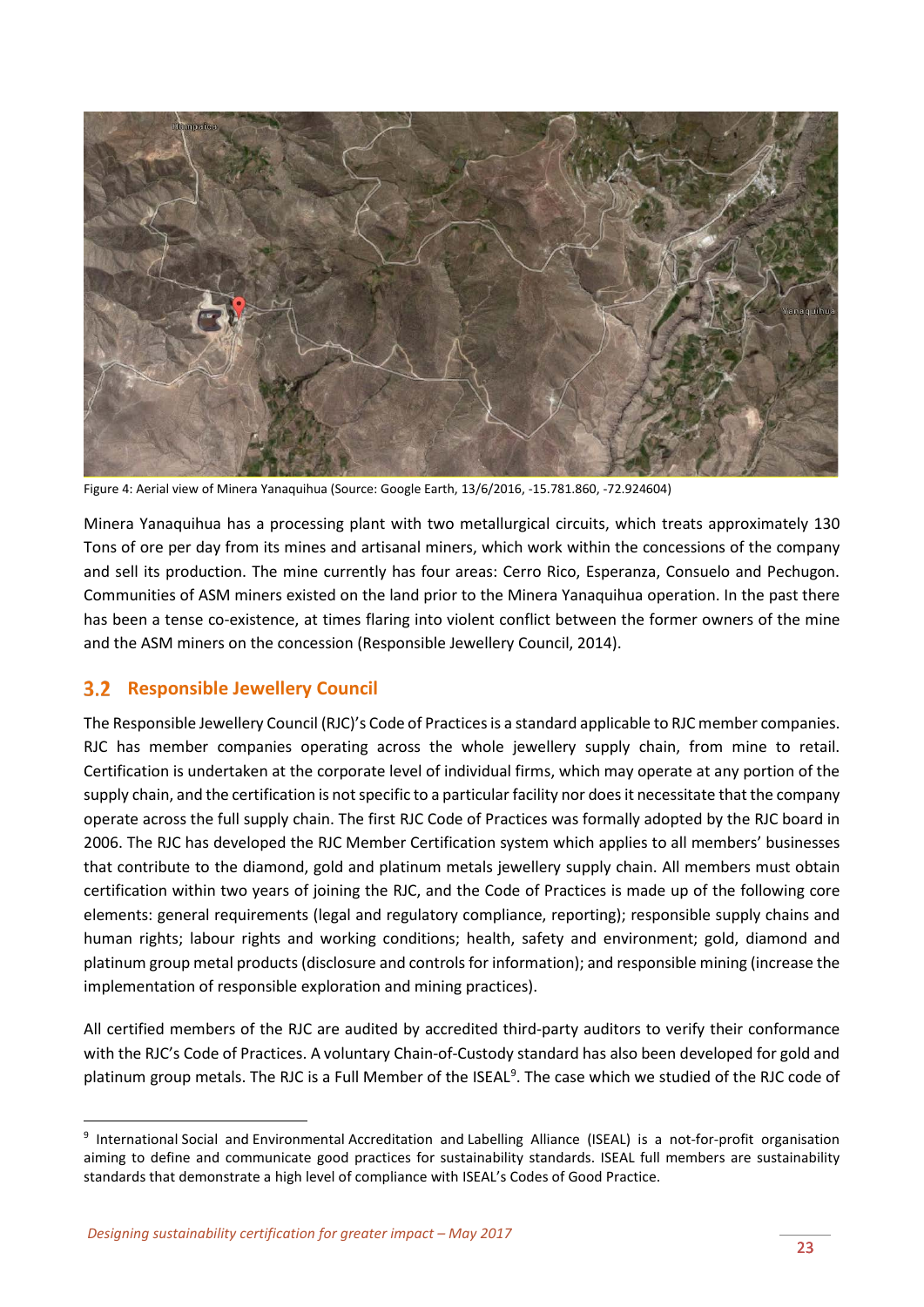practices implementation in Peru is a novel partnership with a non-profit organization called Solidaridad, which assisted in the improvement of practices and relationship of artisanal miners with the mining company.

#### <span id="page-23-0"></span>**Findings**

The visit to the mine site began on 2 December 2015 and finished on 6 December 2015. During the site visit seven company representatives were interviewed, one NGO representative was interviewed and seven meetings with local community representatives and artisanal miners were conducted. During interviews and meetings with stakeholders, 85 comments regarding the impacts of the RJC were provided. These 85 comments were divided into 41 internal impacts and 44 external impacts. Internal impacts, in general, refer to the impacts on the internal processes and operations of the company while external impacts generally refer to the impacts on the local communities affected by the mining operation.

#### <span id="page-23-1"></span>**3.3.1 Internal impacts**

Participants provided 41 comments in relation to the internal impacts of RJC certification. These 41 comments were separated into seven different categories: Stakeholder Engagement, HSE Performance, Management Systems, Regulation Compliance, Reputation, Capacity Building, and Access to Market. Table 3 summarises the internal impacts stated by participants.



Table 3: Internal impacts of the RJC

Better stakeholder engagement was the most commonly mentioned internal positive impact (11; 26%). According to participants interviewed, the RJC's community engagement requirement provided guidelines on an effective engagement process. To meet this criterion the RJC guidelines recommend that a communication process should be in place, sharing information and managing community concerns and priorities (Responsible Jewellery Council, 2013a, 2013b). Regarding this matter, Participant 2 stated:

*"We had to improve many issues to be certified. For example, the communication with local community representatives. I can tell you that now we have a much better relationship with communities, and the*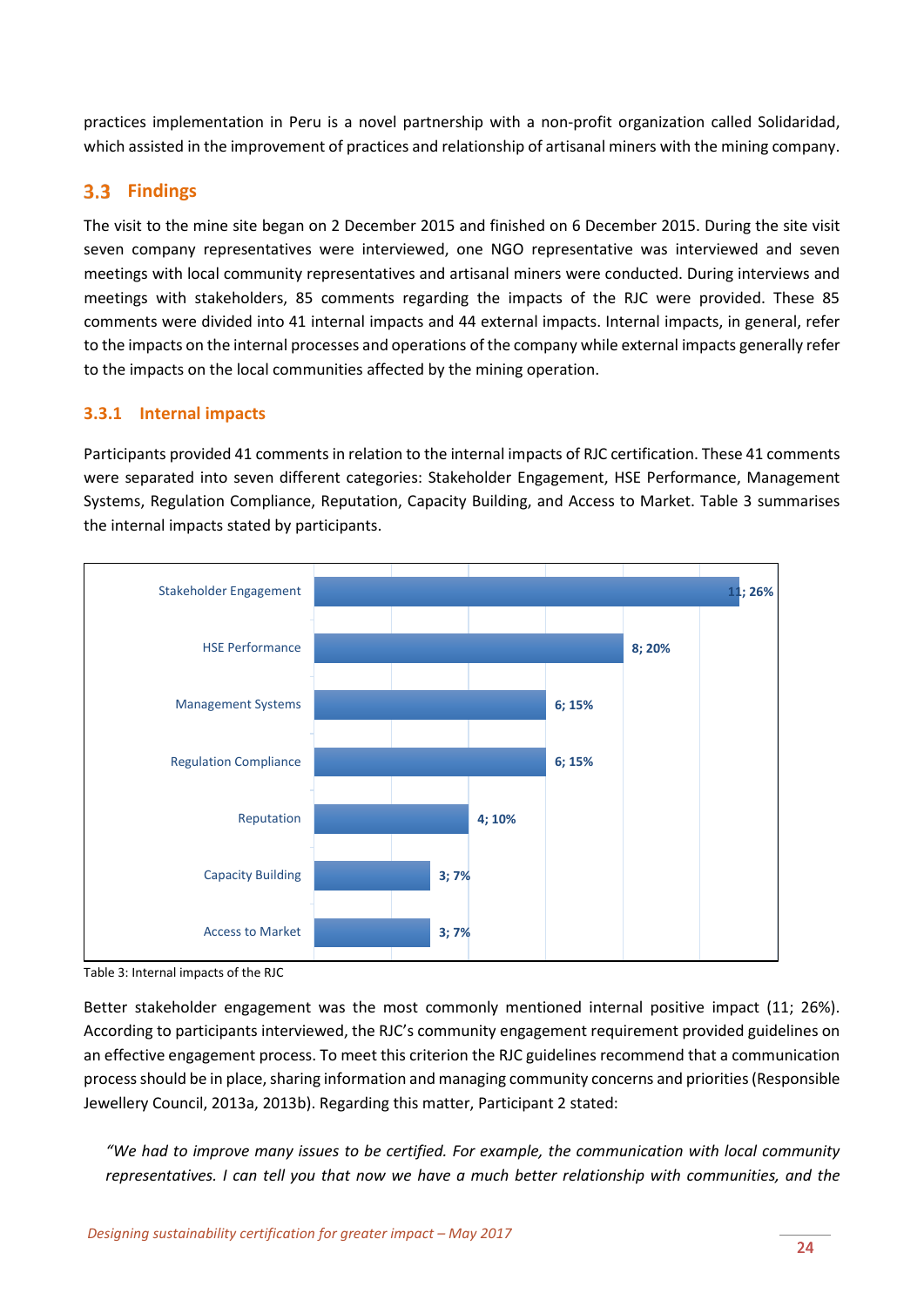*certification scheme played an important role in this context providing the framework to better engage and communicate with local communities." (Participant 2)*

A similar statement about the important role the RJC plays in helping the company to improve its approach to engaging with the local community was also provided by Participant 3. This participant stated that the certification provided recommendations and guidance on how important it is to engage with and listen to the community. RJC has specific requirements for its members to engage with artisanal miners. Alongside other schemes, it also has requirements to engage more broadly with affected communities, throughout the project's lifecycle, and seek support of community initiatives. In this participant's words:

*"The certification scheme pressured and guided us to improve our relationship with local communities. There is now better communication with our local communities, not only to tell them what we are doing but also to listen to their concerns." (Participant 3)*

Improvements in the company's communication and engagement processes with other stakeholders, such as local artisanal miners and authorities, was also discussed. Regarding the relationship with local artisanal miners, Participants 2, 3 and 7 said:

*"The RJC taught us that we need to equally treat and engage with our stakeholders. Now we engage with different stakeholders in the same manner." (Participant 2)*

*"The certification pushed us to improve our relationship not only with local community representatives but also with the artisanal miners that are mining here. Our relationships with artisanal miners are much better now. We already established a communication channel with them. Of course there are points of disagreement, but we have a communication channel in place now." (Participant 3)*

*"One of the impacts of the RJC is a better relationship with community, artisanal miners and authorities. Local authorities see our certification as a positive thing." (Participant 7)*

Similar comments were provided by stakeholder representatives engaged during the field work. In five out of the seven meetings conducted with local community representatives and artisanal miners, the improvement in communication between the company and stakeholders was mentioned. Some of the stakeholders also cited that they feel respected with the current way the company is conducting their engagement process with stakeholders. For example, one of the stakeholders said:

*"Now we know who we have to call and how we can contact the company when we have concerns. Our relationship with the company has improved a lot in the last two years." (Participant 13)*

Although communication improvements were mentioned several times, two external stakeholders recognised that despite the situation being better, there is still room for improvement. These improvement opportunities would address the responsiveness of the company to their queries on environmental and local development issues. Regarding these topics, two community representatives commented:

"*We want to receive more information about the environmental monitoring activities, for example. We want to be sure that there is no contamination in our land. There is a lot of dust coming from the mining areas and roads, and they say everything is OK." (Participant 14)*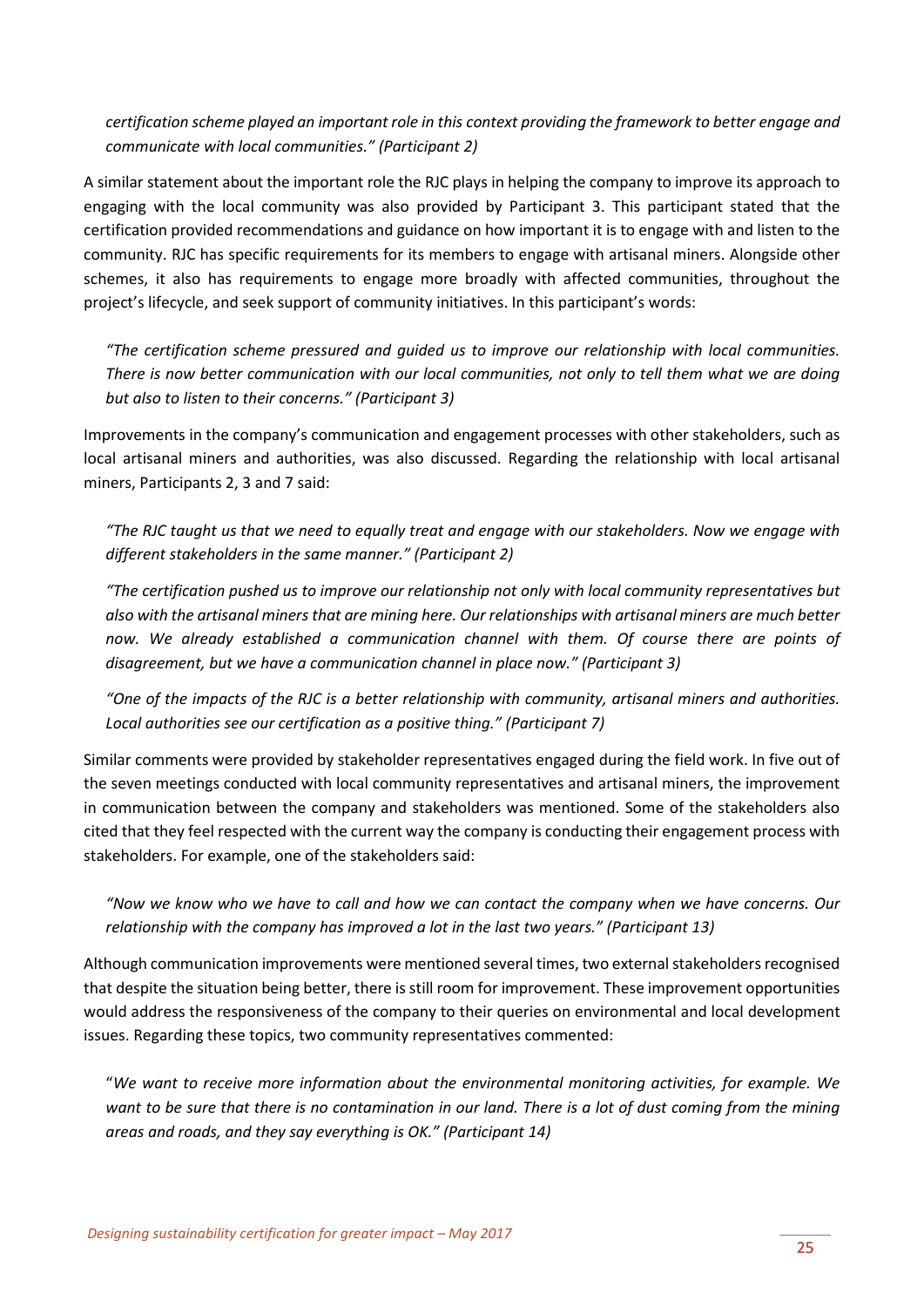*"More information and support should be provided to foster local development outside mining. We want to know what will be done when the gold price drops and when the mining operation ends." (Participant 9)*

An additional complaint provided during the interviews by one of the artisanal miners' groups addressed the results of laboratory tests conducted by the company to analyse the quantity of gold present in the ore produced by the artisanal miners. Artisanal miners working as contractors are paid according to the quantity of gold presented in the ore extracted by them. According to this group of artisanal miners, there are differences in the results presented by the company's laboratory and results presented by a laboratory located in Lima, with the laboratory in Lima providing results more beneficial to artisanal miners. An artisanal miner interviewed for the report noted the discrepancy in laboratory results which has eroded trust:

*"Something is wrong. When we send our sample to be analysed in Lima, results are better to us. Lima's results usually show a higher quantity of gold in the sample than the company's results." (Participant 10)*

In addition to communication aspects, one of the participants also stated that a good engagement process with stakeholders reduces the risks of conflicts. This participant said:

*"The RJC helped us to improve the relationship with our stakeholders, especially the ASM operating in our concession. This improved relationship helps us to avoid conflicts, such as the ones that happen at this very same place with this very same community and artisanal miners." (Participant 5)*

Improvements in health, safety and environmental performance was the second-most mentioned internal impact (8; 20%). Participants stated that the RJC helped to improve the company's environmental and health and safety performance. For example, Participants 1 and 4 pointed out:

*"The certification influences our work. When I started working here there was not much on health and safety. But when it was decided to obtain the certificate, we had to improve a lot our health and safety performance. The certification brought best practices that improved our social performance as well our environmental performance." (Participant 1)*

*"There have been significant improvements in the last few years in our safety and environmental performance. There was a huge change in the way we manage our health and safety risks. The work conditions of our employees, contractors and artisanal miners are much better now." (Participant 4)*

Minera Yanaquihua has developed a business model based on purchasing ore from local artisanal miners operating on its property. This business model uses the mining–contractor relationship to formalise and improve social and environmental performance of artisanal miners. Regarding this matter, Participants 2 and 3 stated:

*"I am sure the RJC helped to improve the company's performance as well as the performance of local artisanal miners. There were a lot of improvements, especially with the local artisanal miners' workplaces, general hygiene, on-site housing and use of Personal Protective Equipment [PPE]. The work conditions and safety of the miners improved a lot." (Participant 2)*

*"The certification helped a lot. For example, hazardous substances. We always used these substances but only now are we properly managing the use, storage and disposal of such substances. We are following the RJC guidelines." (Participant 3)*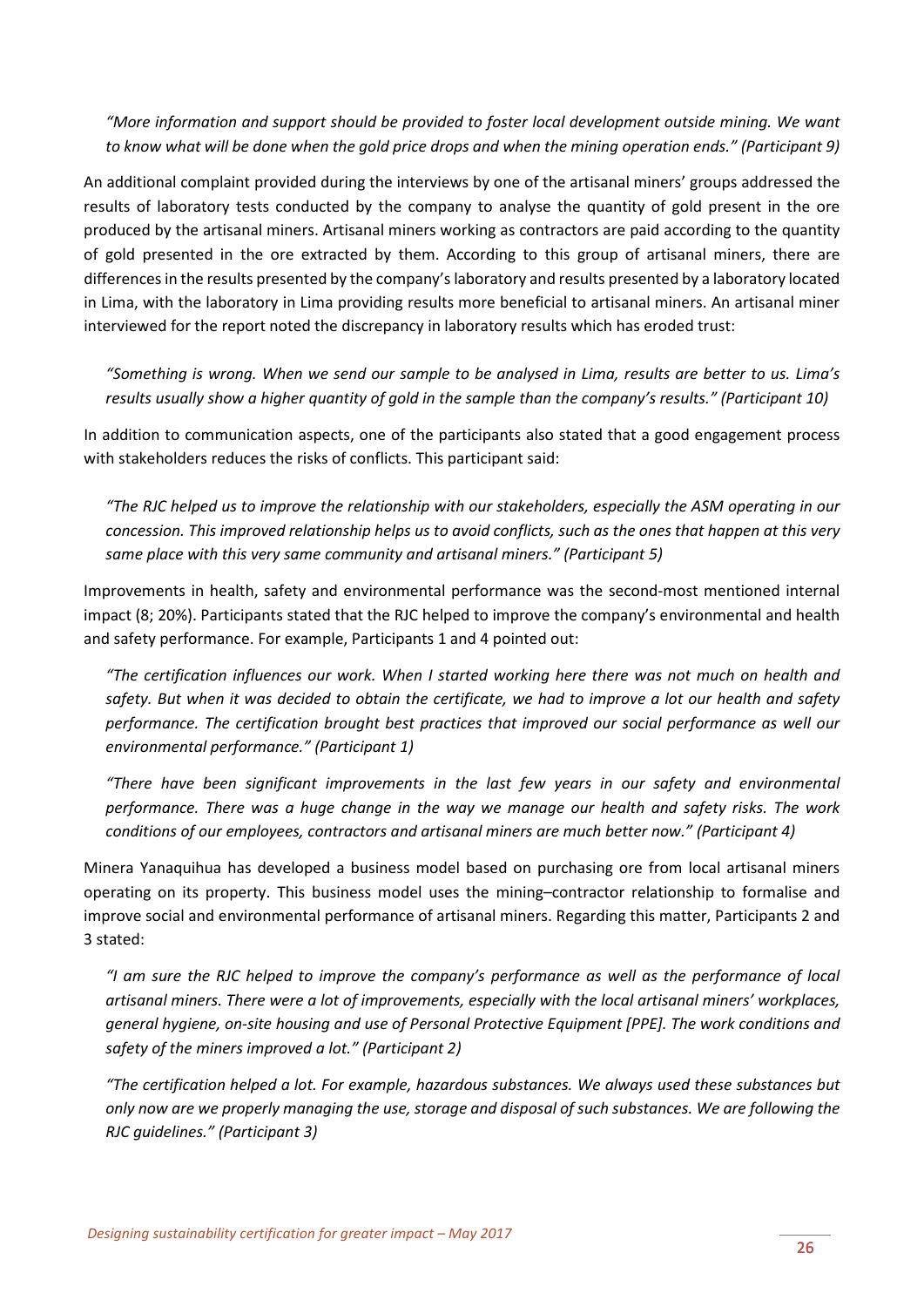Improvements in management systems was the third-most mentioned internal impact (6; 15%). According to participants, RJC certification was not only an incentive for the company to improve its management systems, but also provided the guidance to do so. For example, supporting this statement, Participants 2 and 6 stated:

*"The certification brought improvements, especially in our management system. Before the certification we did not have a management system, we did not have procedures and policies to manage environmental and social risks." (Participant 2)*

*"To obtain the certification we had to improve our health and safety performance and our environmental performance. We were already working on these issues, but the certification rose the bar. The certification brought our management systems to another level." (Participant 6)* 

Improvements in the internal controls and management systems were not the only topics mentioned by participants. According to some participants, the RJC has a strong component of integration and interoperability between quality, health and safety and environmental systems. It provides guidelines and an integrated management approach through its Code of Practices, regardless of the management system in place. This Code of Practices covers environmental, social, economic, operational and local context aspects. Regarding this matter, Participant 7 stated:

*"I have been working with ISO 9000, 14000 and OHSAS 18000 for a long time already. Those systems do not consider integration, and this is exactly what RJC does. It integrates everything. RJC was designed in such a way that it integrates all management systems you have in place." (Participant 7)*

Comments from participants also addressed the capacity of the RJC to help the company comply with regulations (6; 15%) – first, because compliance with regulations is a mandatory requirement; and second, because the RJC's guidelines are based on best practices that help certified companies comply with regulations.

The majority of the comments provided regarding regulation compliance addressed the formalisation of artisanal miners. Since 2002, with the promulgation of Law 27651, the "Law of Formalization and Promotion of Small-scale Mining and Artisanal Mining", the Peruvian Government has been developing a national plan to formalise ASM. This plan focuses on regulating the use of surface areas; working legally in concessions belonging to third parties; improving the technique of ASM work; obtaining licences for the use of water; requiring operating agreements with the holder of the concession; acquiring training and cleaner and more efficient technologies for processing; collectively addressing the problems of the mining community; and establishing appropriate environmental and health and safety requirements (Barreto, 2011).

When asked about the role of the RJC in the Peruvian regulations related to the formalisation of artisanal mining, Participants 1 and 7 said:

*"Well, we can say that some of the RJC's best practices are aligned with the Peruvian regulations related to formalisation of ASM. RJC also says that we have to comply with regulations and the law says that ASM should be formalised." (Participant 1)*

*"The RJC's guidelines are helping us with the formalisation of artisanal miners. The certification provided us guidelines to engage with miners operating in our area of concession and also provided guidance on environmental, occupational safety and health requirements." (Participant 7)*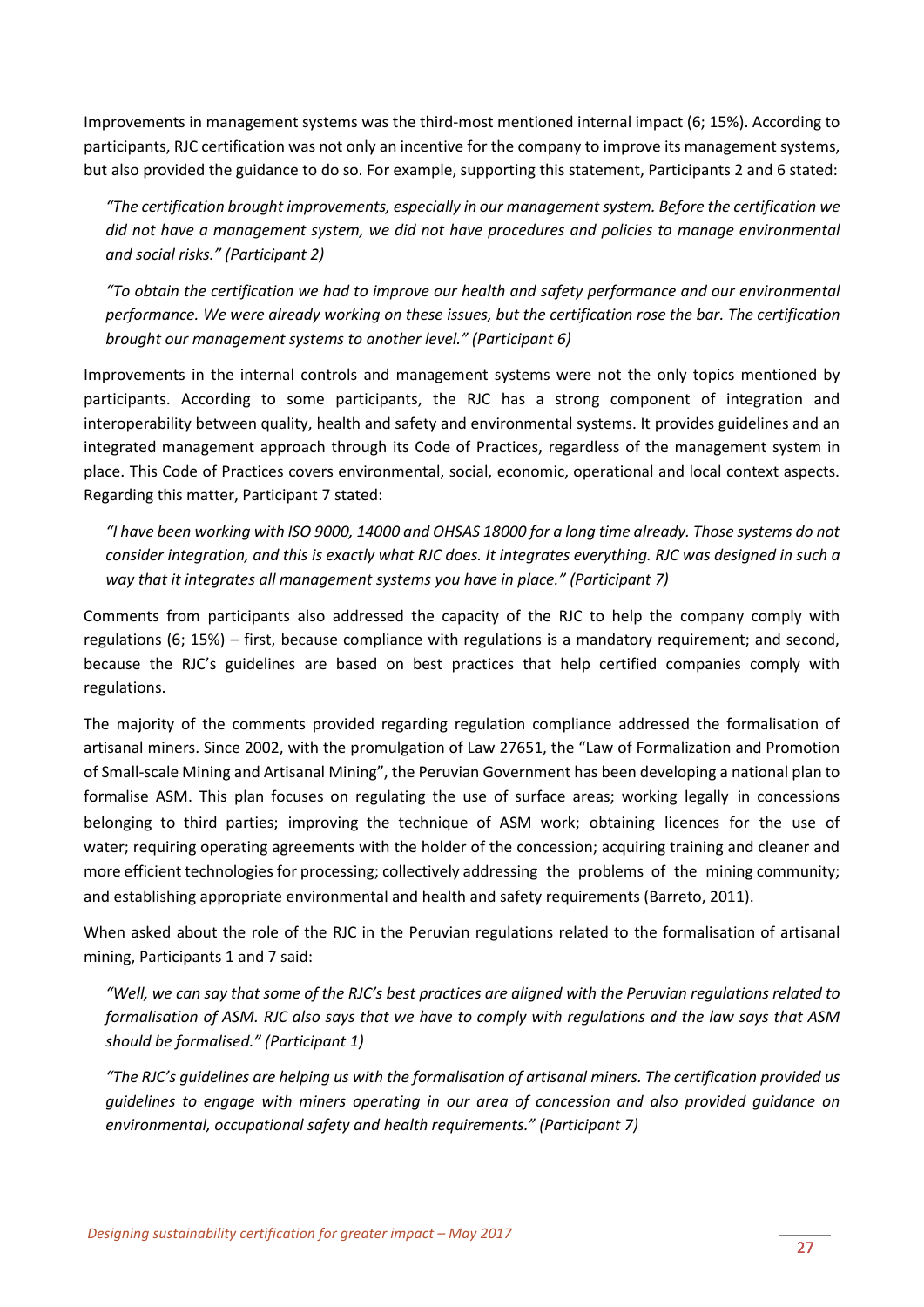Enhancing the reputation of the company was also indicated as one of the impacts of the certification scheme. According to some of the comments provided (4; 10%), the use of the RJC certificate improves the company's reputation with its internal and external stakeholders. Regarding this matter, one of the participants stated:

*"RJC allows us to be recognised as a responsible mining company. It gives us international prestige. We can say that we are the only Peruvian company certified by RJC. We belong to this small group of mining companies certified by RJC." (Participant 1)* 

Participant 5 explained that a good reputation helps to avoid conflict, which has the potential to impact the reputation of the company. In this participant's words:

*"There were a lot of conflicts in this area in the past, but we don't have such a problem anymore. I can tell you that we have a good relationship with our local community as well as artisanal miners. The fact we have this international certificate also helps us to demonstrate we are operating responsibly. This is not us talking to the community, it is the RJC telling them that we are operating responsibly." (Participant 5)*

When asked about artisanal miners' and community representatives' perceptions of the RJC certificate obtained by the company, one of the participants commented:

*"Look, I do not think they know much about the certification. This is not something everybody should know. What matters for them is actually a good relationship with the company, and everybody knows that the RJC is improving this relationship. Over the last few years they recognised that some positive changes were made and the certification scheme played an important role in these changes. The certification audit processes and visits from international stakeholders also helped to improve the reputation of the company and the RJC among these local stakeholders." (Participant 7)*

The above comments support the idea that the reputation of the company is improved through the use of an international certification scheme. What is also important to note about these comments is that actions on the ground are also crucial to improving reputation, especially with local stakeholders.

Regarding the audit process undertaken during the certification process, three participants criticised the current audit process. According to these participants, the certification process should have more thoroughly assessed material aspects, such as the formalisation of and relationship with local artisanal miners. Another aspect criticised was the use of an international auditor during the audit process. Participants making this comment suggested that a local auditor would have certainly improved the quality of the assurance process, especially in regards to the local regulations and the local context where the company operates. Regarding this topic, one of the participants stated:

*"The audit was conducted by an international auditor. He did not have complete knowledge about the local regulations, laws and context, and as a result the audit process was conducted with a lack of knowledge about the local regulations and context. I believe this is a weakness. I believe a local auditor should be included in the audit team or the audit should be conducted by a local auditor so you can have a stronger audit." (Participant 7)*

The contribution of the RJC to capacity building was also mentioned as an internal positive impact. Three participants (3; 7%) stated that the RJC certification scheme plays an important role in strengthening the capabilities and skills of employees and contractors. For example, Participants 1 and 2 cited: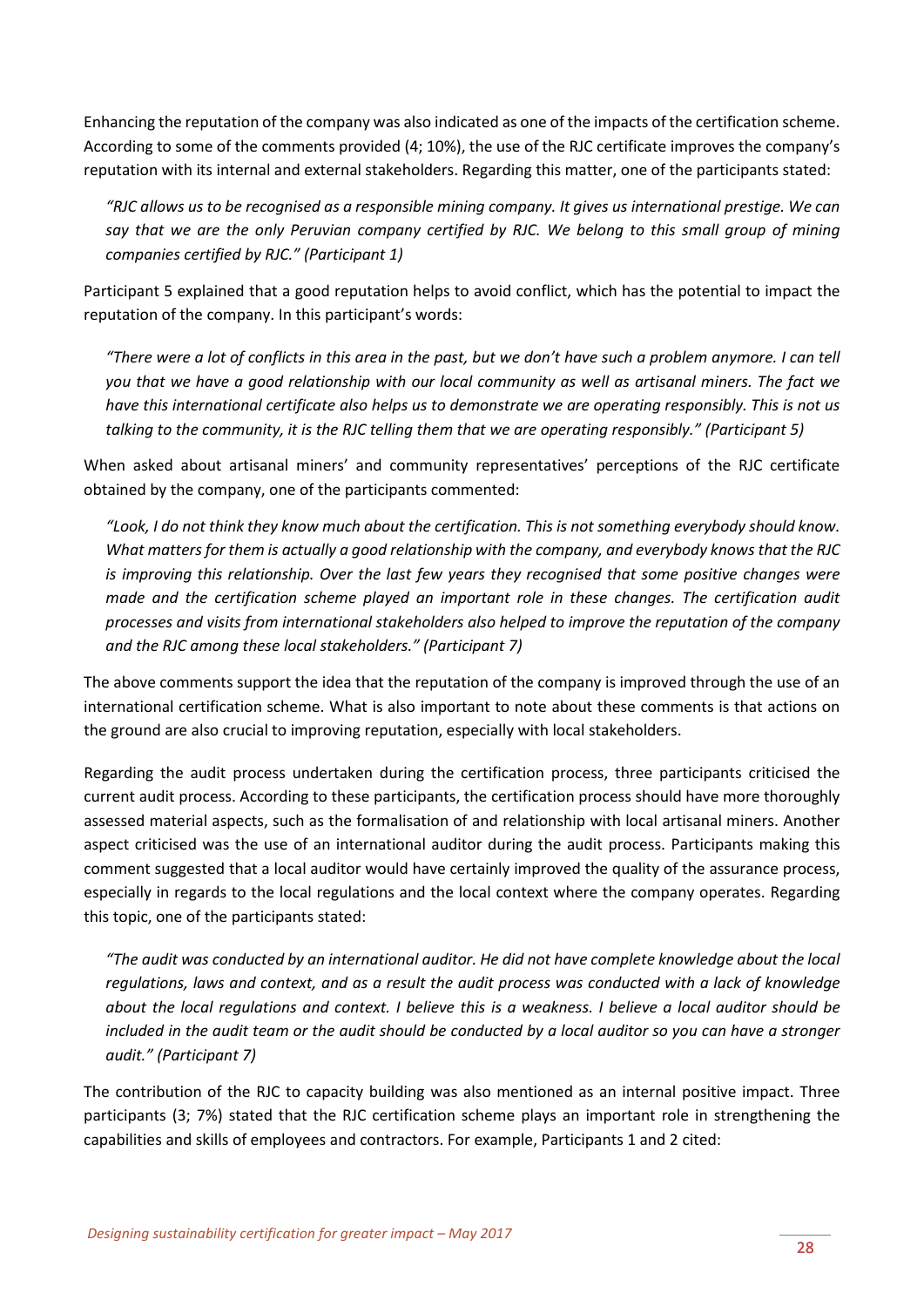*"We had to understand the rules of the game [RJC requirements] and learn about it." (Participant 2)*

*"The certification influences my work. I learnt a lot about different topics with the RJC guidelines. I did not know much about human rights, for example, before the certification, and now I know." (Participant 1)*

Participant 1 also mentioned the importance of having material available in the local language to improve accessibility and capacity building. This participant explained that the availability of the guidelines in Spanish helped him to understand the code requirements and, as a result, improved his skills. However, a criticism was that although the guidelines are available in Spanish – participants' language – the training videos available on the RJC website are provided only in English. In this participant's words:

*"There is good information available on the RJC website. There is a guideline in Spanish, but all the training videos are available only in English." (Participant 1)*

Access to a specific market of certified products was also pointed out by participants as a benefit of the certification scheme. Three participants (3; 7%) reasoned that the certification scheme helps the company to have new market opportunities. Regarding this aspect, Participants 1 and 6 stated:

*"As a certified company we belong to the small group of RJC certified companies. We are actually the only Peruvian company certified by the RJC. This certificate adds value to your company when you go to the market. The market will see you as a responsible company." (Participant 1)*

*"The certificate helped us. I can tell you that our market has expanded because of the certificate." (Participant 6)*

Although Participants 1 and 6 stated the benefits of a new market for gold produced in a responsible manner, the financial benefit of this certified gold is not yet a reality. According to Participant 7, the market is not yet prepared to pay a premium price<sup>[10](#page-28-1)</sup> for certified gold. In this participant's words:

*"In my opinion, companies join a certification scheme only if there is a benefit from it. This could be a reputation benefit, for example. But if you are going to sell your certified gold for the same price to the market, it is hard to find reasons to be certified, and that is the situation nowadays. You have some initiatives like the BGI [Better Gold Initiative], but the challenge here lies in getting more companies on board and achieving a premium price paid by the market for certified gold." (Participant 7)*

#### <span id="page-28-0"></span>**3.3.2 External impacts**

Participants provided 44 comments in relation to the external impacts of the RJC. These comments were separated into five different categories: Better Social Performance, Better Environmental Performance, Economic Benefit, Capacity Building and Technological Support, and Women Empowerment (Table 4).

<span id="page-28-1"></span> $10$  RJC certification does not require a premium price to be paid for gold produced by certified members.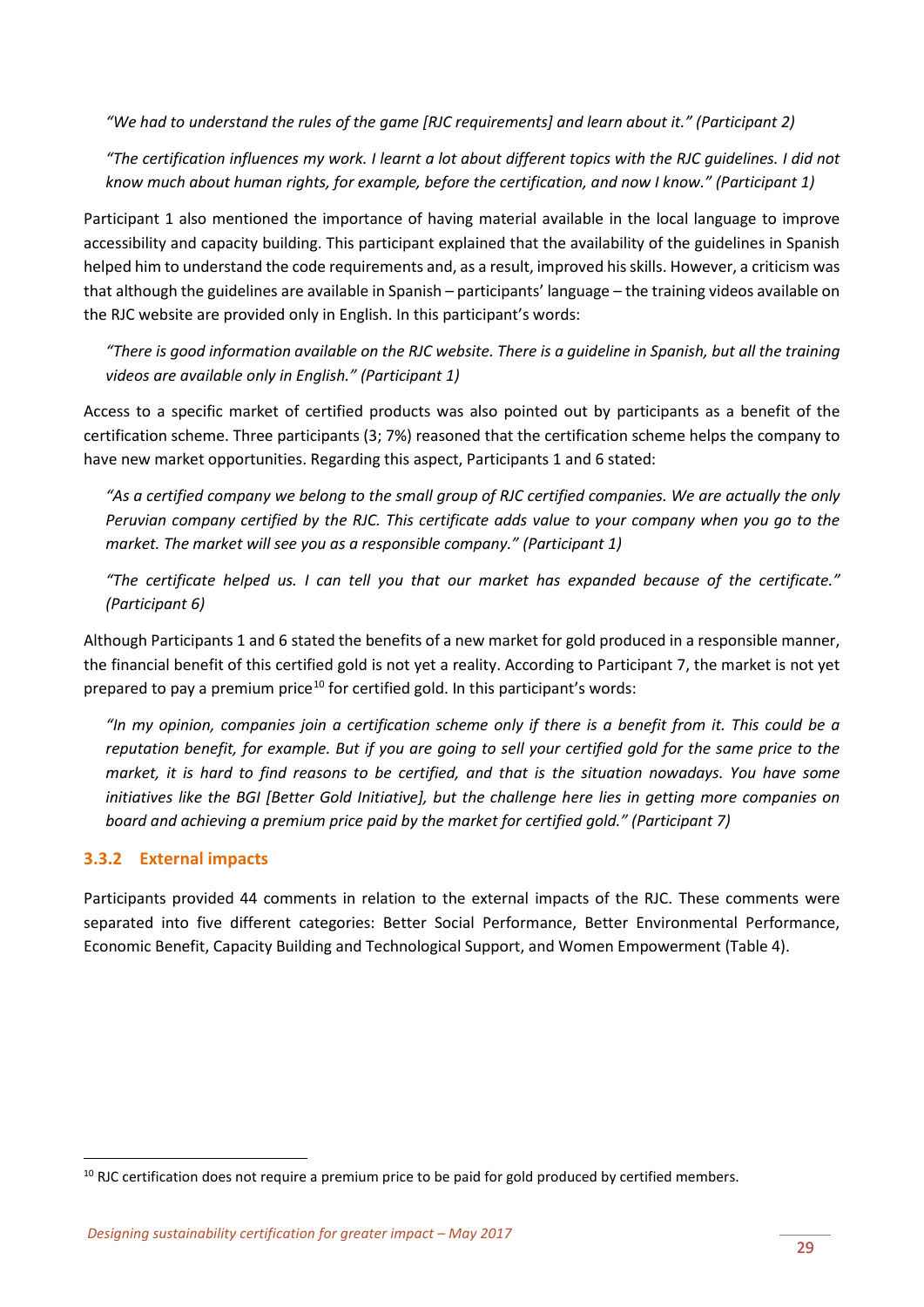

Table 4: External impacts of the RJC

Improved social performance as an external impact of the RJC was mentioned by all participants interviewed and during all meetings conducted with stakeholder representatives (17; 39%). According to these participants, the RJC impacts positively on the social performance of the local communities affected by the company's activities and the artisanal miners operating in the company's area of concession. Human rights, labour rights and health and safety were widely mentioned by participants. For example:

*"There has been a huge advance in social performance in the last two years. You can see that the working conditions of the artisanal miners now are safer and healthier. They have potable drinking water, toilets, power supply and sanitary facilities for food consumption. We are now talking with local community representatives and artisanal miners about their labour and human rights." (Participant 4)*

A similar statement was provided by Participant 6 in regards to the improvement in the artisanal miners' working and health conditions. This participant stated:

*"Now there are clean and safe on-site housing camps, there are sanitary facilities where miners can have their meals, there are a sufficient number of clean toilets and there are training facilities where miners learn how to use Personal Protective Equipment, health and safety hazards, first-aid and actions to be taken in the event of an accident or emergency." (Participant 6)*

A similar statement was provided during the meeting conducted with local community representatives and artisanal miners. One of the artisanal miner representatives referred to artisanal miners' labour conditions in the past, citing:

*"Some time ago there weren't enough toilets. We know that in some places miners used to sleep in, as we call here, a 'cama calliente*[11](#page-29-0)*' system." (Participant 10)*

<span id="page-29-0"></span><sup>&</sup>lt;sup>11</sup> Cama calliente is a Spanish term, mentioned by artisanal miners, that refers to the rotating use of a bed by miners at the mining site.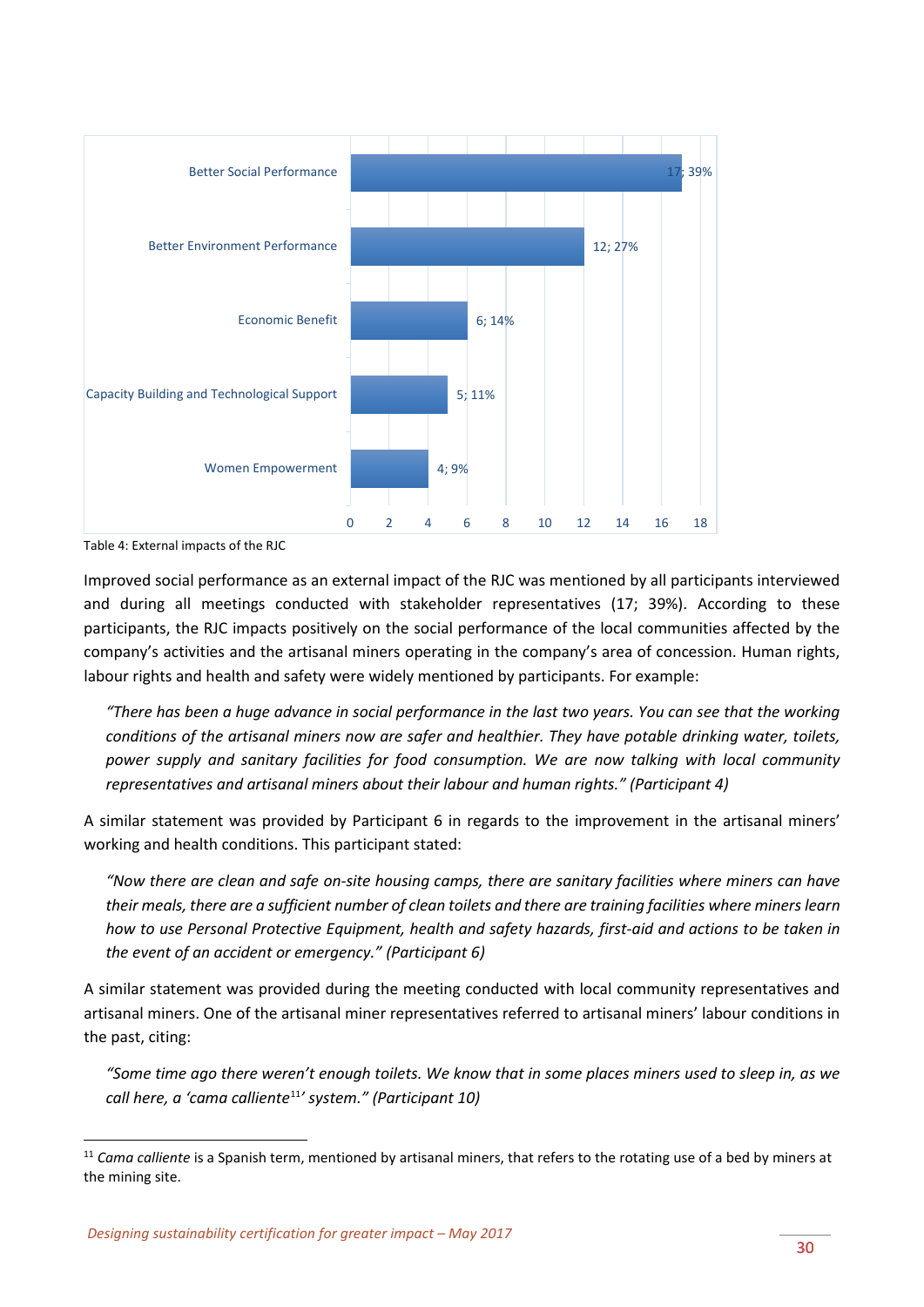In addition to the improvements in working conditions and human rights, the role played by the RJC in fostering formalisation of artisanal miners was mentioned by some of the participants. According to these participants, the RJC provided guidance for companies to engage directly with ASM occurring within the company's areas of operation, and provided guidance on initiatives that enable the professionalism and formalisation of the ASM. Regarding this matter, Participant 7 stated:

*"RJC guidelines are helping us with the formalisation of artisanal miners. The certification provides guidelines to assist artisanal miners operating in our concession area and also provides guidance on the requirements for health, safety and environment." (Participant 7)*

Improvements in environmental performance was the second-most mentioned external impact of the RJC (12; 27%). Some participants commented that the RJC requirements also help to prevent an increase in environmental liabilities and pollution caused by the use of mercury and cyanide. It has been established by the RJC that members in the mining sector using cyanide in the recovery of gold shall be certified by the ICMC, which is a good example of interoperability. In regards to the use of mercury, the RJC requires that members should adopt responsible management practices in accordance with applicable laws. The RJC also motivates members to take steps to control and reduce the use of mercury (Responsible Jewellery Council, 2013a). Regarding improvements in environmental performance, Participant 2 stated:

*"Our environmental management system has improved with the RJC. We now have environmental targets defined and environmental policies and procedures in place." (Participant 2)* 

When asked for an example of a positive impact of the certification scheme on the environmental performance of the company, Participant 4 pointed out:

*"There has been an improvement in our environmental management approach as a whole. A good example is the waste management plan. We now have a proper waste management plan to manage our residues and comply with RJC requirements. Also, the RJC helped improve people's awareness regarding waste." (Participant 4)*

An important insight was provided by Participant 4. According to this participant, not only did the environmental management system and the company's environmental performance improve, the awareness of different stakeholders in regards to environmental aspects improved as well. The RJC played an important role in not only providing guidelines to improve environmental performance and responsible practices for environmental management, but also in improving the general awareness of stakeholders regarding environmental issues.

Improvements in artisanal miners' practices as a result of the RJC were mentioned by participants as well. Participant 7, for example, stated that the RJC provided guidelines to improve the environmental performance of artisanal miners. In this participant's word:

*"RJC guidelines are helping us to improve the artisanal miners' environmental performance. RJC lists all the main environmental aspects we have to manage, including the environmental risks associated with artisanal mining." (Participant 7)* 

Similar statements were provided by two artisanal miners. They said:

*"We had training and we now know about the environmental consequences." (Participant 13)*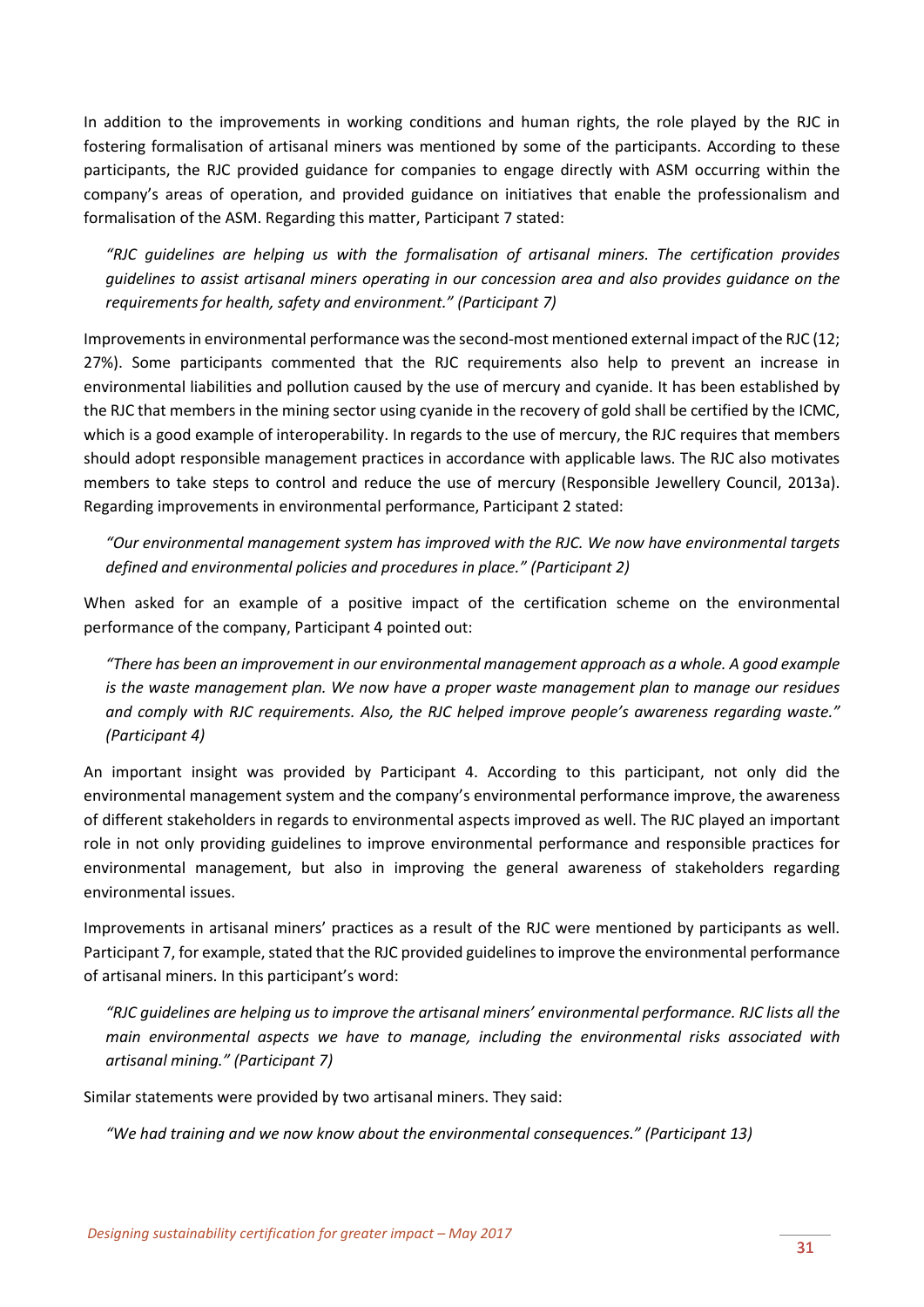*"We are not using mercury anymore. The engineer [the company's environmental engineer] came to explain the problems of using mercury. Not only health problems but environmental problems. " (Participant 10)*

Eliminating the use of mercury was one of the requirements established by the company to work with artisanal miners as contractors. The company provides financial and technical support for artisanal miners to seek formalisation and abandon the use of mercury. The RJC Code of Practices establishes, among other requirements, that members in the mining sector using mercury in artisanal and small-scale mining and processing activities shall take steps to control, reduce, and where feasible eliminate, the use of mercury and mercury compounds in, and the emissions and releases to the environment of mercury from, such mining and processing.

Economic benefit was the third-most mentioned external impact (6; 14%) of the RJC scheme. According to participants, the integration of artisanal production into Minera Yanaquihua operations, through the use of local artisanal miners as contractors, has resulted in economic benefits to artisanal miners. The rationale behind this economic benefit to artisanal miners is that artisanal miners will improve their production by sending their ore to be processed at Minera Yanaquihua, which has processing facilities with a high recovery rate of gold from ore. A company representative said:

*"Artisanal miners are receiving more now because the recovery rates of our ore processing facilities are higher than the recovery rates of the artisanal miners' [ore processing facilities], which is done with outdated technology." (Participant 3)*

Participant 5, another company representative, provided a similar comment:

*"Artisanal miners working with us have better economic performance. Our ore recovery rates are way better than theirs." (Participant 5)*

This participant also stated that in addition to the higher ore recovery rates obtained through the company's processing facilities, there is a "cost of opportunity". This cost of opportunity is the ASM potential economic loss due to the time needed for artisanal miners to process their ore with inferior technology. In this participant's words:

*"There is an economic loss when artisanal miners process their [own] ore. Such a situation results in an economic loss to them. They receive payment per ton of ore mined, so spending time processing with outdated technology rather than producing is not beneficial to them. There is an opportunity cost there. The opportunity cost is the time spent processing ore employing outdated and more expensive techniques, which could be used to produce more ore instead." (Participant 5)*

Support for these statements was observed during two meetings conducted with artisanal miners. Those artisanal miners informed that they are now receiving a better price for their gold sold and they are extracting more ore, which has increased their income<sup>[12](#page-31-0)</sup>.

Capacity building and technological improvements were also considered an external benefit (5; 11%) of the RJC scheme. The RJC establishes that members should foster the development of the communities in which they operate through the support of community initiatives – It is important to highlight that RJC requires

<span id="page-31-0"></span> $12$  Factors such as the volatility of the gold price in the international market, commercial contracts established between artisanal miners and the company, and location of gold deposits can have an economic impact on artisanal miners' income. However, these factors were not considered in this analysis.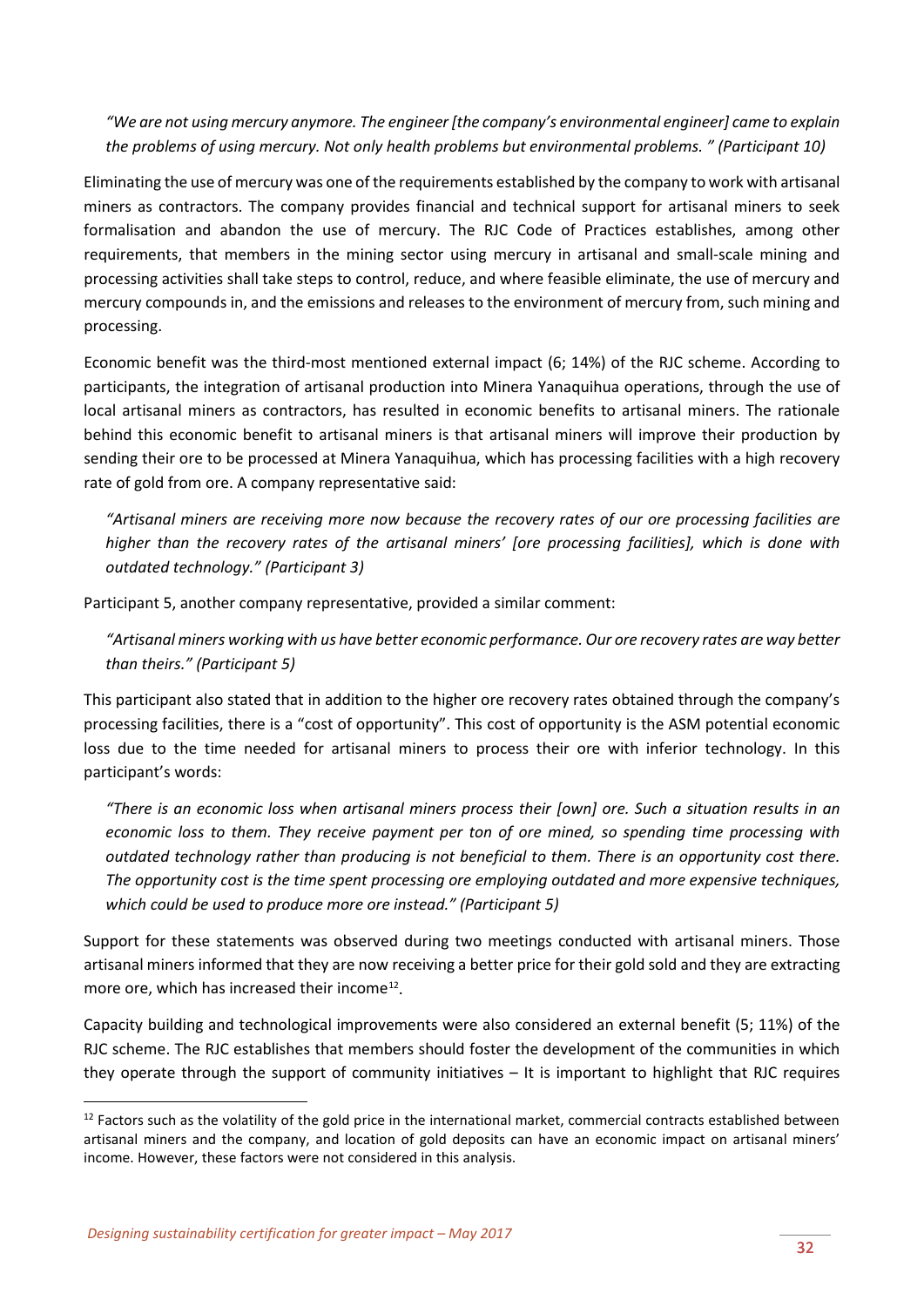auditing of local development and engagement, as well as professionalisation and formalisation of local artisanal miners in its certification process, as appropriate to the situation (Responsible Jewellery Council 2013a). In this context, it was observed that the company has some corporate social responsibility programs in place to foster local development, such as local procurement initiatives. Two examples were observed where local community representatives receive technical and financial support to become a company supplier. In the first instance, local community representatives became food suppliers for the company's restaurant after receiving technical and financial support. In the second instance, women representing a local community created a cooperative that produces and sells mining uniforms to the company. Again, the company provided administrative, technical and financial support to create local development. Nowadays, this cooperative is not only suppling mining uniforms to the company but is trying to expand its business by producing additional products. Regarding this initiative, two members of the women's cooperative said:

*"The company not only gave us money and equipment but also gave knowledge and ideas to run the business. The company lent us money to buy raw material and provided the sewing machines. We produce the uniforms and they buy them." (Participant 14)*

In addition to the above corporate social responsibility initiatives, training programs implemented by the company were considered another instrument to foster capacity building, especially with environmental, human rights and health and safety aspects. These training programs involve employees, contractors, local artisanal miners and local community representatives.

Women empowerment was also observed during the fieldwork and commented on during interviews (4; 9%). Empowering women to engage in economic life across different sectors is important to improve the quality of life of women and communities, foster development and advance gender equality. Such a situation was observed twice during the fieldwork – the first was during a meeting with some Pallaqueras<sup>13</sup>, the second during a meeting with the women's cooperative that produces mining uniforms. In both situations it was observed that the company's initiatives, providing financial and/or technical support to foster local development and improve working conditions, helped to increase the income of these women, which promoted gender equality and empowered women. According to some of the women interviewed, they gained more respect from their families and community members because their wages are now helping to sustain their families, where once it was only through their husband's income. Regarding this matter, for instance, one of the women interviewed said:

*"I really feel that now I have more respect. At home my husband and my son listen to me because I am also bringing in money at home". (Participant 12)*

#### <span id="page-32-0"></span>**Case Study 2 Conclusion**

Examples of positive internal and external impacts were provided by participants during the fieldwork conducted at Minera Yanaquihua. In regards to the internal impacts, the RJC certification scheme was considered by the majority of participants to be an important guideline. Participants highlighted the importance of the RJC Code of Practices in delivering internal capacity building, improving the company's environmental and social performance and improving management systems. The capacity of the RJC scheme

<span id="page-32-1"></span> <sup>13</sup> *Pallaqueras* is a Spanish term that refers to women who collect low-grade ore from tailings discarded by other miners and sell it for processing.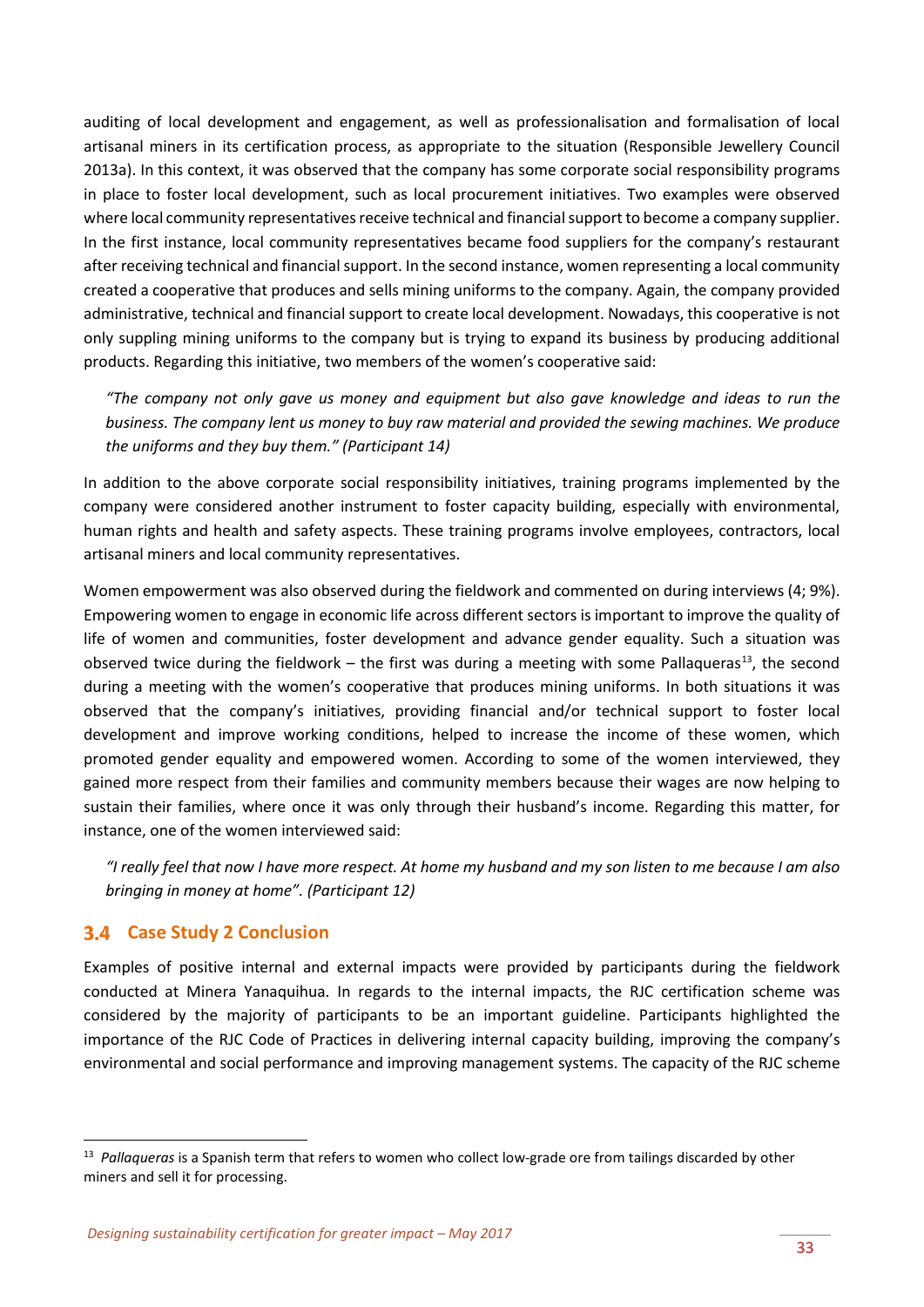to improve the company's reputation and allow access to new markets for certified gold were also mentioned. The recognition of the ICMC by the RJC is also an important example of interoperability.

A more effective and improved stakeholder engagement process was also attributed by participants to the RJC guidelines. This was the internal impact most mentioned during the fieldwork. According to participants, the company improved its communication processes not only with its internal stakeholders but also with some important external stakeholders, such as local artisanal miners and local community representatives. External stakeholder representatives interviewed also provided statements confirming that the communication process and the relationship with the company has been improving over the last few years.

Although positive comments were provided about the new engagement processes and communication approaches used by the company, issues with the communication process were identified in two situations during the fieldwork. During two of the meetings conducted with local community representatives, concerns were raised by participants in regards to the company's environmental performance and local development initiatives. In another meeting conducted with artisanal miners working as contractors, questions were raised about the veracity of the results of laboratory tests conducted by the company to analyse the quantity of gold present in the ore produced by these artisanal miners.

Recommendations to improve the audit process and accessibility through the availability of training videos in Spanish were also identified during the interviews. A more in-depth approach involving material aspects and the use of local auditors were suggested by participants as improvement opportunities regarding the audit process.

Important positive external impacts were also mentioned by participants. Improvements in human rights, labour rights and working conditions of the artisanal miners were most commonly mentioned. The majority of internal stakeholders interviewed stated that the working and labour conditions of the local artisanal miners have improved. During all meetings with external stakeholders, including artisanal miners, support for this statement was obtained. Improvements in the environmental performance of the local artisanal mining operations was the second-most mentioned external impact, followed by economic benefit.

In addition, the RJC Code of Practices plays an important role not only in guiding the company to improve its social and environmental performance, but also in how to foster local development and how to support professionalism and formalisation of the ASM occurring within its areas of operation. The RJC Code of Practices determines that members in the mining sector should engage with the ASM as part of the member's community engagement approaches and social and environmental impact assessments. Also, in such a situation, members should have initiatives in place to enable the professionalisation and formalisation of the ASM. It is important to highlight that the RJC scheme addresses and fosters the relationship between mediumand large-scale mining companies and local artisanal miners.

According to participants, the Minera Yanaquihua approach of integrating artisanal production into its operations using local artisanal miners as part of its sourcing practices, combined with the use of the RJC Code of Practices, is positively impacting the livelihoods of artisanal miners within and outside the company's concession. This approach, where local artisanal miners can work as ore suppliers to the company, in return for seeking formalisation and applying improved social and environmental practices, with the company's financial and technical support, has been increasing the company's production and reducing its risks and has been improving the livelihoods of artisanal miners through more responsible and effective mining practices.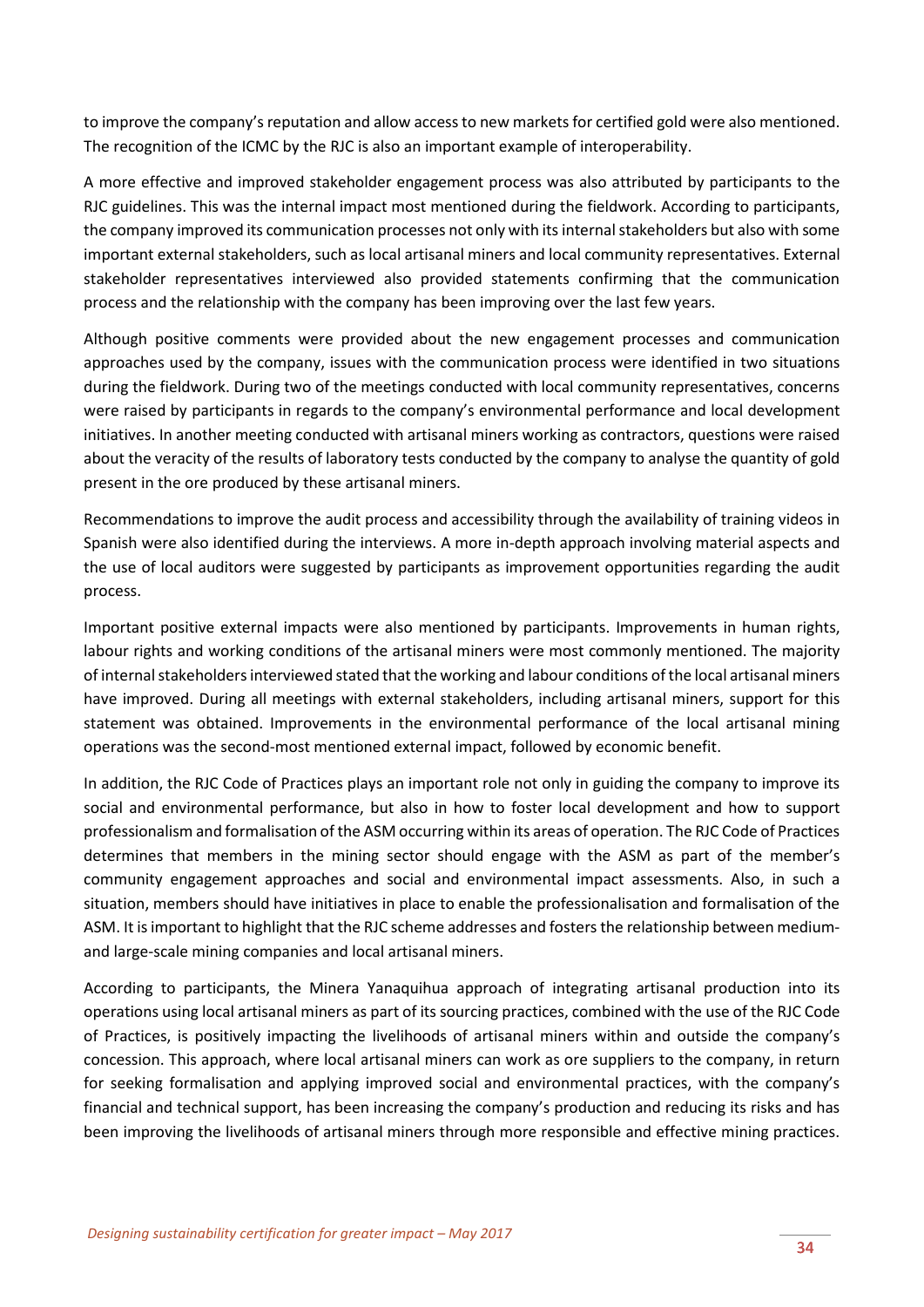Women empowerment was another positive side effect observed as a result of the company's initiative to work with women artisanal miners (*pallaqueras*) and local development initiatives.

In conclusion, although the impacts presented in this section were attributed by participants to the RJC certification scheme, through the research method employed it is not possible to identify whether these impacts could be attributed entirely to the certification scheme or to other factors, such as the company's corporate social responsibility initiatives, the applicable local regulations (e.g. Peruvian Law 27651 "Law of Formalization and Promotion of Small-scale Mining and Artisanal Mining"), governments' and NGOs' involvement in the negotiation process between the company and artisanal miners, or market volatility. We suggest a more robust and extensive research method to undertake in-depth analysis to further explore and measure the impacts on the ground that are directly attributable to the RJC.

It is also important to highlight the important role played by Solidaridad<sup>[14](#page-34-0)</sup> in this process. The RJC and Solidaridad partnership on activities that support more transparent and accountable practices throughout the gold supply chain has developed a pilot project in Minera Yanaquihua to test an innovative approach for decreasing the risks and increasing the benefits of industrial gold mining for people and the environment. This pilot project involved the use of the RJC Code of Practices as the standard for responsible social and environmental practices. Solidaridad provides guidance and training to Minera Yanaquihua on setting targets related to the implementation of the RJC standards and broader development goals and foster partnerships with leading branded jewellery companies that want to ensure that their gold is sourced responsibly.

Such a partnership arrangement provides greater credibility to the overall certification scheme. Vigilance by civil society is an important metric for the overall quality of the scheme. However, there needs to be mutual trust that the process will be objectively based on collectively established criteria for excellence. When this partnership was established in 2012, erstwhile director of RJC. Fiona Solomon commented to investors that: "The jewellery supply chain as a whole benefits from proactive multi-stakeholder efforts such as these and we look forward to working alongside all involved."<sup>[15](#page-34-1)</sup>

<span id="page-34-0"></span><sup>&</sup>lt;sup>14</sup> Solidaridad is an international non-profit organisation with a focus on sustainable trade.

<span id="page-34-1"></span><sup>&</sup>lt;sup>15</sup> RJC Partners with Solidaridad on Gold Mining Pilot Project (2012)[. http://www.idexonline.com/FullArticle?Id=36927](http://www.idexonline.com/FullArticle?Id=36927) (Accessed, March 16, 2017).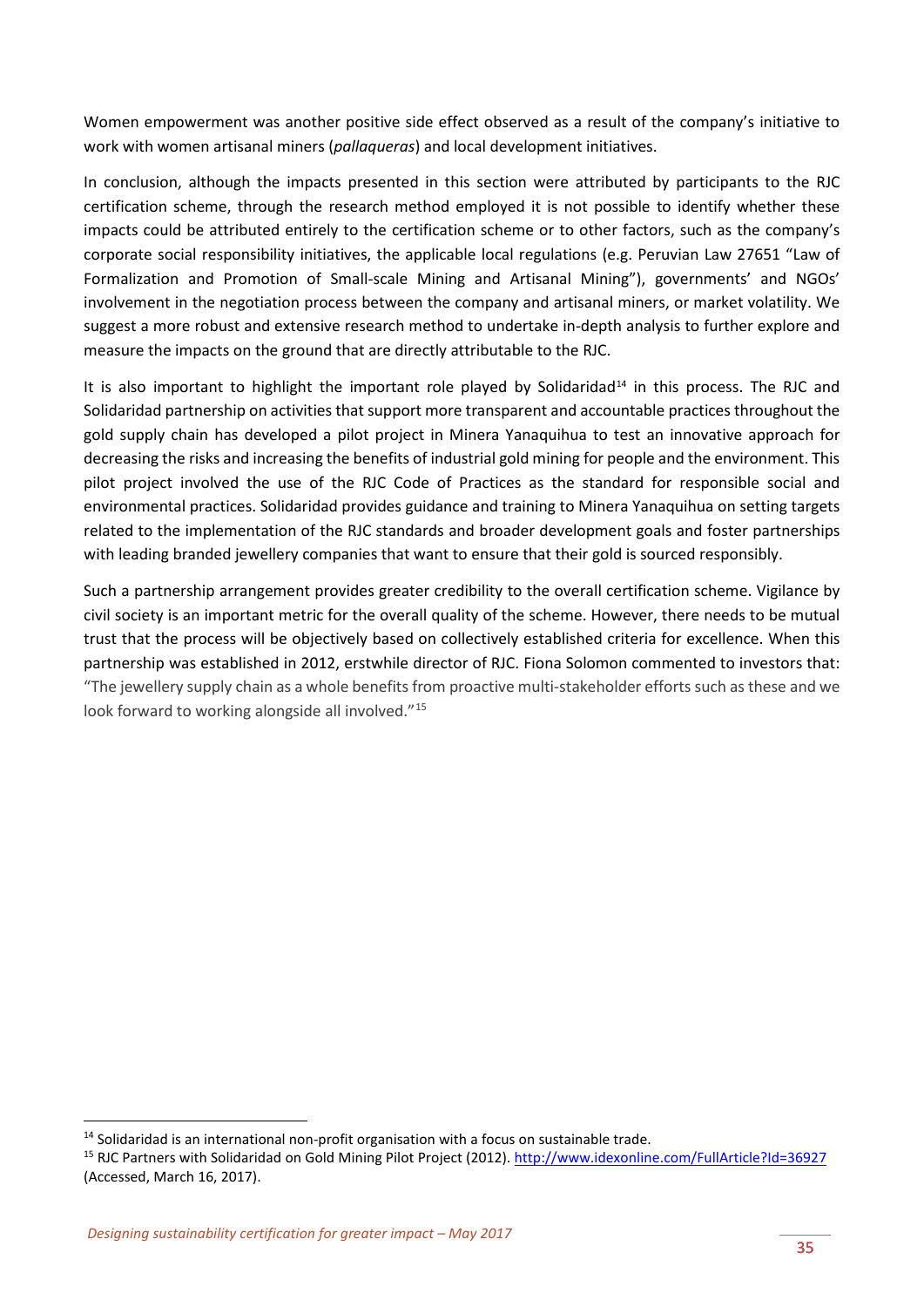# <span id="page-35-0"></span>**Synthesis and Lessons**

This section presents a set of findings and lessons from the two case studies analysed in this research. It was identified that in both cases, participants provided similar comments on the internal impacts of the ICMC and the RJC. Enhancing the company's reputation with its stakeholders, improving management systems and internal control structures, providing guidance to engage with stakeholders in a more effective way and improving HSE performance were the topics most often mentioned by participants, in both case studies, as positive internal impacts of certification schemes.

However, this similarity among comments provided by participants in both case studies regarding the internal impacts was not observed for external impacts. Improvements in community awareness in relation to HSE issues, better management of impacts and capacity building were the ICMC's external impacts mentioned by participants. Improvements in social and environmental performance, economic benefit, women empowerment, capacity building and technological support were the external impacts mentioned that were associated with the RJC. These results reflect the difference in the scope and objectives of the RJC and the ICMC. While the ICMC focuses exclusively on the safe management of cyanide produced, transported and used, the RJC scheme has a broader scope, supporting and promoting responsible ethical, social and environmental business practices.

The importance of a credible and transparent assurance process, conducted with quality and by competent assurance providers with knowledge of the regional and local context, was highlighted by participants in both case studies. These were considered important instruments not only to demonstrate compliance and bring credibility to the certification schemes, but also to improve practices on the ground.

The ability of these certification schemes to contribute to capacity building and improve practices was also commonly mentioned by participants in both case studies. According to participants, both internal and external stakeholders benefit from the HSE and stakeholder engagement best practices provided by these two certification schemes. For example, in both case studies, participants attributed the improvement in the relationships between the companies and their stakeholders, especially the local communities, to the RJC scheme and the ICMC. According to these participants, the guidelines and requirements of these two certification schemes in relation to the engagement process with stakeholders were fundamental for both companies to improve their relationships with local community representatives.

An additional significant aspect observed was the important role played by the RJC and Solidaridad in providing guidance and supporting professionalism and formalisation of ASM. The RJC Code of Practices addresses and fosters the relationship between medium- and large-scale mining companies and local artisanal miners The approach adopted by Minera Yanaquihua to integrate artisanal production into its operations using local artisanal miners, combined with the use of the RJC Code of Practices, presents a good example that should be further explored and replicated. Local artisanal miners working as ore suppliers to the company, in return for seeking formalisation and applying improved social and environmental practices, with the company's financial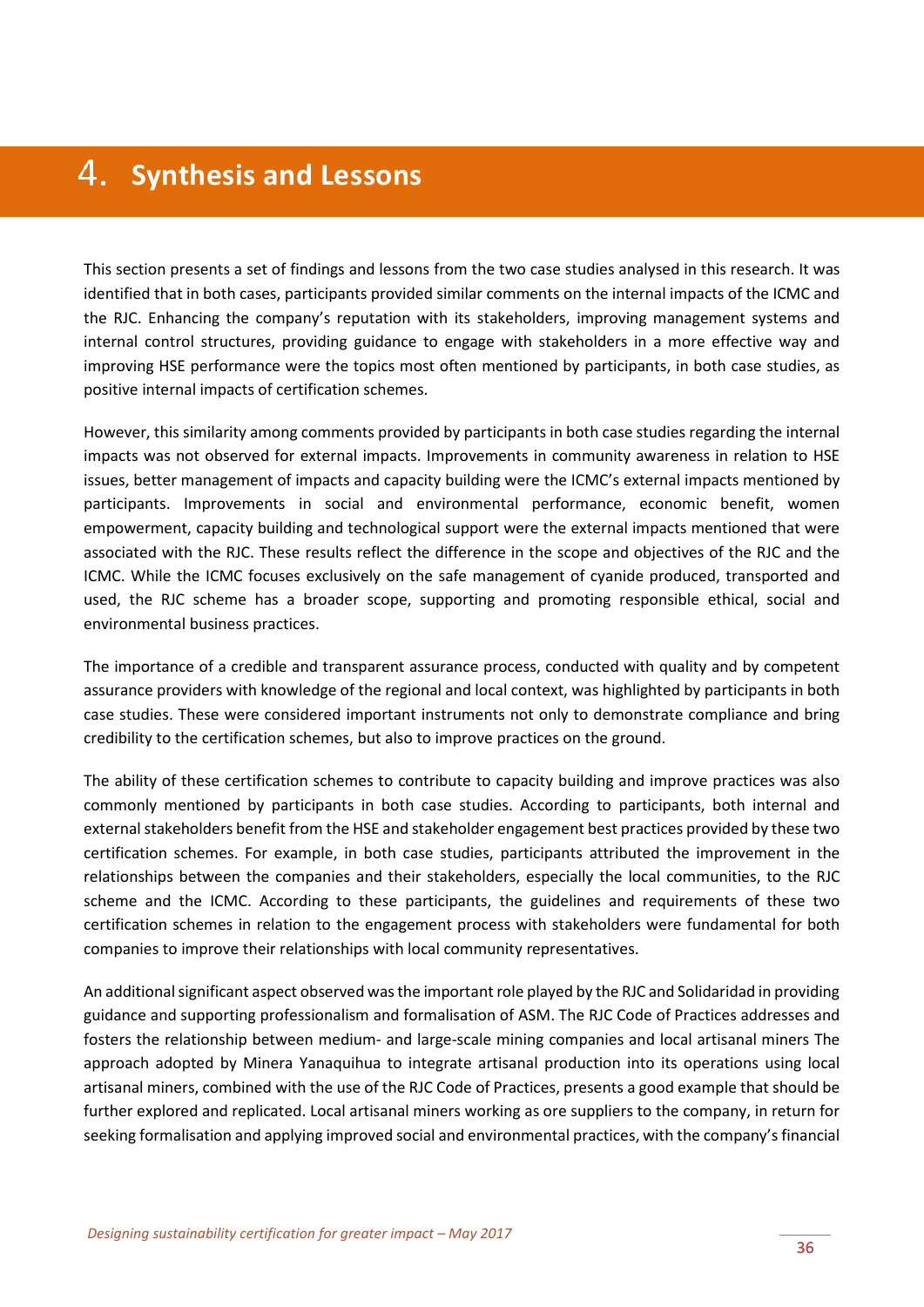and technical support, increased the company's production, reduced environmental and social risks associated with ASM and improved the livelihoods of the artisanal miners involved.

In conclusion, in order for companies to have a more robust outcome from certification schemesin the mining sector, these certification schemes should consider the following key design characteristics:

- *Effective and credible assurance process.* The assurance process serves as an instrument to mitigate the risks of non-conformity, to improve practices on the ground and to uphold the credibility of the scheme. Schemes should design and implement their assurance processes based on best practices, such as:
	- o use of a materiality or risk management approach to determine the scope and sampling strategy;
	- o the assurance team should be independent and impartial;
	- o foster cross-recognition to avoid duplication and overlapping;
	- o have a follow-up mechanism to monitor and assess action plans addressing situations of noncompliance;
	- o accessibility and transparency of summarised results of assurance processes as well as details about the assurance team;
	- o have an accreditation process and an oversight mechanism in place to avoid poor assurance processes;
	- o consider stakeholder consultation and input as part of the assurance process;
	- o have the audit procedures and sampling strategies defined and documented.
- *Transparency and stakeholder engagement*: Lack of transparency and lack of an effective engagement with local communities and other important stakeholders creates expectation gaps and affects legitimacy. Building trust among all relevant stakeholders is one of the key aspects to achieve legitimacy. Schemes should identify their key stakeholders, develop and implement a stakeholder engagement strategy and present relevant information in clear and accessible formats for their key stakeholders. For example, information about governance and performance should be kept in public domain to improve accountability, objectives, scope and the problems schemes are trying to solve should be clearly communicated and understood by the stakeholders involved, decision-making processes and how disputes are settled should be clearly communicated and understood, communication channels for stakeholder to obtain their perceptions, expectations and concerns should be in place.
- *Artisanal miner relations:* Relationship between ASM and mining companies are better managed if conducted by an independent entity, such as a NGO, which has legitimacy to the community. An independent entity can help to regulate or reduce conflicts, implement best practices on the ground and facilitate the negotiation process between companies, representatives and affected and/or interested stakeholders.
- *Collaboration, harmonization, cross-recognition and interoperability:* Duplication and overlapping between schemes can create confusion in the market place. Also, the uncoordinated existence of competing schemes creates a fragmented governance system and the diversity of scope and operating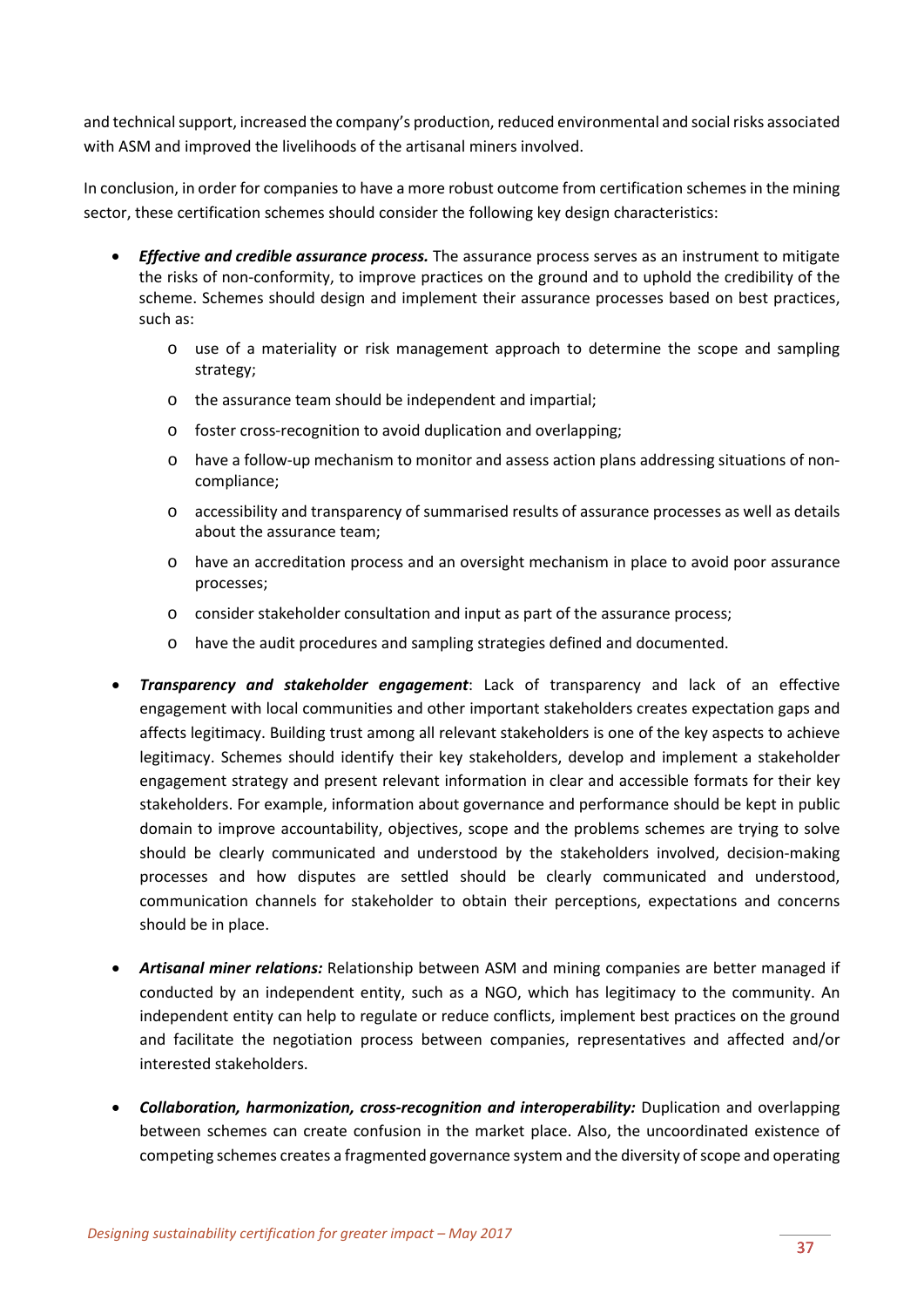practice result in weak outcomes. Schemes should explore opportunities to improve collaboration, harmonization, cross-recognition and interoperability to amplify the outcomes achieved by individual schemes, reduce audit overlapping and exchange knowledge practices. Interoperability should not only be focused on a horizontal approach, where a specific sector across multiple industries is considered, but also on a vertical approach, where different actors within a specific supply chain are considered. Harmonisation between schemes and regulations, laws and/or principles already in place or under development should also be considered.

• *Monitoring and evaluation mechanisms:* Monitoring and evaluation mechanisms are important instruments for schemes to assess their impacts, to improve their systems, to support decision-making processes and for providing accountability to stakeholders. Such mechanisms should be in place to collect information and to test whether schemes are achieving their goals. These mechanisms are also important to evaluate whether intended changes are happening and where strategies need adjusting. Schemes could also explore opportunities to have stakeholders involved in monitoring processes to improve credibility and foster capacity building. In addition, it is crucial to align the scheme's theory of organizational and social change with the monitoring and evaluation mechanism.

The findings of this report should be considered in concert with the earlier deliverables of this project (provided on the CSRM web site), as a collective research output, geared towards improving the ultimate development outcomes these environmental and social performance assurance mechanisms. Further evaluative research on measureable development outcomes through longitudinal tracking of certified projects would be a positive next step in this research agenda. Such ongoing research would further improve confidence of mining impacted communities of such initiatives.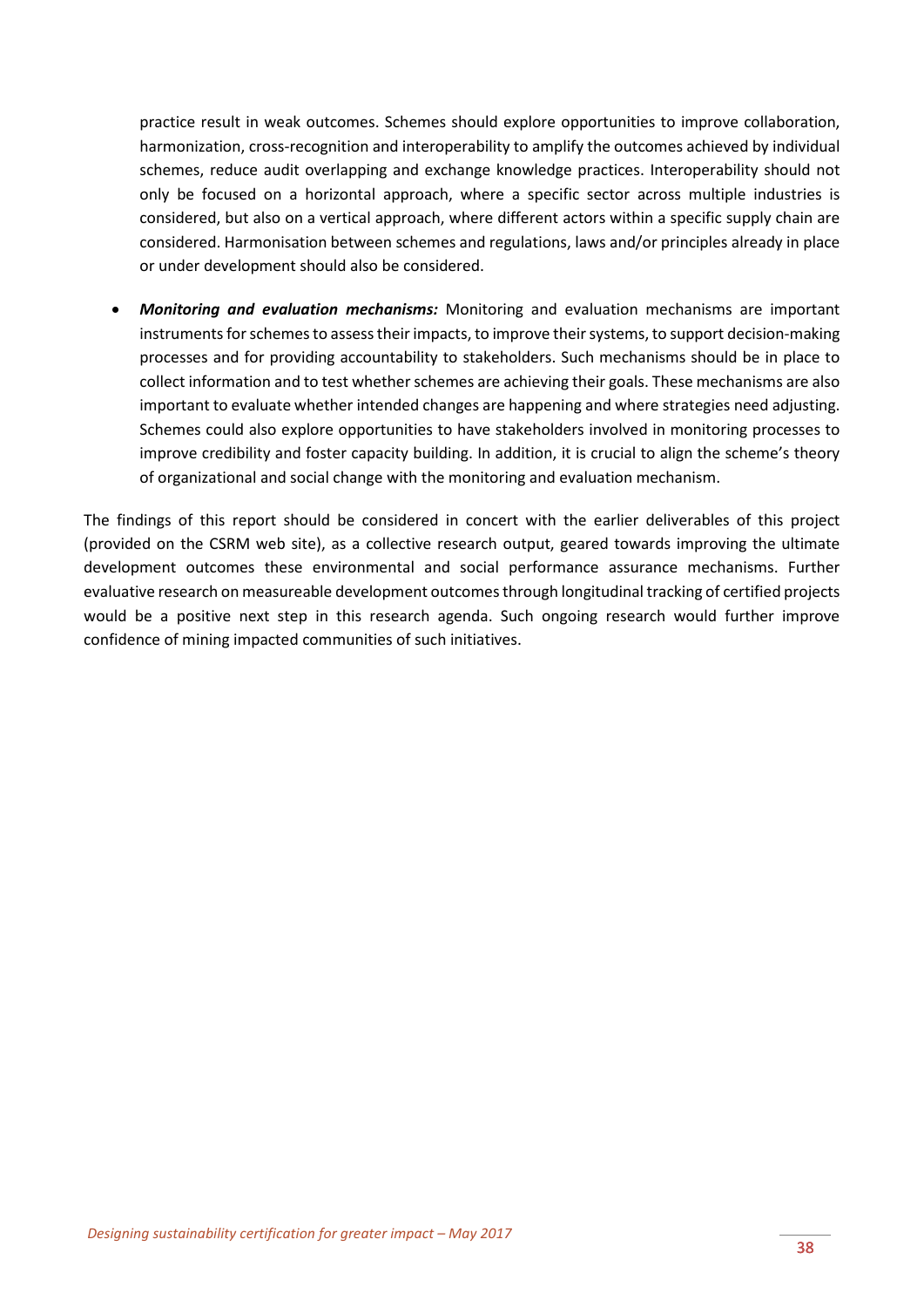### <span id="page-38-0"></span>**References**

Acosta, A. M. (2014). The extractive industries transparency initiative: Impact, effectiveness, and where next for expanding natural resource governance? A. *U4 Brief, 2014*(6).

- AngloGold Ashanti. (2012). Operation Profile *Serra Grande, Brazil*. Online Website URL may change but can be found by Web search of title.
- AngloGold Ashanti. (2013). Relatório Anual de Sustentabilidade. Website URL may change but can be found by Web search of title.

Appleton, J. V. (1995). Analysing qualitative interview data: addressing issues of validity and reliability. *Journal of advanced nursing*, 22(5), 993-997.

Barreto, L. (2011). Analysis for stakeholders on formalization in the artisanal and small-scale gold mining sector based on experiences in Latin America, Africa, and Asia. United Nations Environment Programme, 1-85.

Gunningham, N., Kagan, R. A., & Thornton, D. (2004). *Law & Social Inquiry*, 29(2), 307-341. doi: 10.2307/4092687

International Cyanide Management Institute. (2009). Implementation Guidance. Website URL may change but can be found by Web search of title.

Jeude, M. v. L. d., Bender, D., León, S. M., Valásquez, R. D., & Plomp, J. (2015). Evaluación de Medio Término y Línea Base Retroactiva del programa "Creando alianzas para mejores medios de vida en la cadena de suministro del oro" en Perú: Avance.

Kosack, S., & Fung, A. (2014). Does transparency improve governance? *Annual Review of Political Science,* 17, 65-87.

Leedy, P., & Ormrod, J. E. (2005). Practical research: publisher not identified.

Mori Junior, R., Franks, D., & Ali, S. (2016). Sustainability certification schemes: evaluating their effectiveness and adaptability. Corporate Governance: The international journal of business in society, 16(3).

Opdenakker, R. (2006). Advantages and disadvantages of four interview techniques in qualitative research. Paper presented at the Forum Qualitative Sozialforschung/Forum: Qualitative Social Research.

- Responsible Jewellery Council. (2013a). Code of Practices. Website URL may change but can be found by Web search of title.
- Responsible Jewellery Council. (2013b). Standards Guidance. Website URL may change but can be found by Web search of title.
- Responsible Jewellery Council. (2014). Building Responsible Jewellery Supply Chains. RJC Impacts Report. URL (may change but can be found by Web search of title)

Somekh, B., & Lewin, C. (2011). *Theory and methods in social research*. Sage.